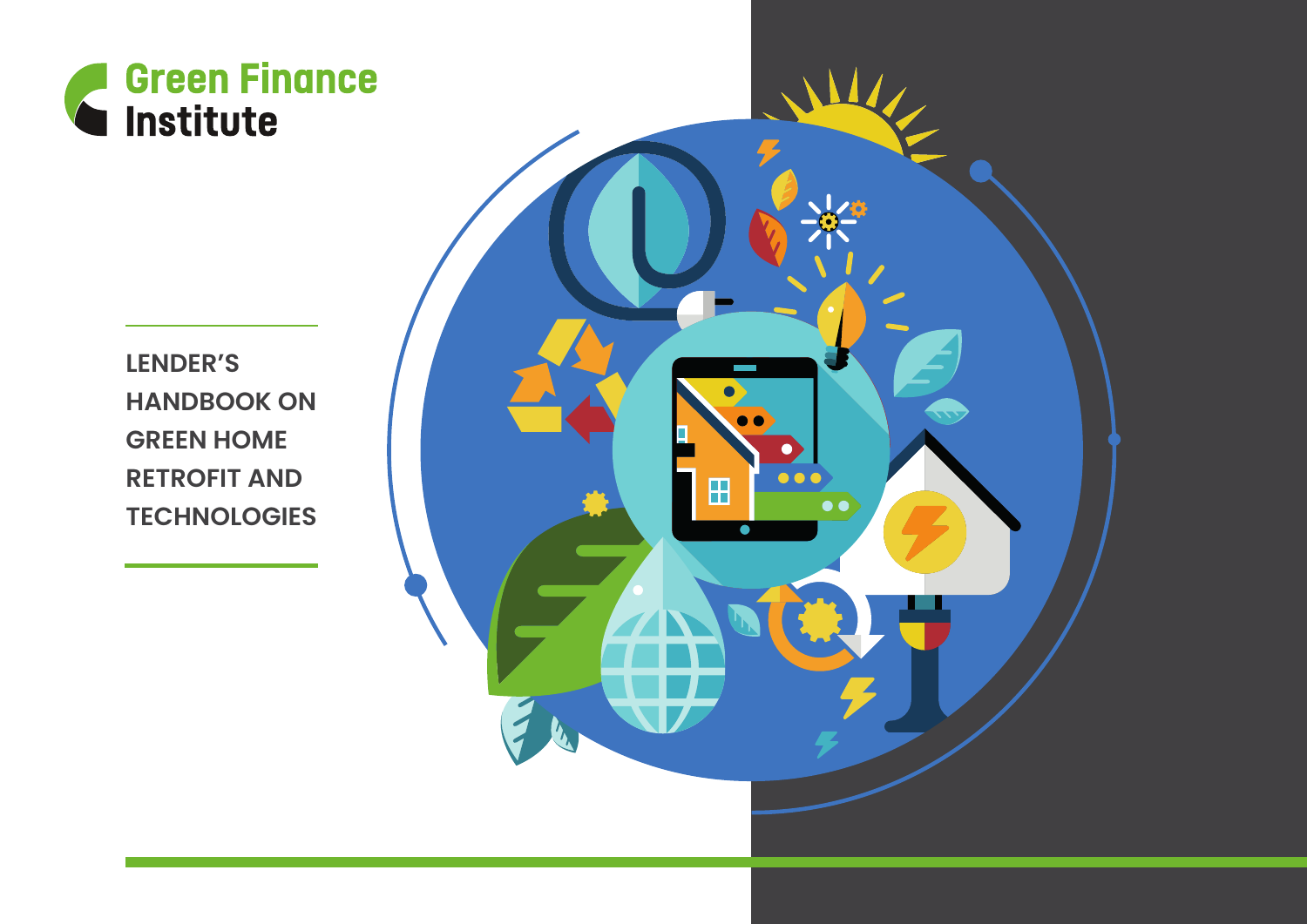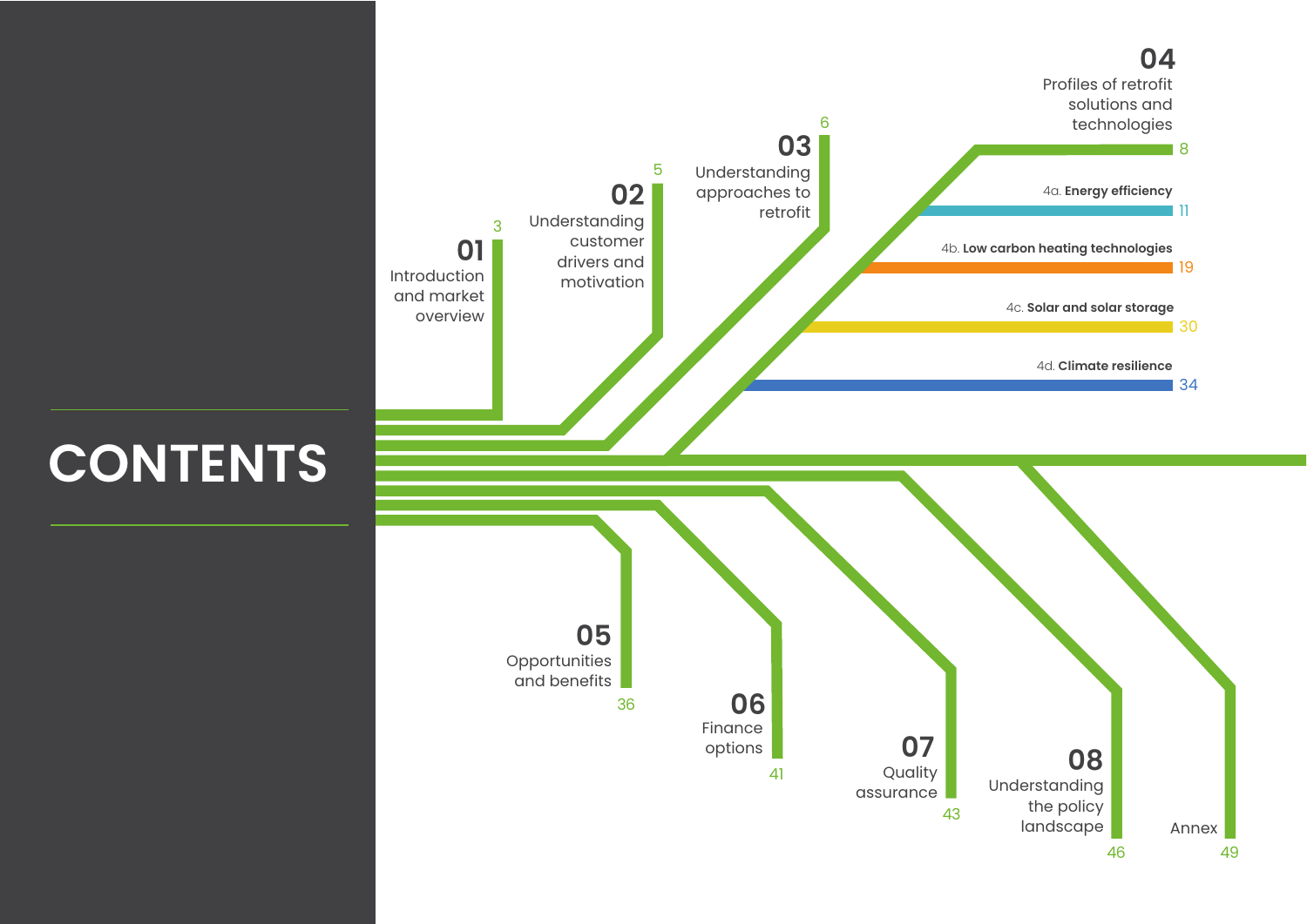In the UK, buildings are responsible for around 23% of total greenhouse gas emissions.<sup>1</sup> Decarbonising the built environment is essential for meeting the UK's legally-binding climate target of net-zero emissions by 2050.

<span id="page-2-0"></span>In the gas<br>for r<br>of not<br>Maki subs<br>will in<br>will in<br>effic<br>burd<br>hous<br>jobs<br>supp<br>ecor<br>Ener Making our housing stock net-zero ready will unlock substantial economic benefits. Energy bill savings will increase consumer spending power. More efficient and higher quality homes will reduce the burden that the negative health impacts of poor housing put on the NHS. The creation of new skilled jobs in the retrofit and low-carbon technology supply chains will help stimulate and sustain economic growth.

Energy efficiency measures and green home retrofit technologies are crucial to the transition to net-zero ready homes, as are the financial products and services which will facilitate their roll-out.

The need to upgrade our building stock to meet the UK's climate targets presents a major investment opportunity in green infrastructure. The Climate Change Committee (CCC), the Government's independent advisory body on climate change, estimates a total investment need of £360bn by 2050.<sup>1</sup>

This handbook seeks to inform lenders about different green home retrofit solutions and technologies by providing a profile of the options available and their associated opportunities and risks, as well as quality assurance standards.

**0%**

**INTRODUCTION AND MARKET OVERVIEW**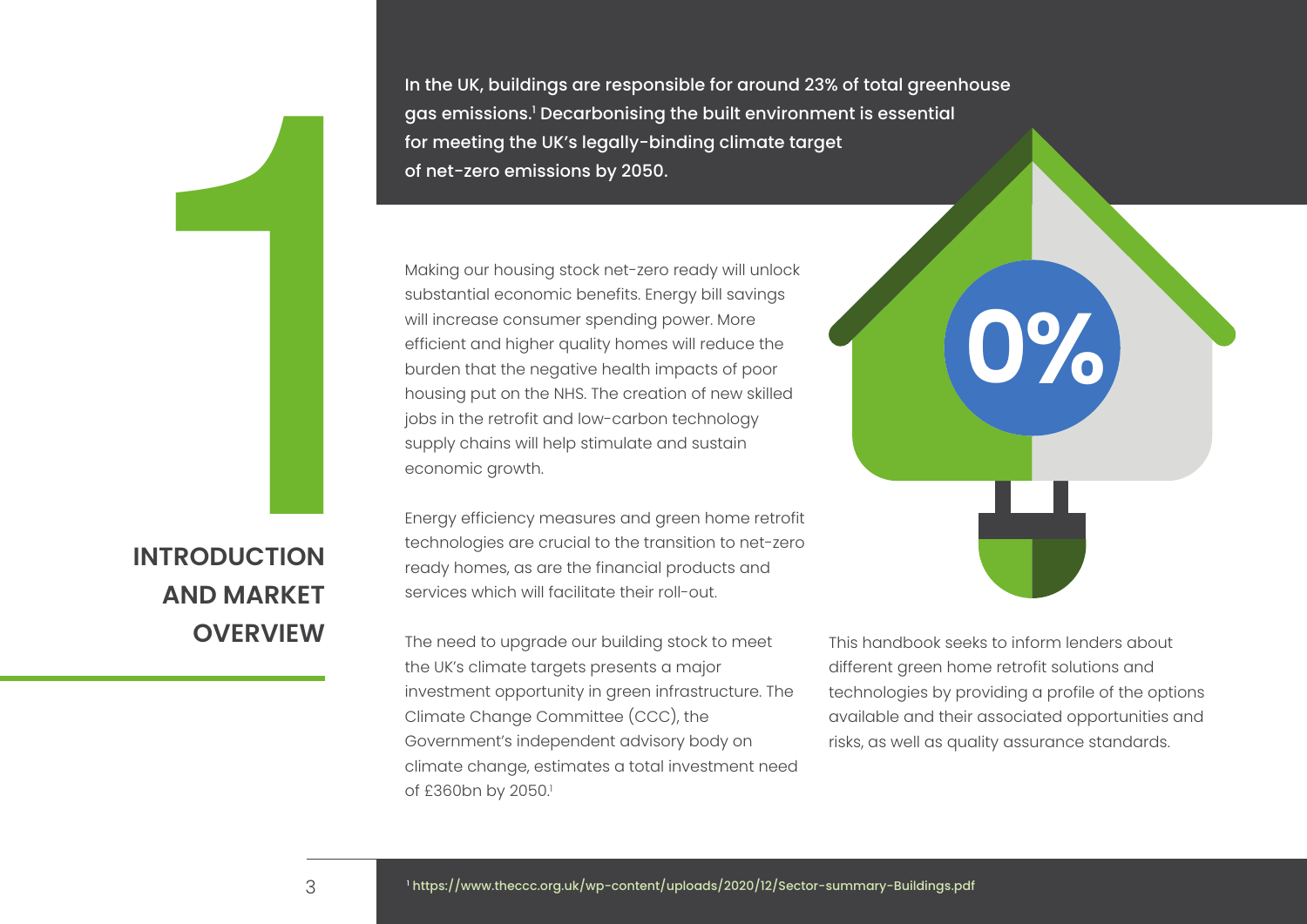The handbook has been drafted by a consortium of organisations and bodies, including:

# **Green Finance Institute**

## **Coalition for the Energy Efficiency of**

**Buildings (CEEB):** Established by the Green Finance Institute and supported by E3G, the CEEB aims to catalyse new markets for financing the decarbonisation of existing buildings and the construction of net-zero new builds, promote the enabling conditions for market growth, and deliver scalable models for stimulating financial innovation.

## energy saving **Energy Saving Trust:**

A respected and trusted voice on energy efficiency and clean energy solutions, the Energy Saving Trust works towards a smart, decarbonised, decentralised energy system by supporting households and businesses to make better energy choices and delivering energy programmes alongside governments and policy-makers.

## MOS  **MCS:**

MCS develops the standards, and provides the means of certification and registration, for low-carbon products and installations used to produce electricity and heat from renewable sources.

# **Solar Energy**

# **Solar Energy UK:**

Solar Energy UK is the trade association working for and representing the entire solar and energy storage value chain.

# **COLOGER Renewable Energy Consumer Code (RECC):**

RECC sets out high consumer protection standards for businesses who are selling or leasing renewable energy generation systems to domestic consumers.

# **The Association for Decentralised Energy:**

The leading trade association for decentralised energy, representing over 140 parties from across the industrial, commercial and public sectors.

**0%**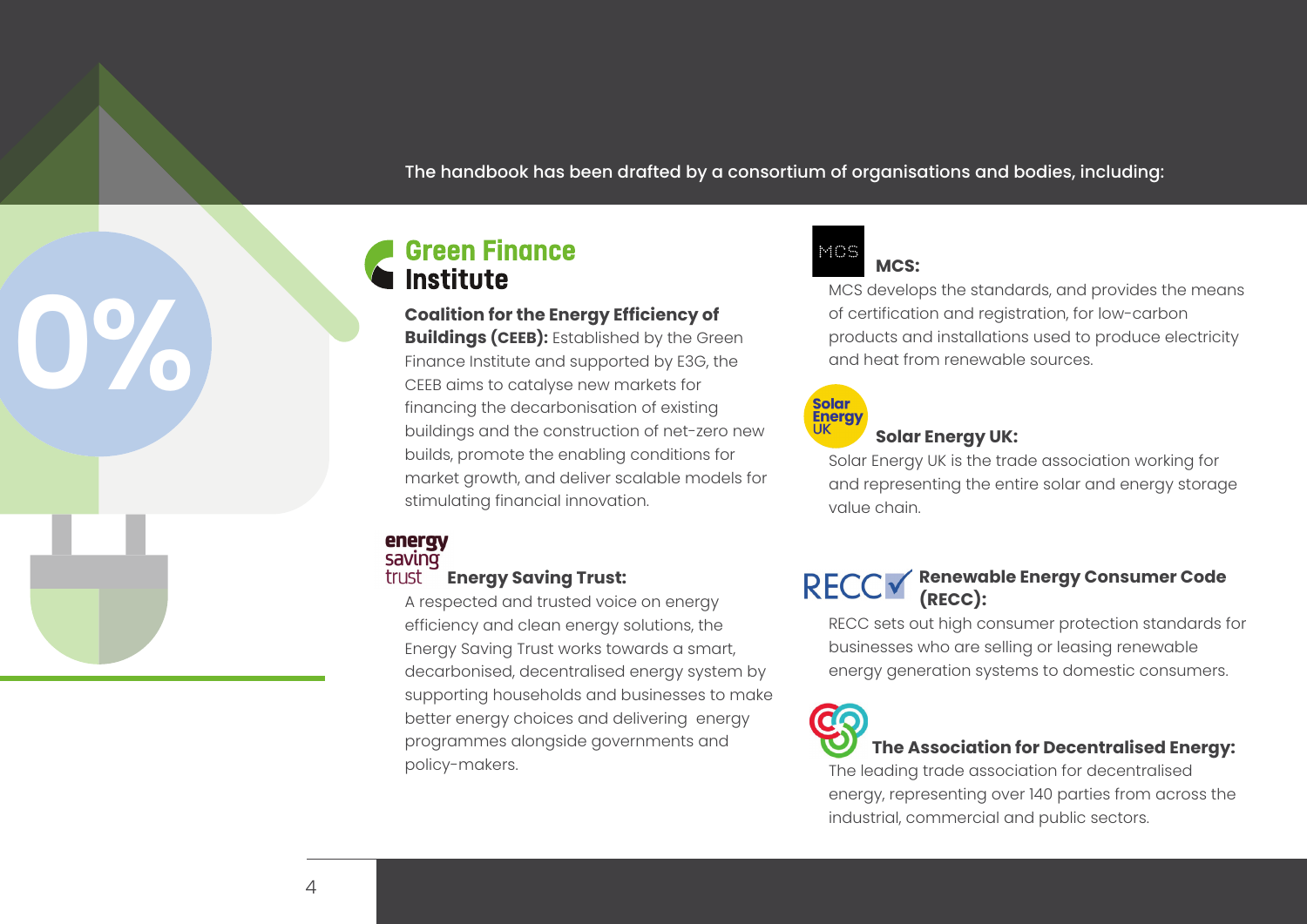There are many reasons why people choose to retrofit their homes to improve energy efficiency and reduce carbon emissions. This section briefly overviews these.<sup>2</sup>

## **Drivers of action**

Some common and cross-cutting behavioural drivers and motivations that apply across the different housing tenures include: environmental consciousness, a desire to lower energy bills, aesthetic considerations, as well as comfort and health considerations – such as eliminating cold spots and draughts to create a consistent temperature throughout the home.

Households may see retrofitting as a long-term investment, or as a way of potentially increasing the value of their asset. For landlords and social housing providers, the need to meet regulatory standards and targets can also drive action. Landlords may also see retrofitting as a way of improving their relationship with long-term tenants, or as a means of attracting new ones. Local Authorities and social housing providers are also driven by the need to address fuel poverty, and increasingly by the need to meet local targets to reach net-zero earlier than the national target date of 2050.

## **Trigger points for retrofits**

'Trigger points' describe moments where property owners are more likely to make changes to homes. Common examples include before or soon after moving into a property, when families grow or children leave home, and when having other work done to a property (such as the installation of a new kitchen).

Landlords may choose to make changes during void periods, following a change in tenancies, or when replacing a faulty system or upgrading the property. The availability of new Government grants and incentives can also spur action across different housing tenures.

**UNDERSTANDING CUSTOMER DRIVERS AND MOTIVATIONS**

<span id="page-4-0"></span>2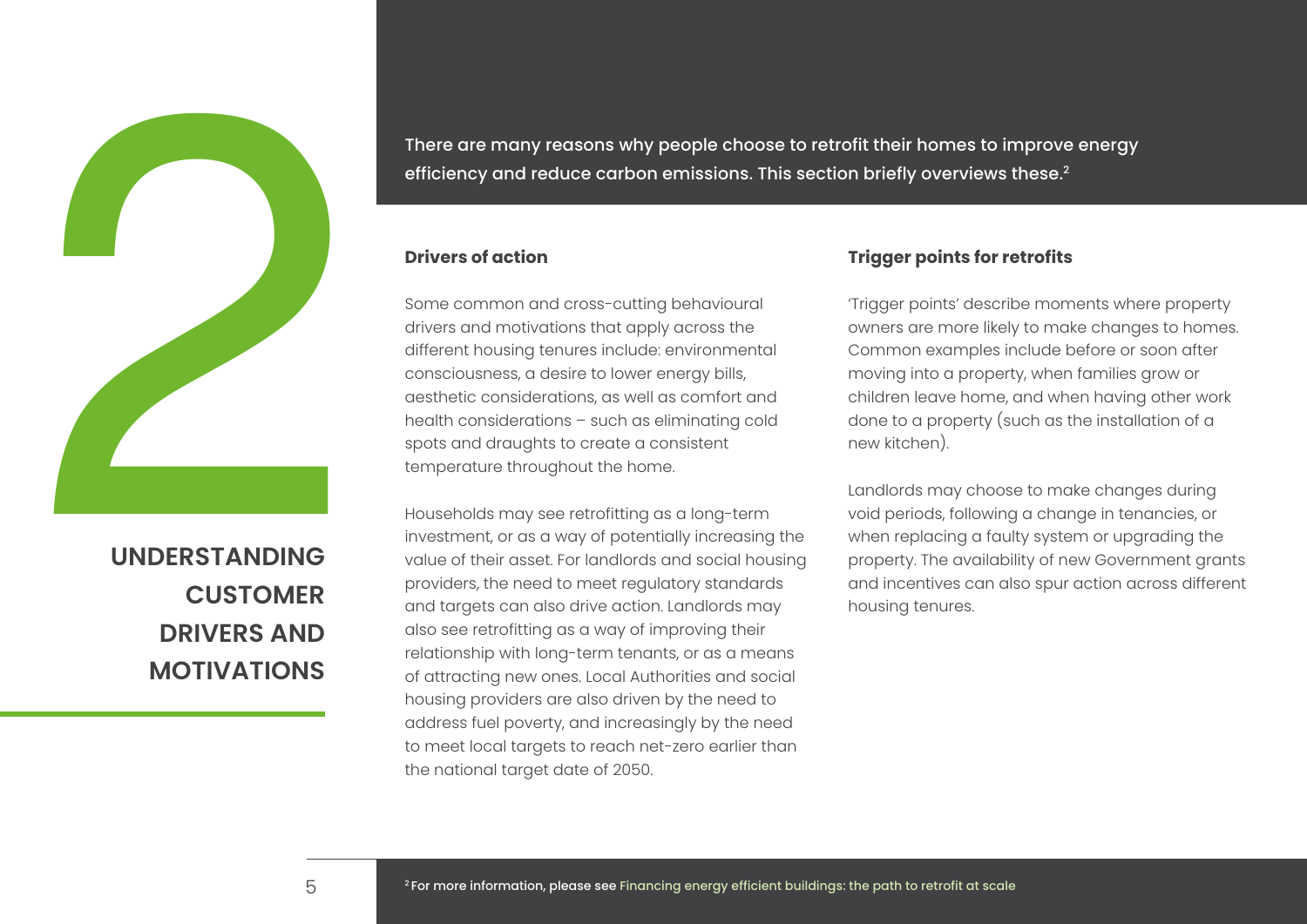<span id="page-5-0"></span>

**UNDERSTANDING APPROACHES TO RETROFIT**



## **Installation options**

There are several approaches to installing green retrofit measures. The first is to **install individual technologies** as desired and affordable. For example, a customer might choose to fit energyefficient LED lighting throughout their home as a standalone improvement.

The second is to **pair complementary technologies**. In this scenario, a customer might choose to install a low-carbon heating system (such as a heat pump) at the same time as putting solar photovoltaic (PV) panels on their roof. This would ensure that as much of the electricity consumed by the heat pump as possible was generated onsite, maximising the benefits of each measure.

A third approach is **'whole house retrofit'**. This is when a full range of measures to make a home more sustainable is implemented as part of the same process. This could include, for example, the installation of energy efficient lighting, a heat pump, and solar PV, as above. It would also include

ensuring that the walls, floors and ceiling are properly insulated, that windows and doors are double glazed, that an energy storage system is included, and that smart controls are implemented to ensure that the building's power, ventilation, heating and cooling systems interact and operate as effectively as possible.

While there will be a larger upfront cost with the whole house retrofit approach, it can be more cost efficient than installing multiple individual measures at different points in time and will deliver the biggest comfort and environmental improvements. It also offers other benefits, including less disruption over the long-term, and the potential for relative cost savings on each measure (for example, because builders and scaffolding are already on site). Similarly, it is also possible to retrofit multiple properties at once to drive cost efficiencies. This process is sometimes known as a **'whole-street retrofit'**. For more information on this, please see the annex.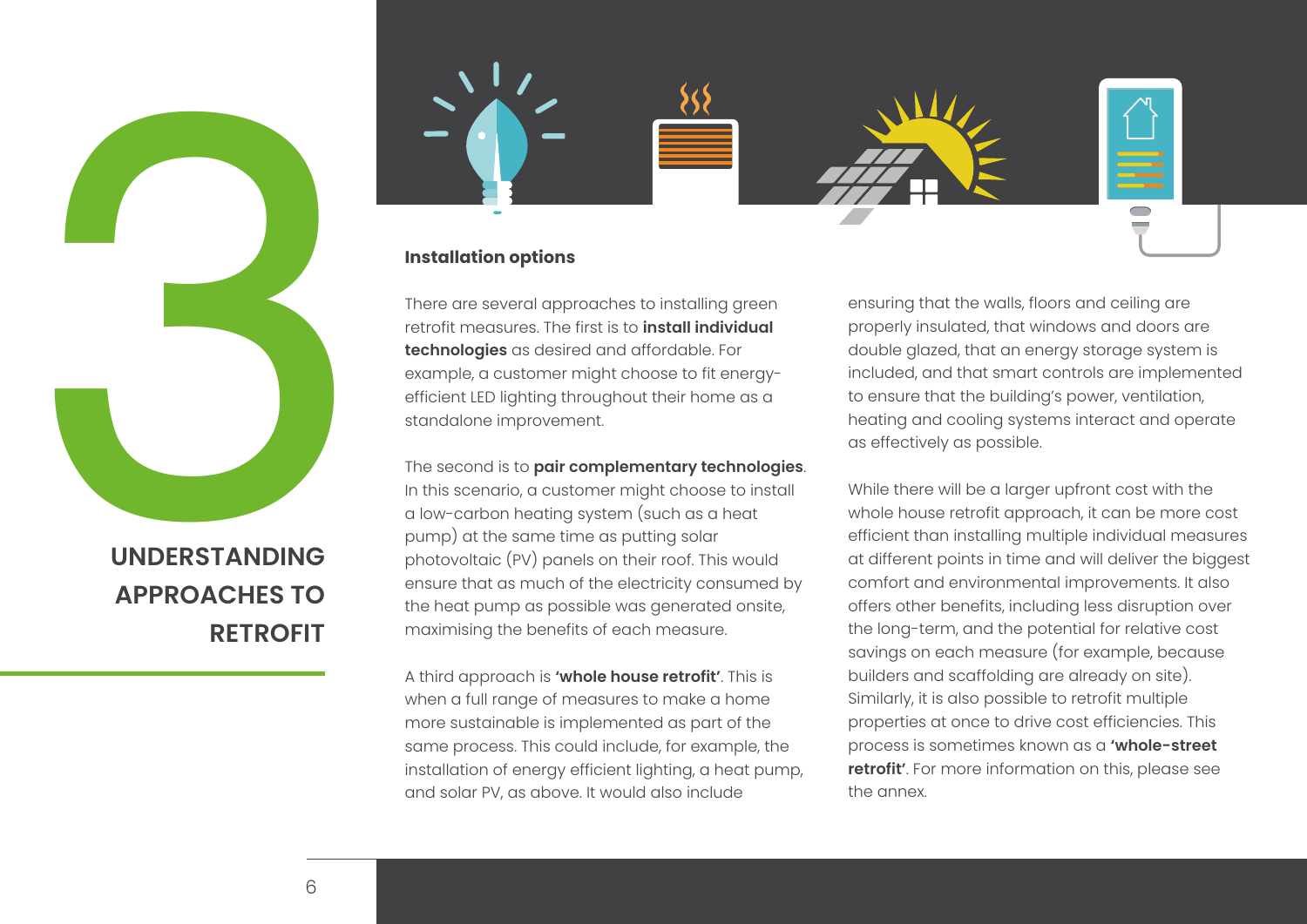

**UNDERSTANDING APPROACHES TO RETROFIT**

One important installation consideration is when to improve the 'fabric' of a house - the components of the building itself, such as the walls, floor and roof. Higher standards of building fabric make the performance of systems such as heat pumps as efficient as possible. Reputable green technology companies can advise on a suitable sequence for the installation of home improvement measures to maximise this efficiency.

The **'fabric-first' principle**, by which fabric efficiency is improved as far as reasonably practicable before, for example, changing to a low-carbon heating system, is sometimes regarded as an appropriate and efficient approach. However, this theoretical hierarchy is not always appropriate for the practical decisions that have to be made when refurbishing an individual home. It is important to consider fabric improvements early on in the retrofit design process, and certainly before specifying any new heating system, but there is no rule that says any particular insulation measure must be installed before a low carbon technology is considered.

The quality of a building's energy performance is measured in an **Energy Performance Certificate (EPC).** An EPC is required for properties when constructed, sold or let. The EPC provides details on the energy performance of the property and what can be done to improve it. For more information, including on the current limitations of EPCs, please see the annex.

**Building Renovation Plans**, sometimes known as Building Renovation Passports (BRPs), could offer a useful and accessible means of planning and appropriately sequencing domestic retrofit projects. BRPs are designed to set out a bespoke plan for improving an individual property and collect all the data associated with the property, including energy consumption data, in one place. Further information can be found in the annex.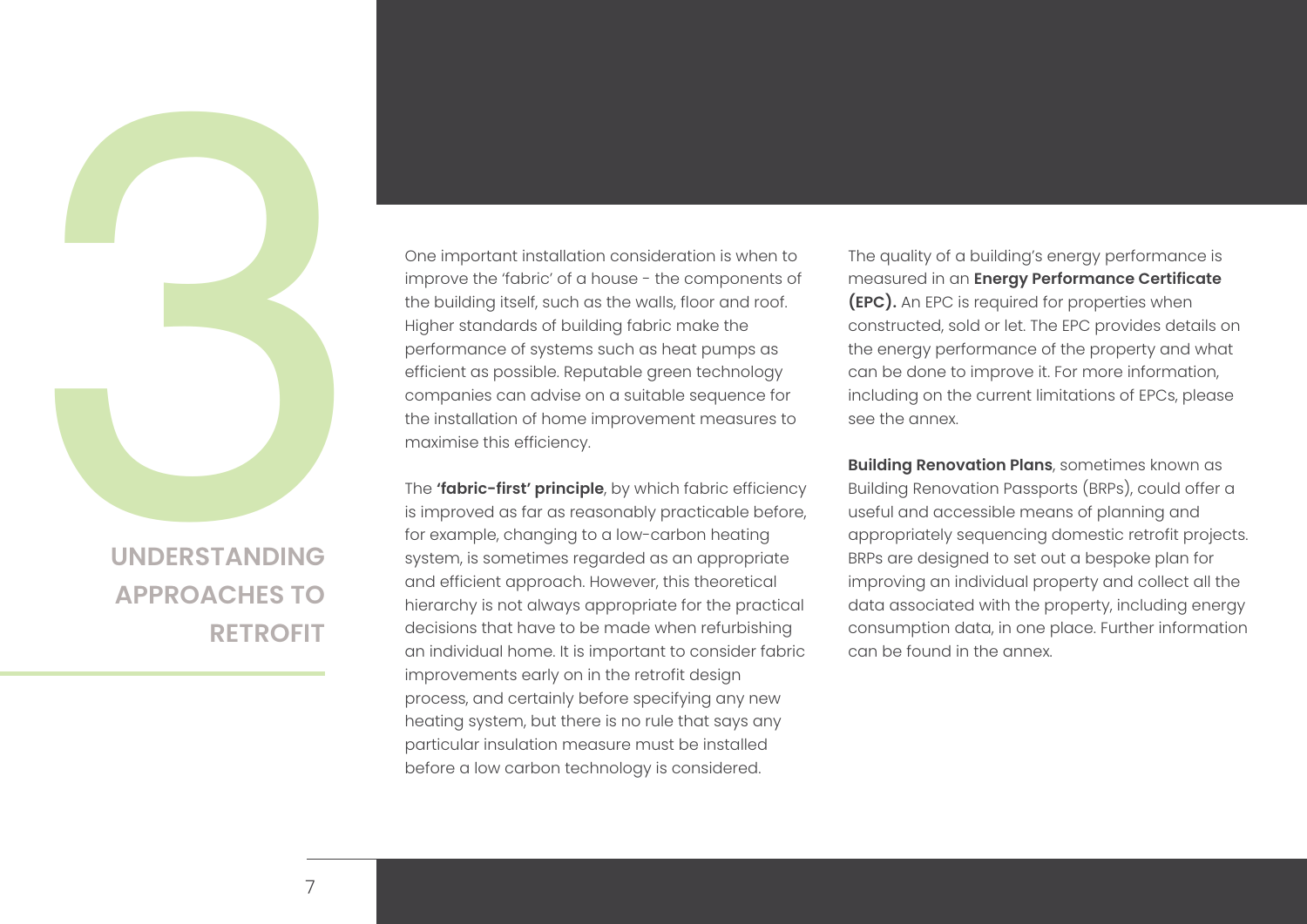<span id="page-7-0"></span>

This section describes different retrofit measures and technologies that homeowners may consider to improve their home. These include energy efficiency, low carbon heating, renewable energy generation and storage, and measures to enhance climate resilience to floods and heatwaves. For each section, after a short overview of the category, specific measures and technologies are described as follows:

**PROFILES OF RETROFIT SOLUTIONS AND TECHNOLOGIES**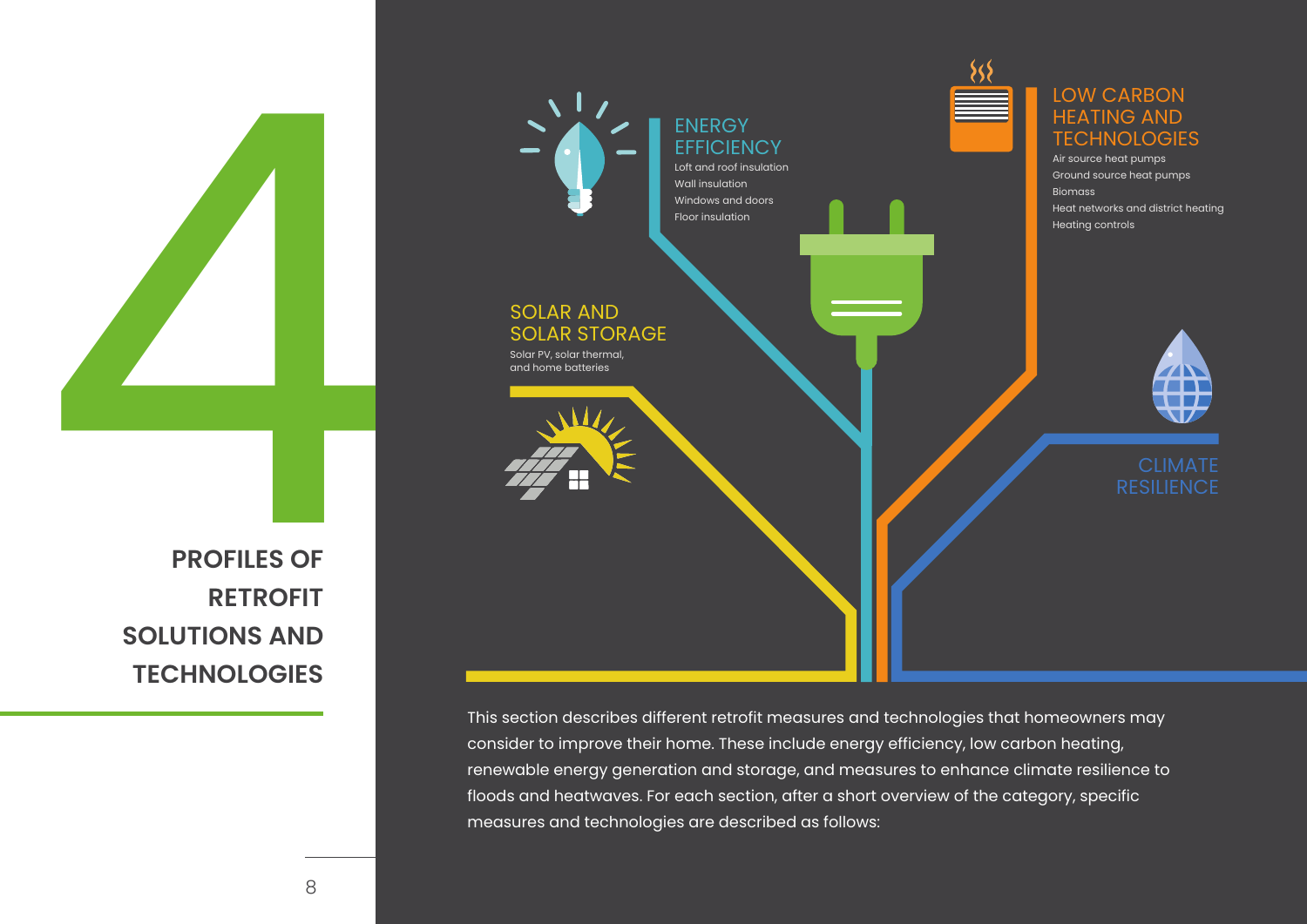## **Key: Table structure layout for profiles**

[e.g. energy efficiency, heat, solar, resilience measure]

- Price range (prices are national averages at the time of writing)
- Return on investment on savings
- Impact on property value etc

**CATEGORY NAME OF TECHNOLOGIES** 

[e.g. heat pump, rooftop solar]

**Building type(/s) appropriate for installation** [e.g. is it suitable for flats, need a garden, sufficient insulation, etc]

Short overview of what the technology is, how it works and is installed, changes needed for customers' houses etc. **Any potential risks, additional and a** 

 **Key opportunities and benefits** 



**considerations before installing/ financing, and means to mitigate these, covering as appropriate:** 

- Counterparty credit risk
- Liquidity risk
- Market risk
- Performance risk
- Technology risk
- Policy risk
- Government support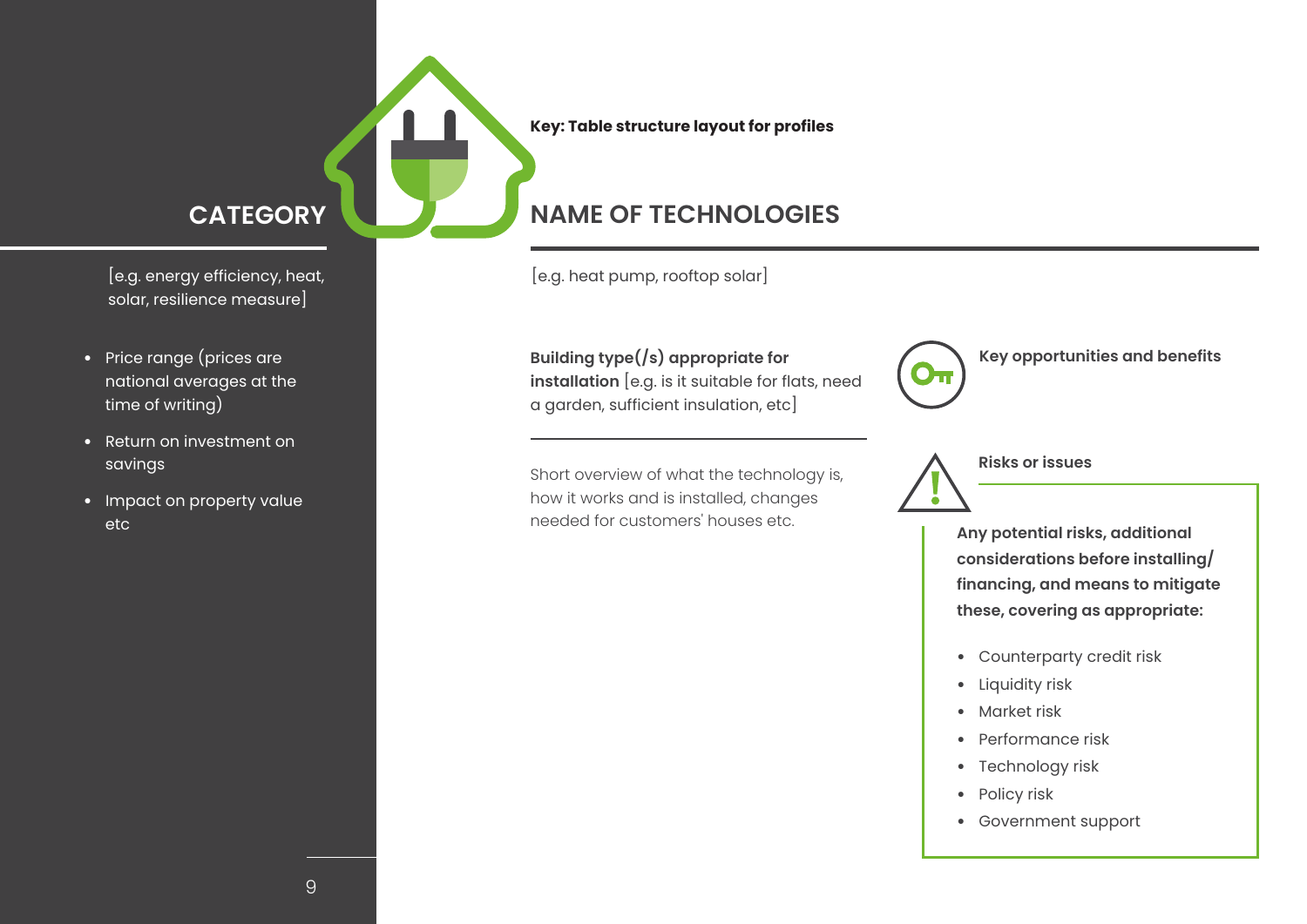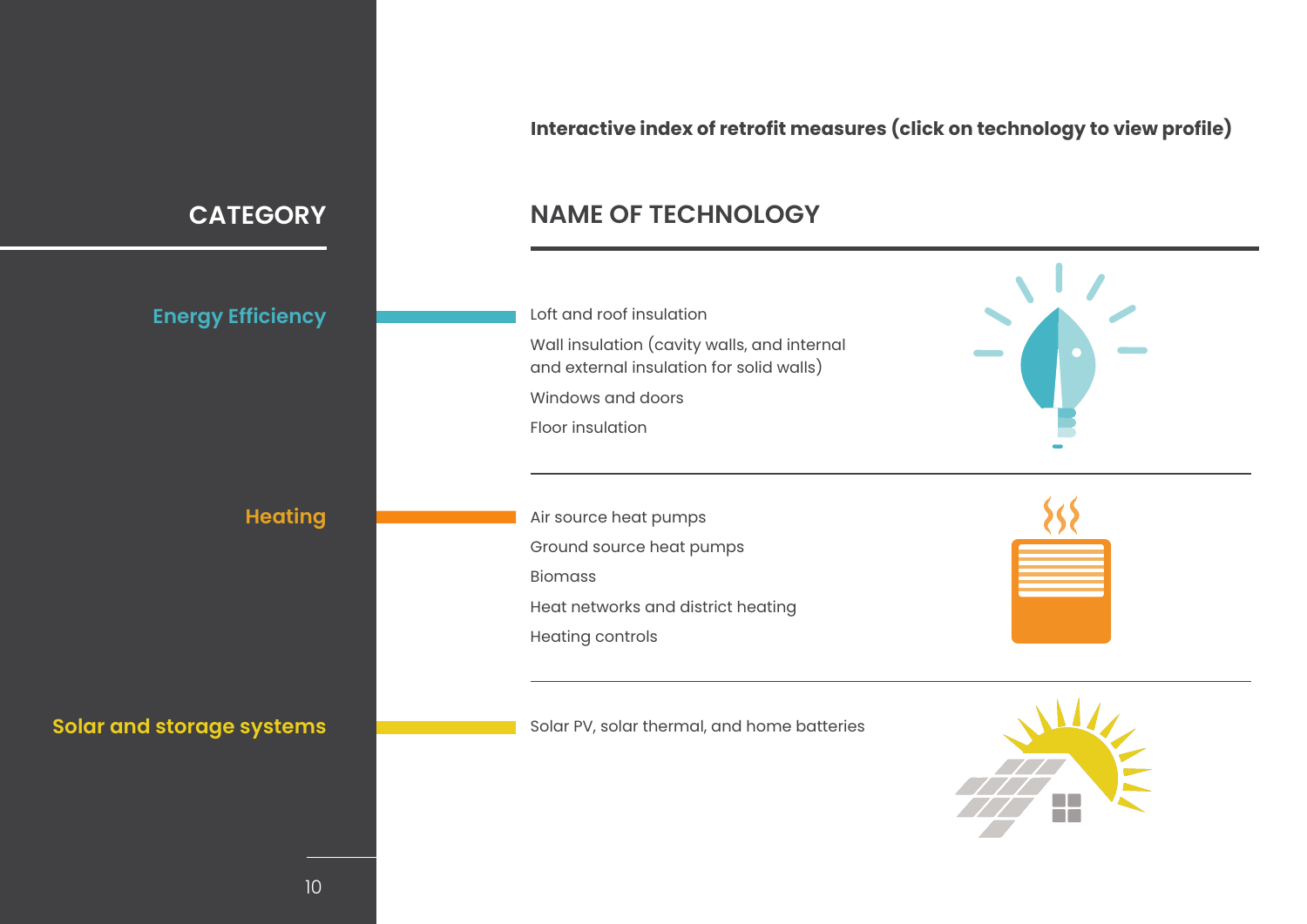# <span id="page-10-0"></span>**ENERGY EFFICIENCY MEASURES**

**Most of the energy used in our homes is for space heating, and so most energy efficiency measures concentrate on reducing this demand, largely through improving the fabric of the building.** 

Many homes have the potential for increased levels of insulation in the roof, walls and floor, or for more efficient doors and windows – reducing the rate at which heat is lost to the outside. Draught-proofing can also reduce heat loss, although it is always important to maintain adequate ventilation, particularly when carrying out major refurbishment.

Heating demand can also be reduced through fitting more efficient, low carbon heating systems, fitting appropriate heating controls, and ensuring that pipework and any hot water cylinders are fully insulated. Other energy efficiency options include LED lighting, efficient kitchen appliances, and a whole range of behavioural changes that can be promoted to a customer alongside a refurbishment project.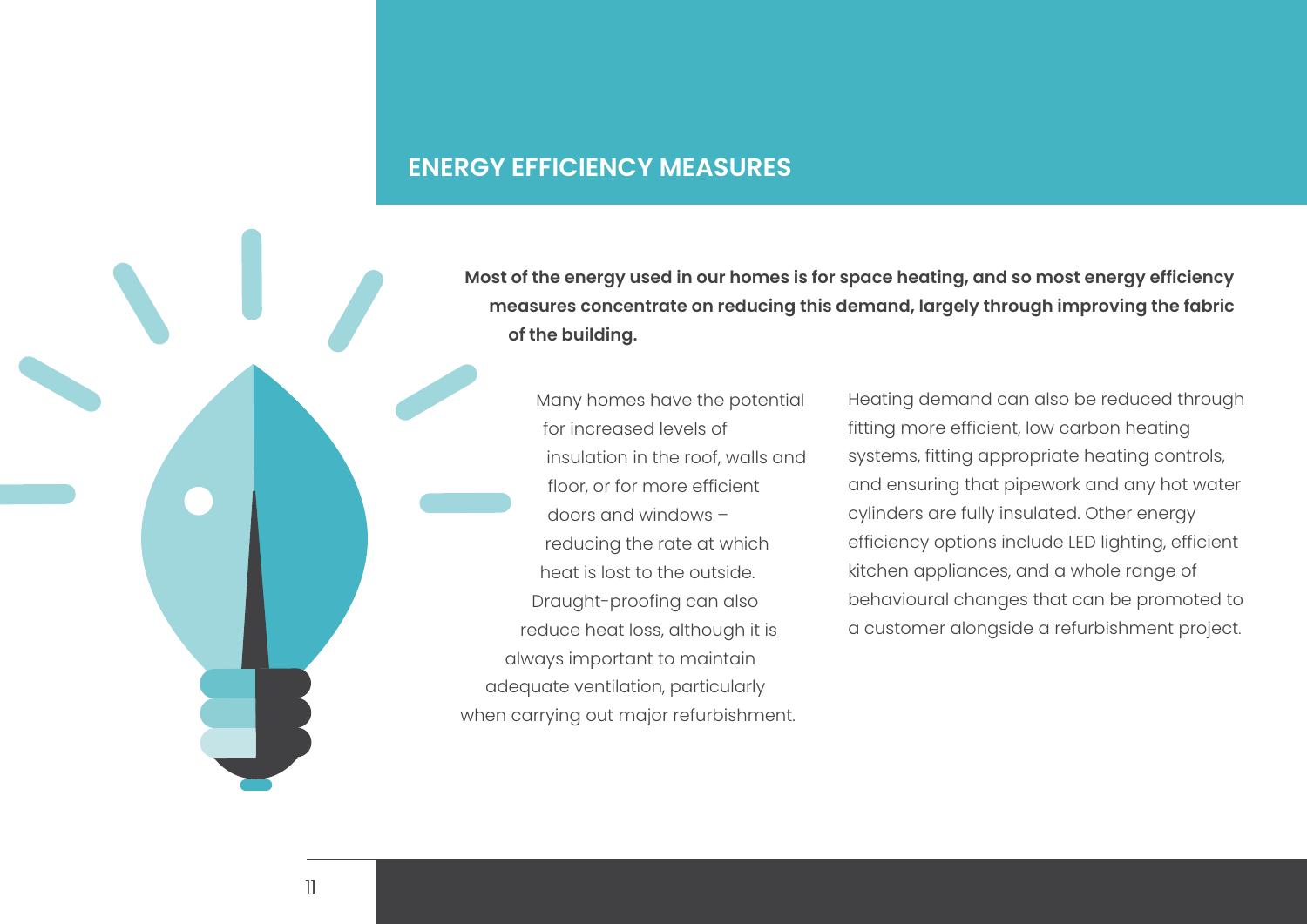<span id="page-11-0"></span>

- Full loft insulation cost £530, annual saving £255<sup>3</sup>
- Carbon savings 2,750 kg  $CO<sub>2</sub>$ e per year
- Top up insulation from 120mm - cost £425, annual saving £25
- Carbon savings 255 kg  $CO<sub>2</sub>e$ per year
- Excellent payback if no existing insulation. Top up of existing insulation is also often financially worthwhile.

# **ENERGY EFFICIENCY LOFT AND ROOF INSULATION**

**Suitable for houses, bungalows and top floor flats with a pitched roof and an unheated and accessible loft space, where there is currently no insulation, or less than 150mm.**

If there is an unheated loft with no insulation, the simplest way to insulate is to add rolls of mineral wool between the joists (the horizontal timbers that make up the 'floor' of the loft), and then to add further rolls at 90° up to a depth of 270mm. Alternatively this can be done using rolls of sheep's wool or hemp insulation, or by spraying in loose fill cellulose fibre made from recycled newspaper.

Many lofts already have some insulation between the rafters but can still benefit from an additional layer to reach the recommended thickness.

Where a loft has previously been converted into living space it may well be inadequately insulated and may not be insulated at all. Insulating an existing room in a roof is a complex process, involving different solutions for different elements of the room. A professional will be required to provide a bespoke quote to carry out this type of renovation.<sup>4</sup> It is also possible to insulate a loft at the rafter level (directly beneath the sloping roof). This is more expensive than standard loft insulation but creates a warmer loft.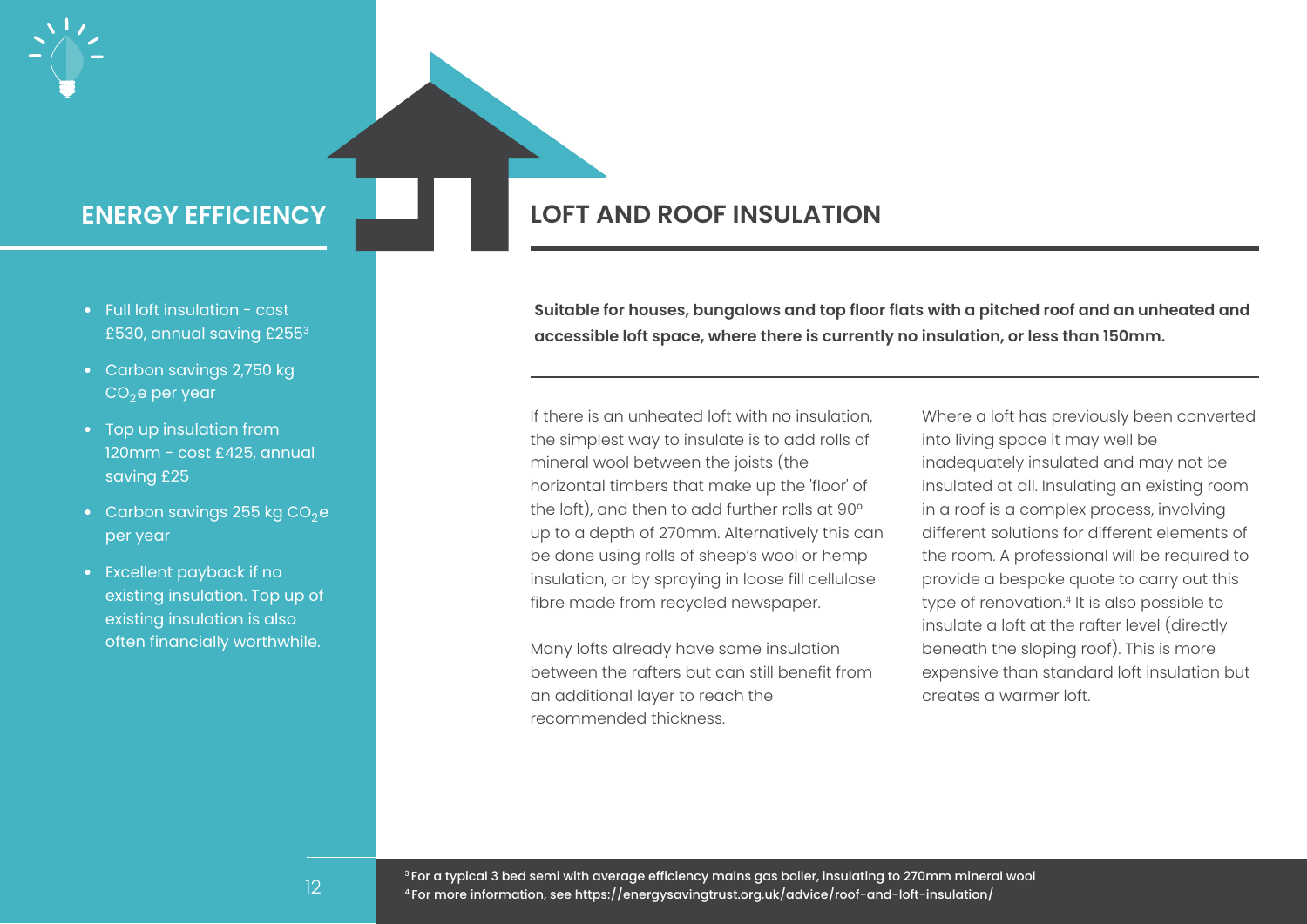# **LOFT AND ROOF INSULATION**



• Reduced bills

ΡП

- Increased comfort
- No lifestyle changes required
- Reduced carbon emissions
- Can help to optimise heat pump performance

## **Risks or issues**

- Need to ensure ventilation is maintained in the loft
- Need to ensure pipes and water tanks in the loft are suitably insulated
- Most homes with an accessible loft will have some insulation already, so opportunities for fast payback renovations may be limited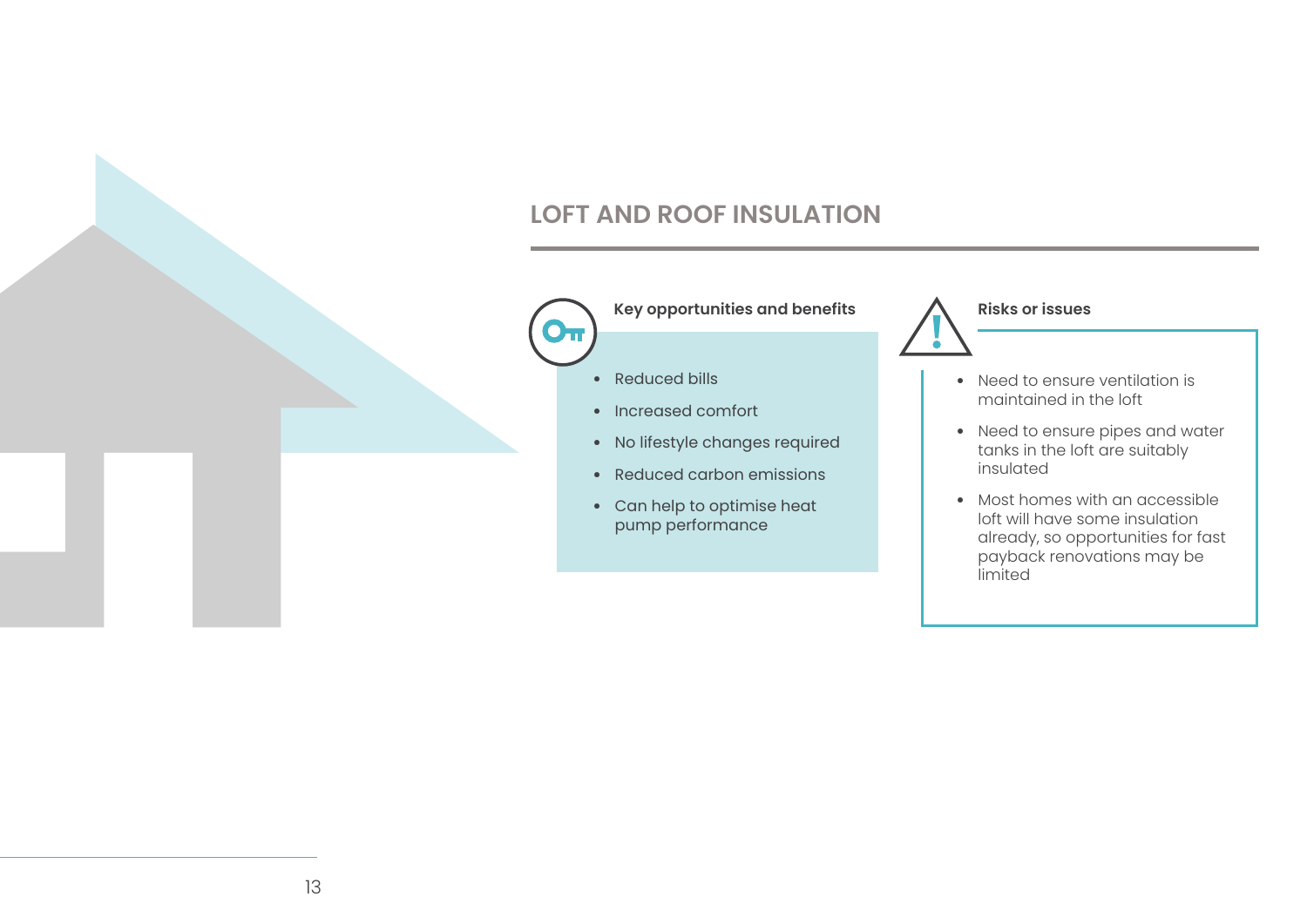<span id="page-13-0"></span>

- 
- Cavity wall insulation average cost £1,100, annual saving £285
- Internal wall insulation cost £8,500, annual saving £390
- External wall insulation cost £12,000, annual saving £390<sup>5</sup>
- Carbon savings:
	- Cavity 3,100 kg CO<sub>2</sub>e per year
	- Int/Ext 4,200 kg CO<sub>2</sub>e per year
- Installation costs will vary considerably from property to property, especially for internal and external insulation.
- Payback is generally good for cavity wall insulation. External wall insulation payback is significantly longer.

**ENERGY EFFICIENCY WALL INSULATION** (cavity walls; internal and external insulation for solid walls)

**Cavity wall insulation may be suitable for homes that were built with an uninsulated cavity (typically built between 1920 and 1980), where the cavity has not since been insulated, and where the property is not too exposed to driving rain (regular exposure to driving rain can lead to penetrating damp). Internal wall insulation may be suitable for homes built without a cavity (typically before 1920, or non-standard construction) where the rooms have sufficient space, and internal architectural detail does not need to be preserved.** 

**External wall insulation may be suitable for homes built without a cavity (typically before 1920, or non-standard construction) where the external appearance of the building does not need to be preserved. A technical survey will always be required to assess suitability for any wall insulation option.**

A typical uninsulated home loses about a third of its heat through the walls. Insulating those walls to reduce heat loss can therefore significantly cut fuel bills and improve comfort levels and, for cavity walls, often at a modest cost. All wall insulation should be carried out by an approved specialist contractor, who will start with a technical survey to determine suitability for different options.

If the external walls of the house contain a cavity, this can be filled with insulation injected from the outside with minimal disruption to the householder. Usually, mineral wool or polystyrene beads are injected, though it may also be polyurethane foam or similar.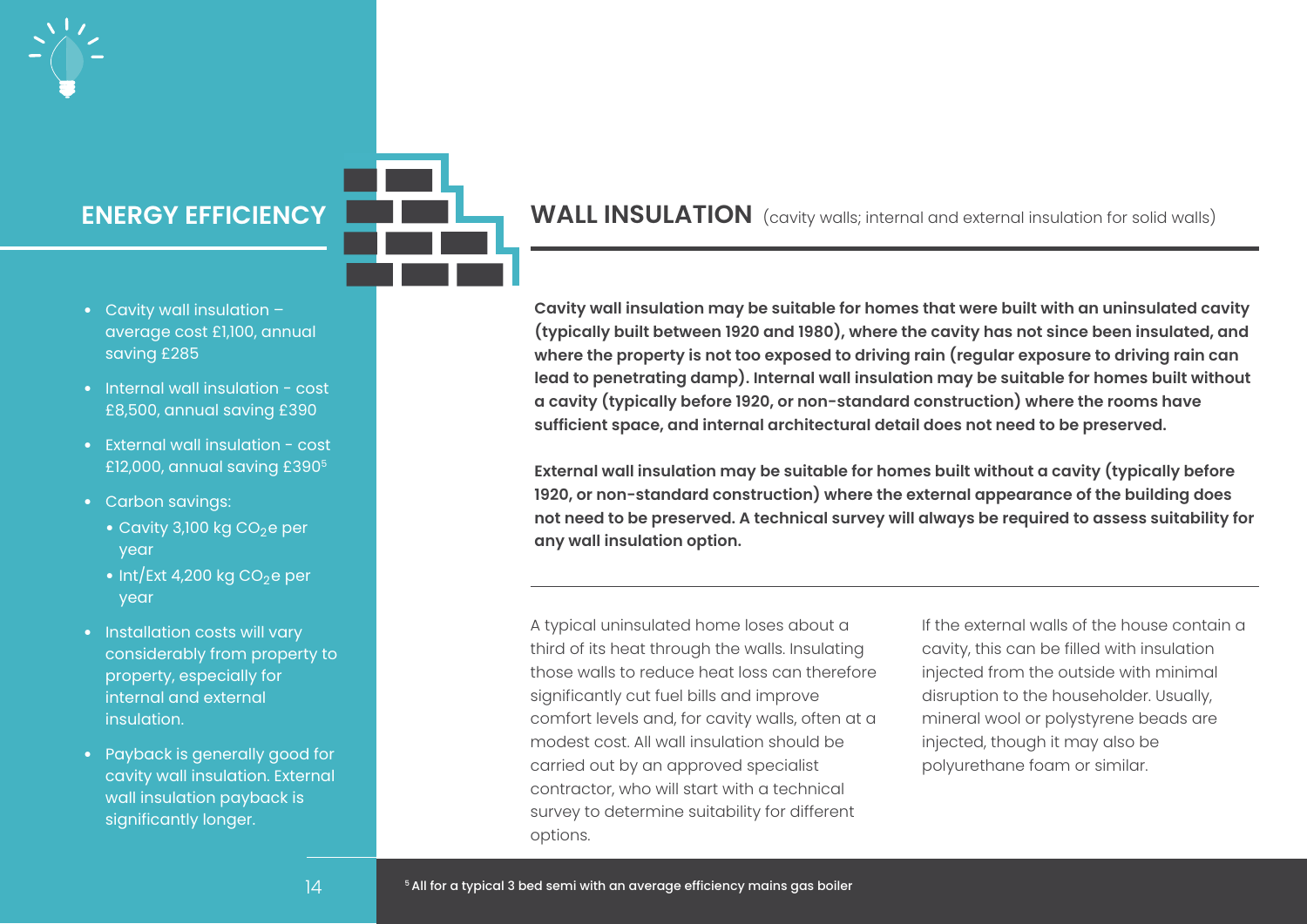External wall insulation involves fitting layers of insulation and an external protective layer, usually rendered, to the outside of the property. External pipework, guttering, windowsills and other fitting may need to be moved or extended, and scaffolding is usually required.

Internal wall insulation is the most disruptive and generally requires the home, or at least the relevant rooms, to be emptied. Insulation and plasterboard are then fitted to the internal surface of any external walls, and around the recess of any windows.

# **WALL INSULATION**

## **Key opportunities and benefits**

- Reduced bills
- Increased comfort
- No lifestyle changes required
- Reduced carbon emissions
- Can help to optimise heat pump performance
- 25-year independent guarantees available

# **Risks or issues**

• All insulation must be installed appropriately to avoid risks of damp problems through changes to the way moisture behaves in the building fabric. This generally means ensuring that any existing damp

problems are resolved before insulating, and that the insulation solution is appropriate for the building and its location and is fitted in line with manufacturers' and product certificates' guidance.

- Internal and external wall insulation may not be permitted in listed buildings. External wall insulation may not be permitted in conservation areas and would require planning permission. It may also not be considered appropriate in some locations outside conservation areas.
- Internal and external wall insulation are expensive measures and are unlikely to be justified purely on the basis of financial payback through energy bill savings. However, there are many other social, comfort and environmental benefits.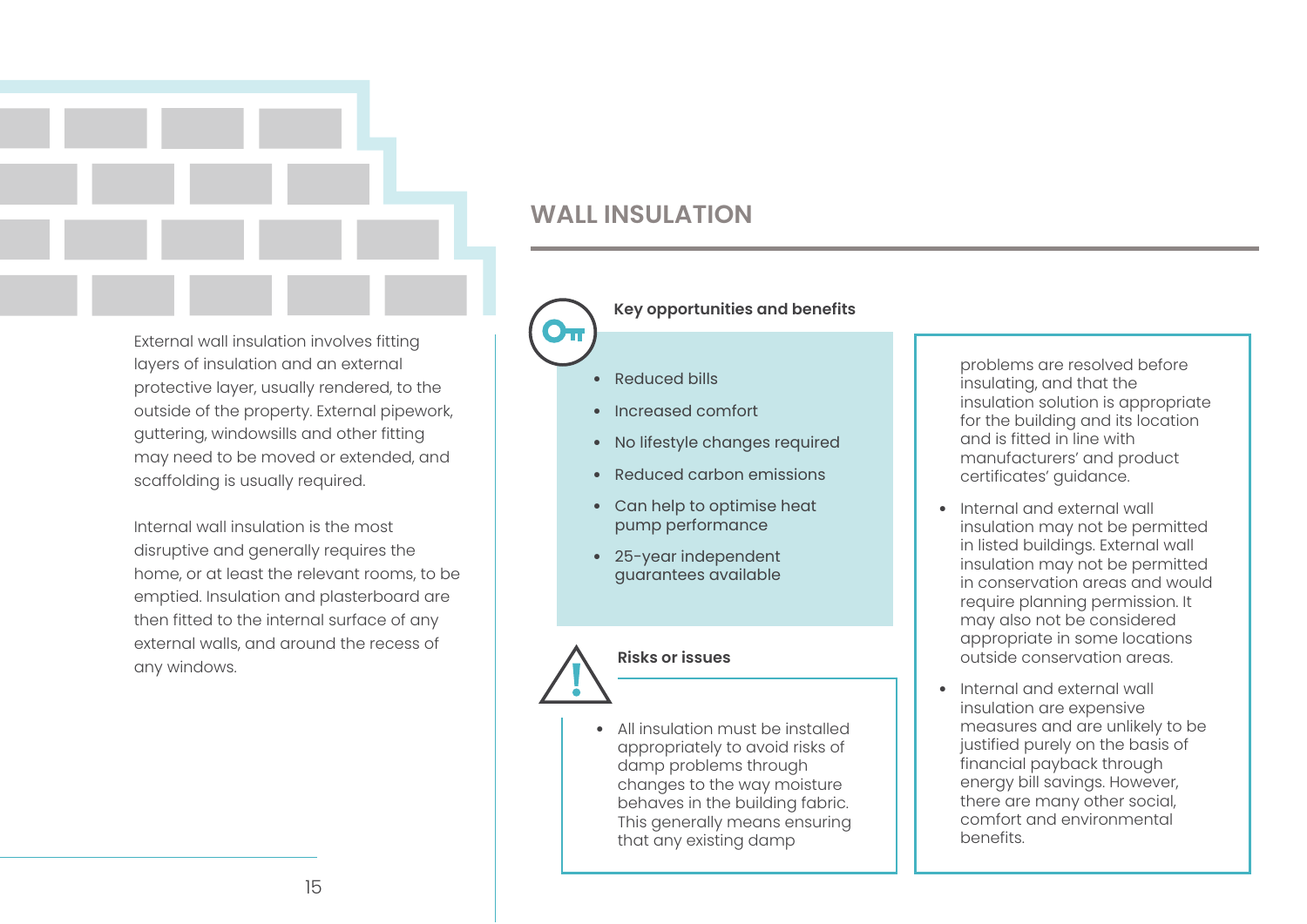<span id="page-15-0"></span>

**Replacing all single glazed windows in a typical 3 bed semi-detached home with A-rated windows, assuming an average efficiency mains gas boiler:**

- Average annual saving £145
- Carbon saving 335 kg  $CO<sub>2</sub>$ e per year
- Cost unlikely to be recovered through bill savings alone usually justified through multiple social and environmental benefits.

# **ENERGY EFFICIENCY WINDOWS AND DOORS**

**Suitable for any home with single glazed windows. Older double glazing may also be replaced, but bill savings will be smaller.** 

Old single glazed windows are likely to be the coldest element in a room. Replacing these with modern, efficient double or triple glazed units will significantly reduce heat loss from the room. Secondary glazing might also be considered, although double glazing is approximately twice as effective as secondary glazing at stopping heat escaping the home.

Windows are rated from G to A++. There are a wide range of windows available in the A rating band and above, including both double and triple glazed units, with PVC, softwood, hardwood or metal frames. Energy efficient doors are also available to replace older external doors.

## **Key opportunities and benefits**

- Reduced bills
- Increased comfort
- Increased property value
- Reduced carbon emissions
- Can help to optimise heat pump performance
- Can reduce maintenance requirementsthrough multiple social and environmental benefits



 $\mathbf{O}_{\mathbf{L}}$ 

• Replacement may not be allowed, or choices may be restricted, in conservation areas and listed buildings.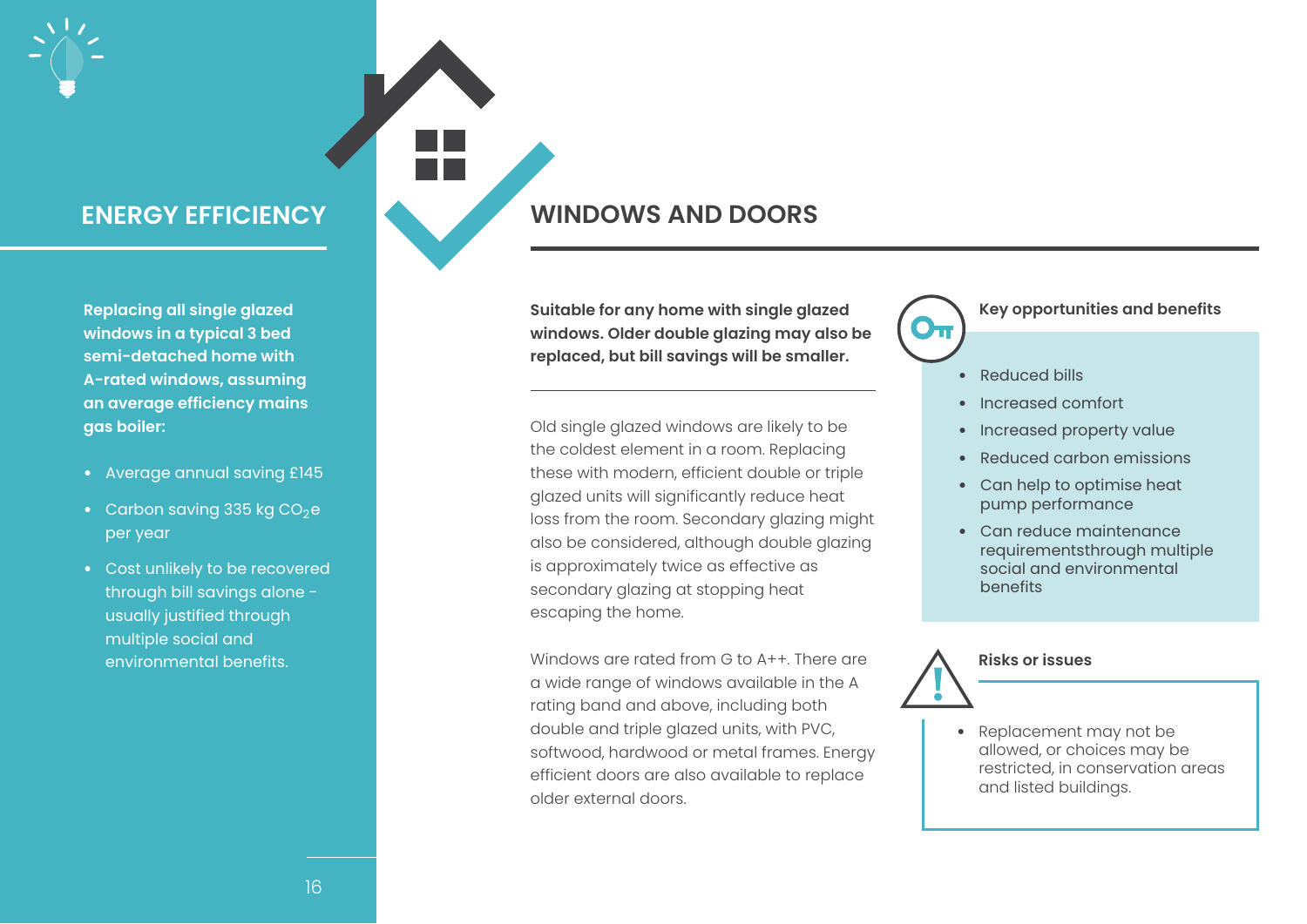<span id="page-16-0"></span>

**ENERGY EFFICIENCY 4 FLOOR INSULATION** 

- $\bullet$  Cost  $f1,200$  to  $f2,500$ , annual saving £75<sup>9</sup>
- Carbon saving 180 kg  $CO<sub>2</sub>e$ per year

**Suitable for houses, bungalows and ground floor flats with a suspended wooden floor, or with an uninsulated concrete floor and sufficient headroom to allow a modest increase in floor height. Also suitable for rooms above an unheated space, such as a garage or cellar. Concrete floors built after 2000 are likely to be insulated already.** 

If a home has a wooden floor at ground floor level, this can often be insulated by lifting the floorboards, fitting netting between the joists and laying mineral wool insulation (or other flexible insulation material) on top of the netting, between the joists, before replacing the floor boards. If the ground floor is made of concrete, it may be possible to add a layer of rigid foam insulation on top of the concrete, before adding a new floor surface on top of that.<sup>10</sup>

## **Key opportunities and benefits**

- Reduced bills
- Increased comfort
- No lifestyle changes required
- Reduced carbon emissions
- Can help to optimise heat pump performance
- May be the only remaining fabric upgrade available in many homes



 $O_{\text{L}}$ 

- **Risks or issues**
- Long payback, if based purely on cost saving calculations
- Significant disruption during installation, therefore most likely to be carried out when other renovation work or flooring replacement is taking place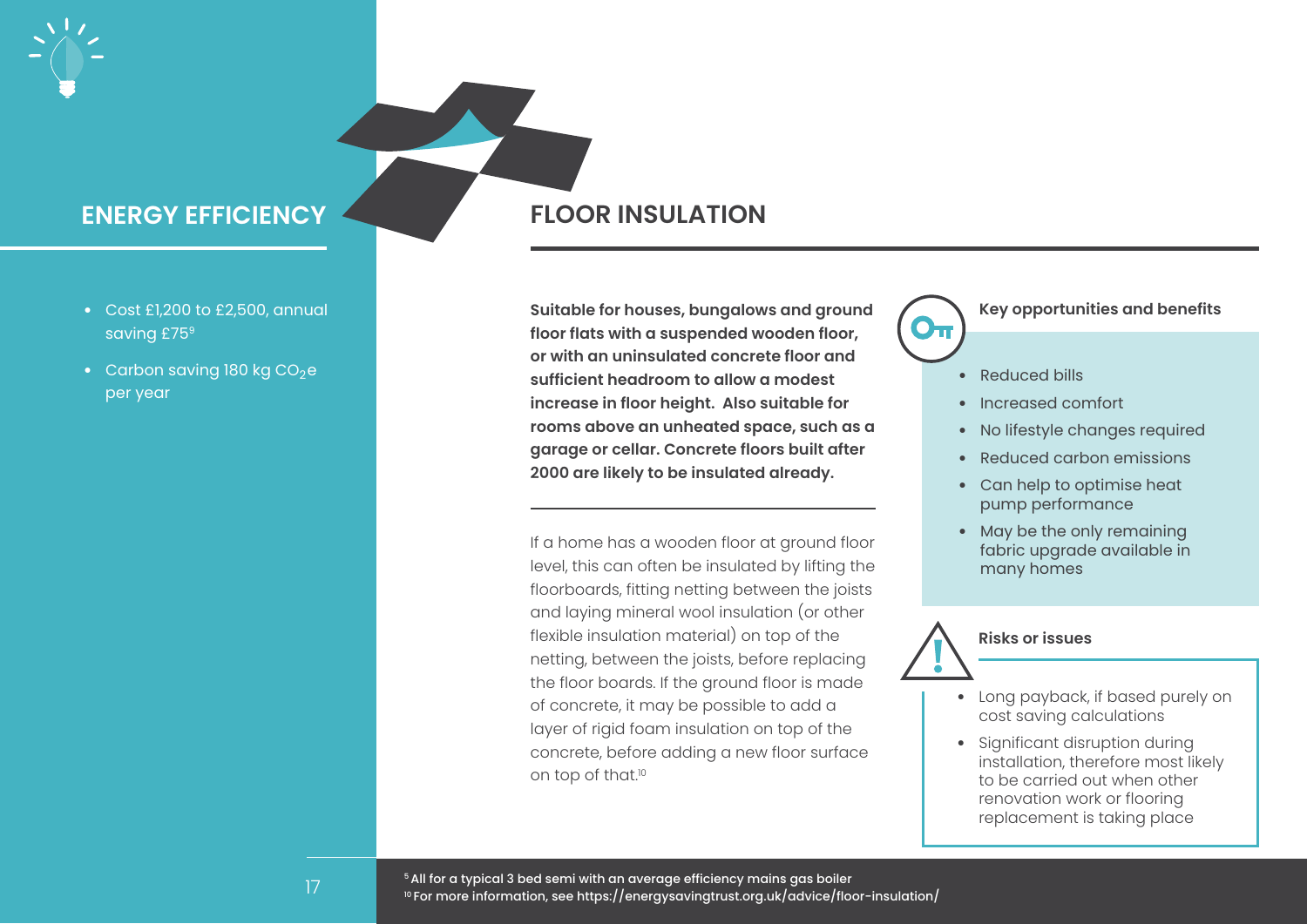# **ENERGY EFFICIENCY**

**There are a number of smaller and less expensive energy efficiency measures that may be included in a retrofit package. They can also be installed on their own but are unlikely to require financing as a standalone project. These include:**

- Draught-proofing, including around doors and windows and around the edge of suspended floors
- Insulating hot water and heating system pipework
- Increasing the insulation of hot water cylinders
- Fitting reflective panels behind radiators on external walls that cannot be insulated to reflect heat back into the room
- Fitting low-flow aerating shower heads and taps

Any significant retrofit project should also take account of the need for ventilation. After major refurbishment, a building is likely to end up with less natural ventilation. The insulation applied will also affect how vapour moves through the building and will change the temperature of different parts of the building, often in complex ways. It is usually necessary to provide additional ventilation as part of a major refurbishment, to maintain internal air quality and minimise condensation risks. This may simply require some additional extractor fans, or it may need a whole house ventilation system in the most efficient homes. In this case a mechanical ventilation system with heat recovery (MVHR), which provides filtered fresh air into a building while minimising heat loss via the exhaust air (warm air leaving a building), may be the most effective solution.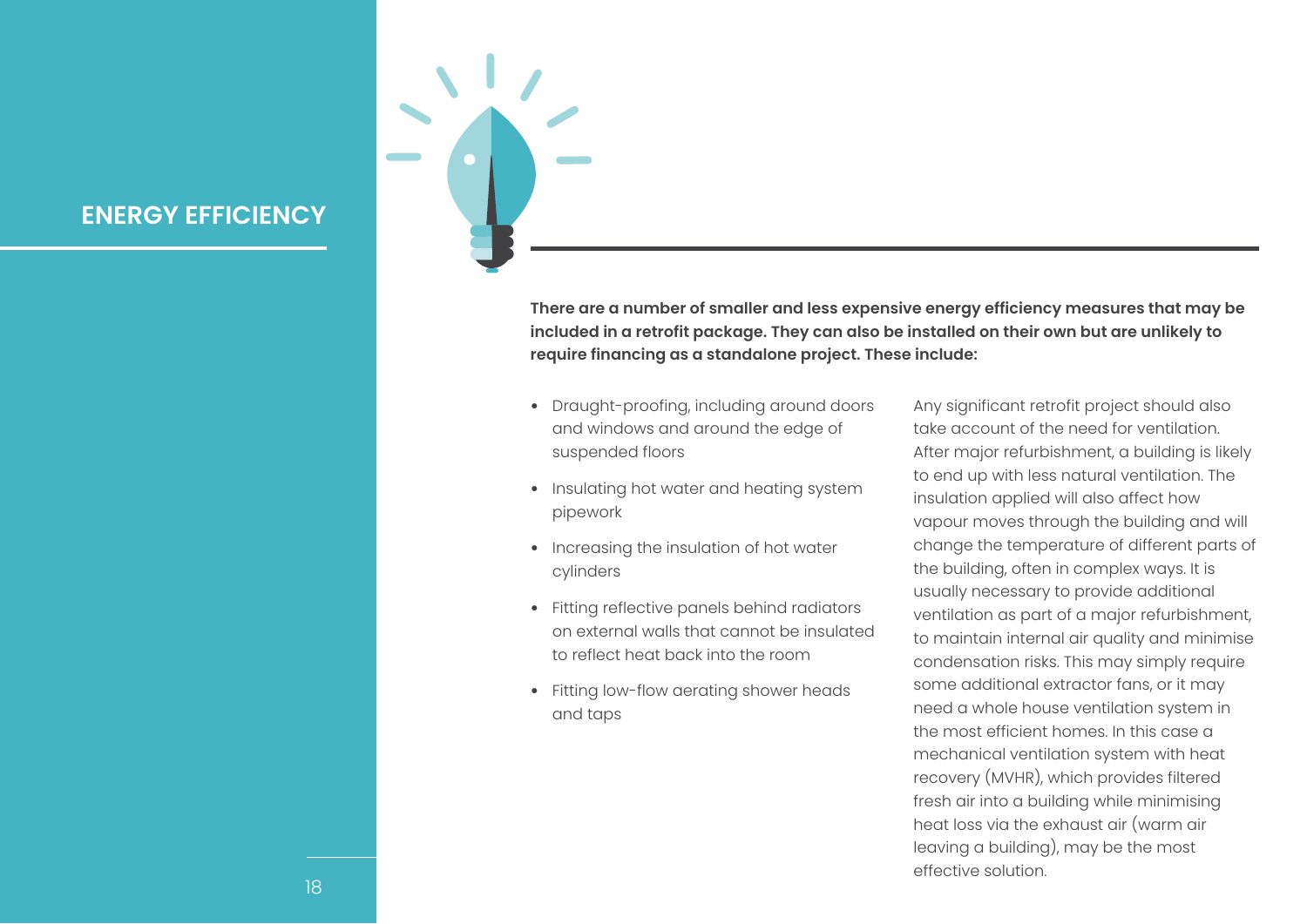# **LOW CARBON HEATING**

<span id="page-18-0"></span>

**Alongside energy efficiency measures to reduce energy demand, heat pumps will have the largest role to play in decarbonising our heat supply. The Climate Change Committee (CCC), in its 'Balanced Pathway' modelled scenario, says that heat pumps will need to be installed in 75% of existing homes by 2050.<sup>3</sup> Other readily available technologies that will play an important role include district heating, solar thermal and biomass heating systems. Heating controls will also help by allowing greater control of energy demand and directing heat only where it is needed.** 

The CCC estimates that by 2050, heat networks and district heating will need to meet around 18% of UK heat demand. There are currently around 14,000 heat networks in the UK, consisting of a mix of both large district networks and smaller

communal networks, which serve multiple dwellings in a single building. Though the majority of UK heat networks still operate on fossil fuels, many emerging schemes are

making use of cheap heat from industrial processes or energy from waste plants. Many more are moving to electric sources of generation such as ground and water source heat pumps, and are able to operate the networks at significantly lower temperatures. All of these developments are helping to improve the consumer offer for efficient, low carbon heat, with those living on heat networks paying an average of approximately £100 less annually than those with individual gas boilers.<sup>4</sup>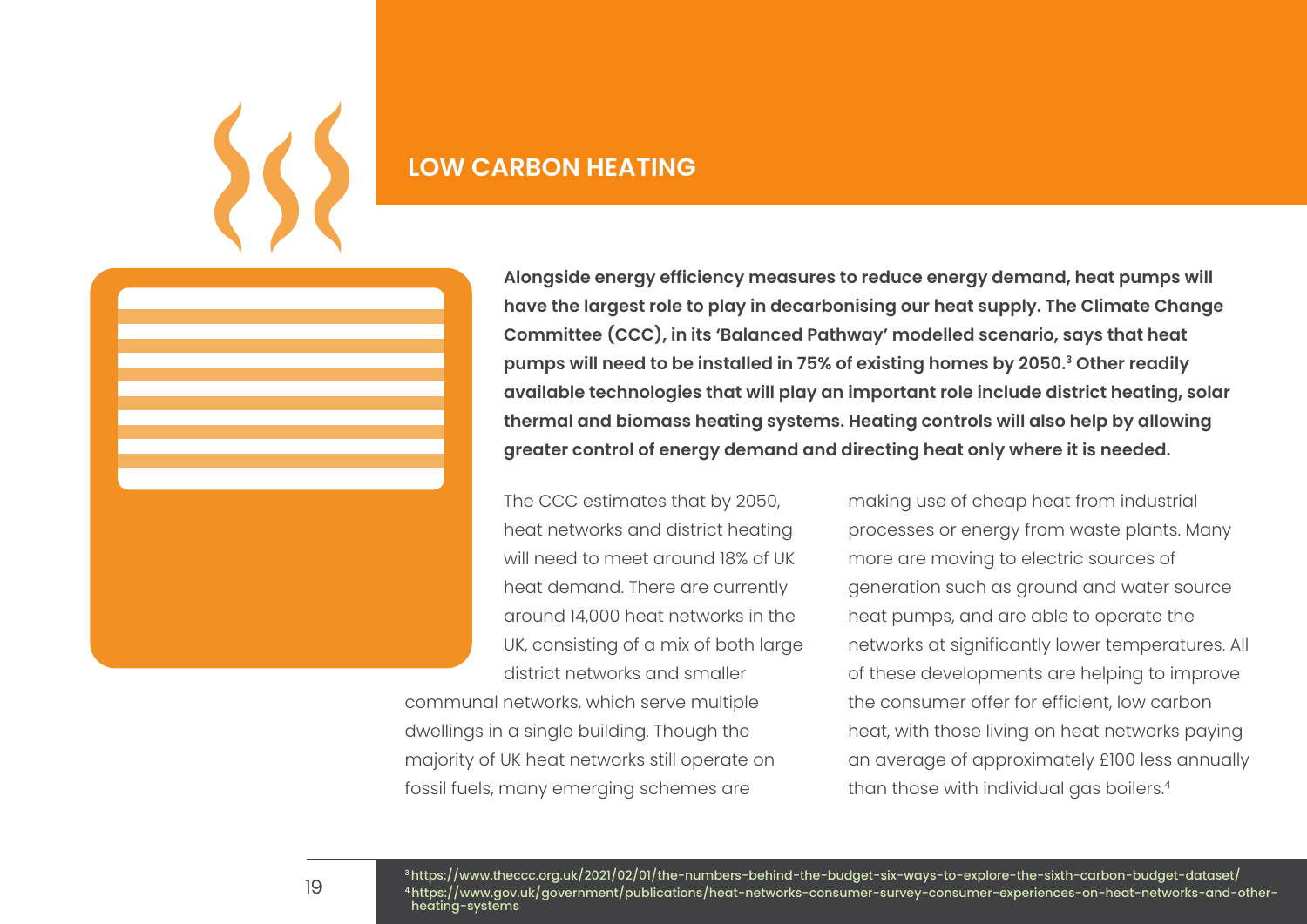<span id="page-19-0"></span>



# **AIR SOURCE HEAT PUMPS**

- Installation cost typically £9,000 to £11,000
- Running costs often similar to gas heating, or lower with flexible tariffs and/or high energy efficiency
- Carbon savings of around  $1,630$  kg CO<sub>2</sub>e per year
- Often benefit from Government suppor[t \(please](#page-45-0)  [see Section 8: Understanding](#page-45-0)  [the policy and regulatory](#page-45-0)  [landscape for more details](#page-45-0)  [for more details\)](#page-45-0)

**Air source heat pumps are suitable for most houses and ground floor flats with a small amount of outdoor space.** 

**They are often most financially attractive where mains gas is not available.** 

**As the Government moves to phase out fossil gas heating systems, heat pumps will become an increasingly attractive solution for homeowners to comply with forthcoming regulation.**

An air source heat pump takes heat from the outside air, and upgrades this to a higher temperature so that it can provide heating for the home and hot water. A heat pump uses electricity – which is currently more expensive than gas due in part to the way that fuel bills are structured – but the technology is much more efficient than other heating systems, so the cost for heating may be similar to other options, or lower in many cases. It is possible that the policy costs which currently contribute to the relatively high price of electricity compared to gas will be removed in coming years, which would make heat pumps more attractive to run.

Most heat pump systems in the UK connect to a conventional radiator system and a hot water cylinder. They are controlled much like a conventional central heating system. They work particularly well with underfloor heating. There are also air-to-air systems that distribute warm air through the house.

Heat pump efficiency varies considerably and is affected by many factors. In some older homes it may be necessary to upgrade the insulation or replace the radiators with larger alternatives to ensure the heat pump can operate at a high efficiency.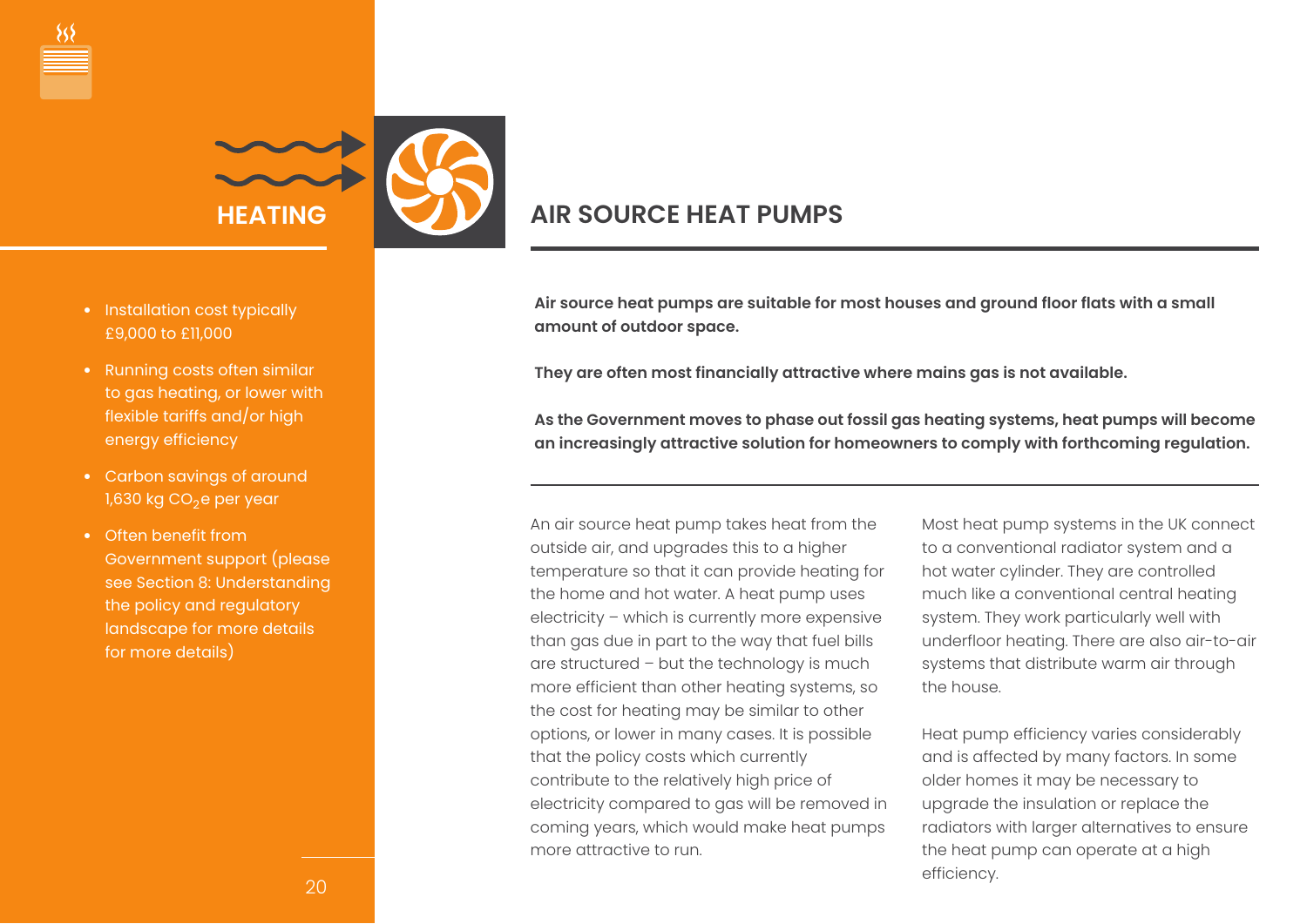

Good system design and appropriate operation for the heating system and thermal efficiency of the house are also essential, and in some instances it may be necessary to install a hot water tank, as a larger thermal store (a means of storing heat until it is needed). A qualified installer and technical assessment can ensure the heat pump design achieves maximum efficiency.

High temperature heat pumps may be specified for some properties to ensure heating provision is sufficient. Hybrid systems are also available, typically with a heat pump alongside a gas or oil boiler, with either the heat pump or the boiler providing heat depending on circumstances.

# **AIR SOURCE HEAT PUMPS**

 **Key opportunities and benefits** 

- Technically suitable for many homes
- Significant carbon savings
- Future-proof the home for changing regulation
- Often benefit from Government support such as upcoming Clean Heat Grant and existing Renewable Heat Incentive [\(please see Section 8:](#page-45-0)  [Understanding the policy and](#page-45-0)  [regulatory landscape for more](#page-45-0)  [details\)](#page-45-0)

## **Risks or issues**

- Higher capital cost than traditional heating systems (e.g. gas boilers)
- Current lack of funding support for shared infrastructure (when considering networked heat pumps)
- In very rare circumstances, usually for larger properties, installing a heat pump might require an upgrade to the electricity supply. In general, installing a heat pump requires permission from the local District Network Operator (DNO), but an installer typically does this on behalf of the consumer and it is exceptionally rare for this to cause any problems. In the very few instances where there is likely to be an impact on other local users, many DNOs will upgrade the nearest transformer for free.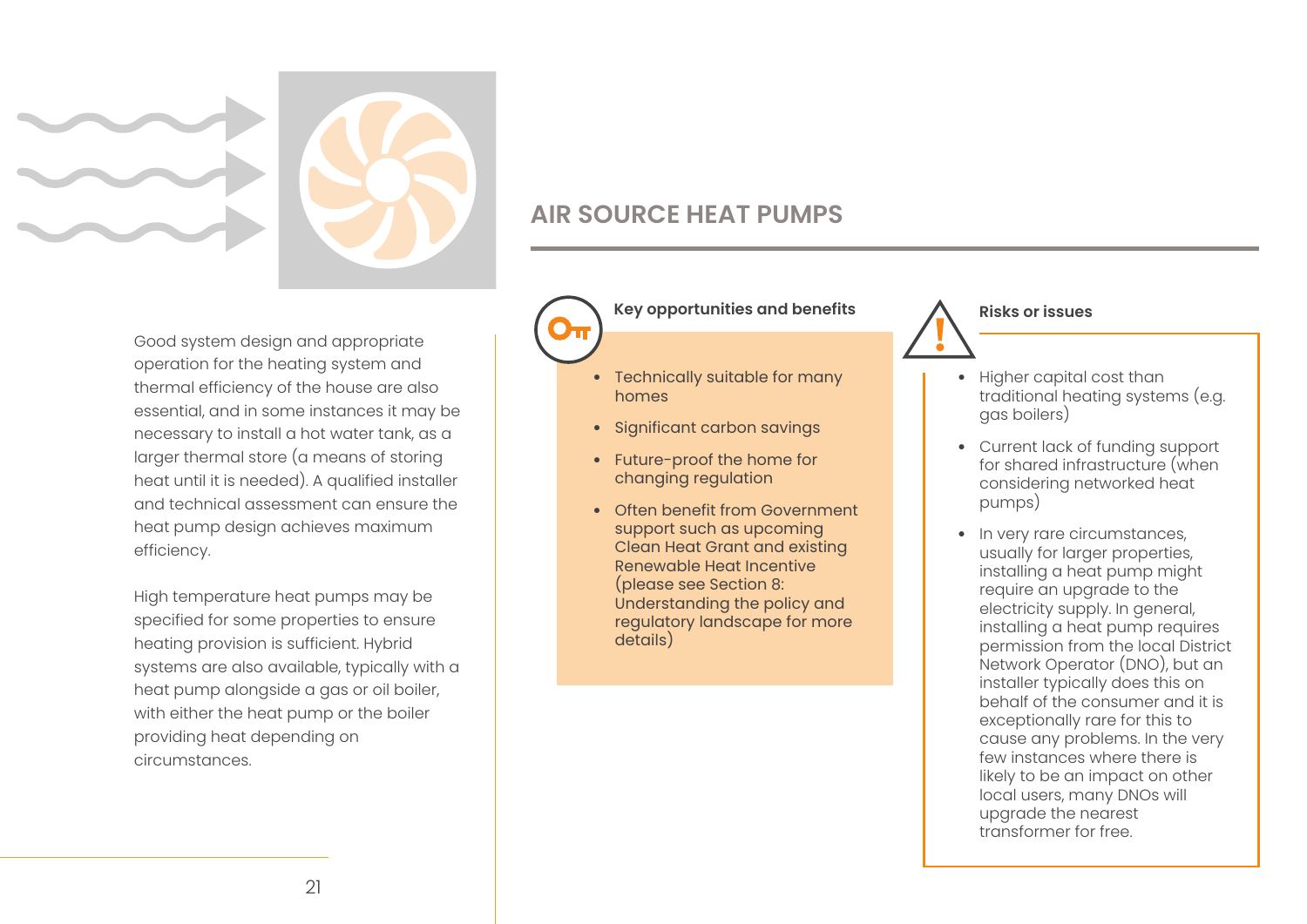<span id="page-21-0"></span>



- **HEATING COULD SOURCE HEAT PUMPS**
- Installation cost typically £13,000 to £19,000
- Running costs often similar to gas heating, or lower with flexible tariffs/high energy efficiency
- Carbon savings of around  $1,630$  kg CO<sub>2</sub>e per year
- Often benefit from Government support [\(please](#page-45-0)  [see Section 8: Understanding](#page-45-0)  [the policy and regulatory](#page-45-0)  [landscape for more details](#page-45-0)  [for more details\)](#page-45-0)

**Ground source heat pumps require more outdoor space than air source heat pumps but generally exhibit a higher coefficient of performance (the ratio of useful heat output to energy input) than air source, and have a longer asset lifespan.** 

**Most likely to be financially attractive if mains gas is not available.**

A ground source heat pump takes heat from the ground, and upgrades this to a higher temperature so that it can provide heating for the home and hot water. The heat may come from a horizontal loop, buried a metre or more below the surface in a field or large garden, or from vertical boreholes drilled typically 50 to 150 metres down (75 to 100 metres is the most common range). Qualified installers can ensure the right measures are taken to maximise the efficiency of the heat pump.

Ground source heat pumps may also operate using a shared loop, where multiple households' heat pumps are connected to a network of pipes, which in turn draw heat from a number of boreholes. These shared loop systems can lead to even greater efficiencies and allow for a phased installation approach over a larger geographical area.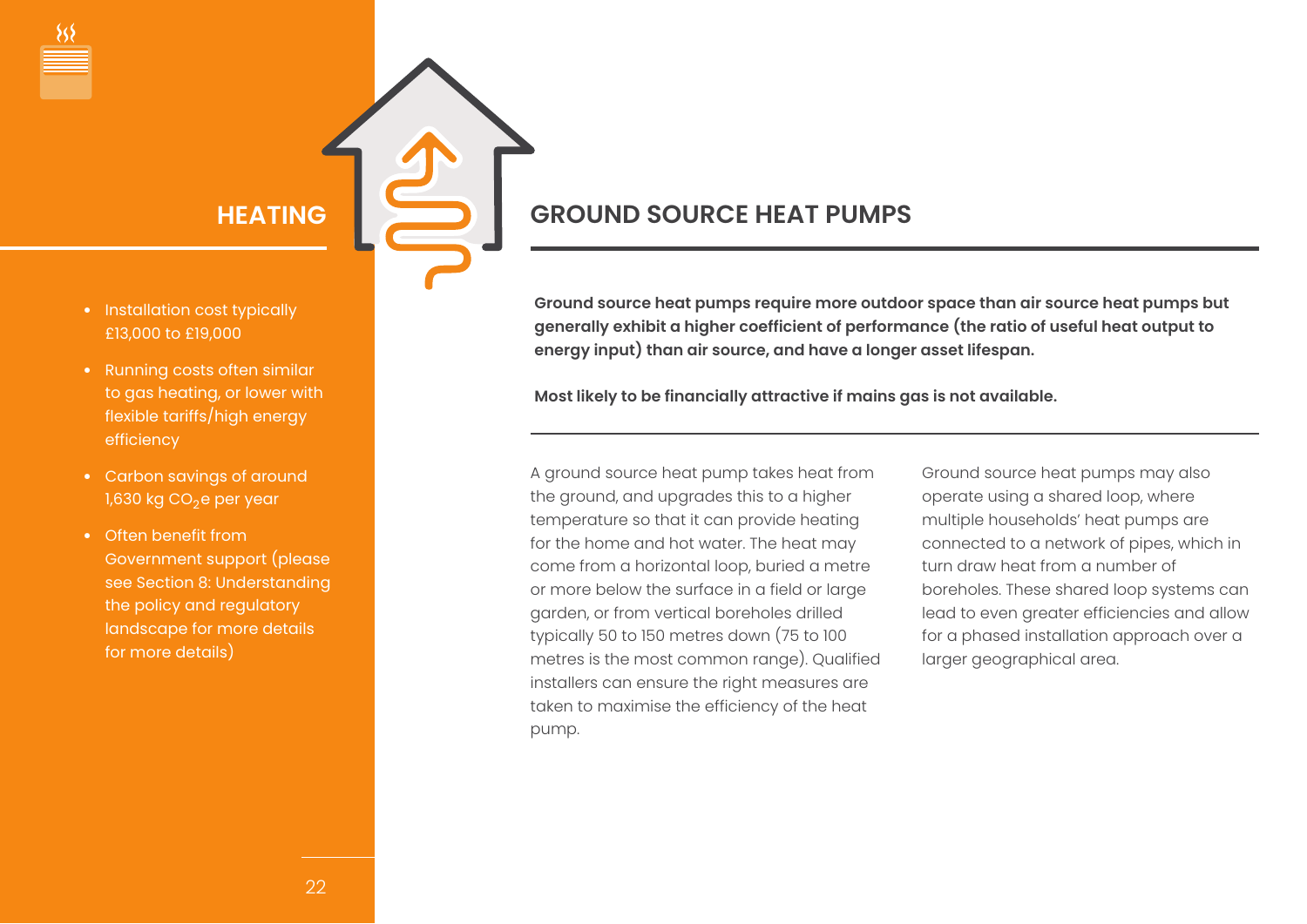

# **GROUND SOURCE HEAT PUMPS**

 **Key opportunities and benefits** 

- Future-proof the home for changing regulation
- Significant carbon savings
- Often benefit from Government support such as the upcoming Clean Heat Grant [\(please see](#page-45-0)  [Section 8: Understanding the](#page-45-0)  [policy and regulatory](#page-45-0)  [landscape for more details\)](#page-45-0)

## **Risks or issues**

- Higher capital cost than traditional heating systems (e.g. gas boilers)
- Current lack of funding support for shared infrastructure (when considering networked heat pumps)
- In very rare circumstances, usually for larger properties, installing a heat pump might require an upgrade to the electricity supply. In general, installing a heat pump requires permission from the local District Network Operator (DNO), but an installer typically does this on behalf of the consumer and it is exceptionally rare for this to cause any problems. In the very few instances where there is likely to be an impact on other local users, many DNOs will upgrade the nearest transformer for free.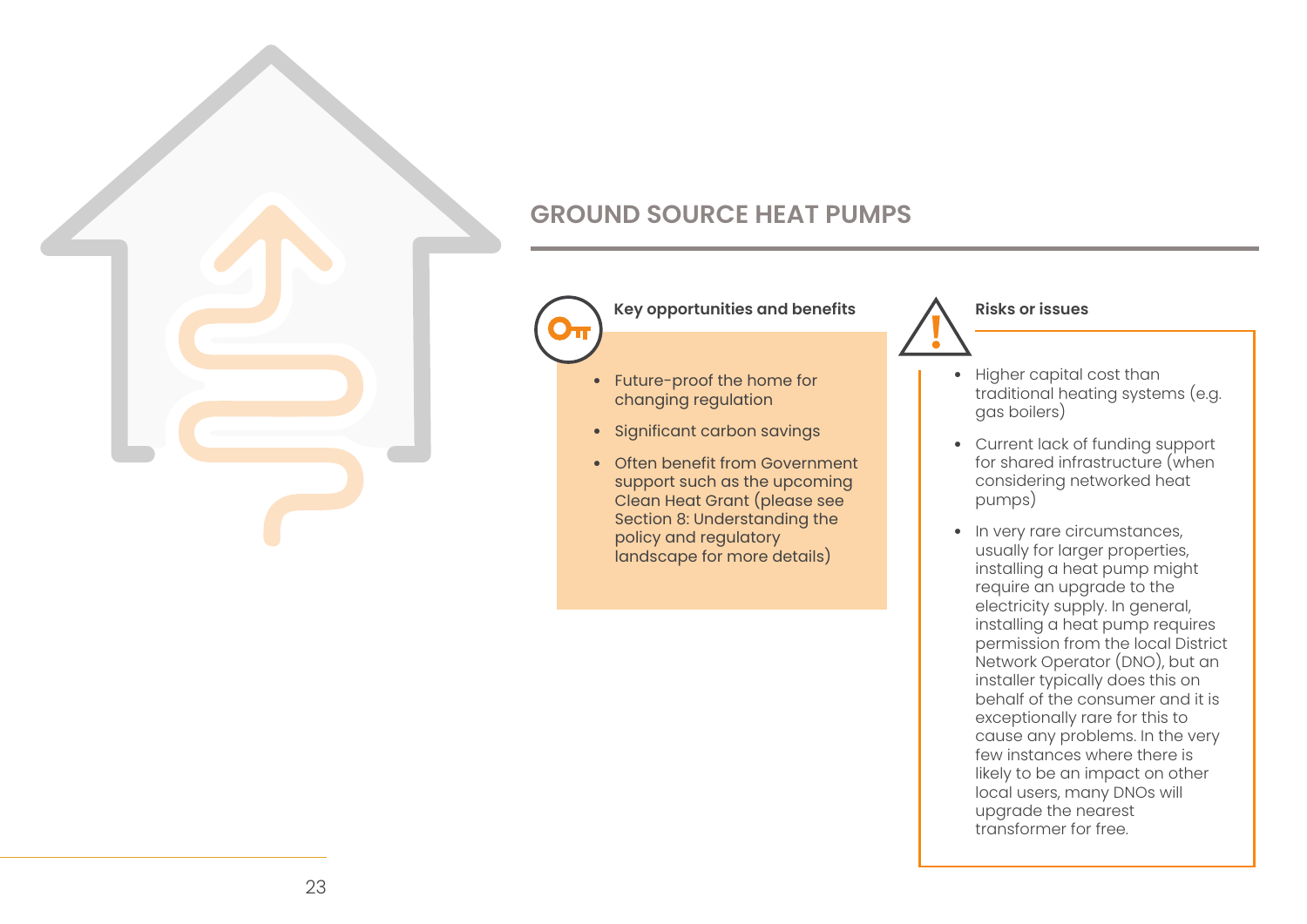<span id="page-23-0"></span>

- Installation cost typically £11,000 to £17,000 for an automatic feed wood pellet boiler system and fuel store
- Running costs often similar to gas heating
- Carbon savings 2,000 kg  $CO<sub>2</sub>e$  per year
- Often benefit from Government suppor[t \(please](#page-45-0)  [see Section 8: Understanding](#page-45-0)  [the policy and regulatory](#page-45-0)  landscape for more details [for more details\)](#page-45-0)

**Pellet boilers may be suitable for houses with sufficient space for a large boiler and fuel store, and access for fuel deliveries.** 

**More likely to be acceptable where there are no existing air quality concerns.**

Biomass heating systems are generally considered low carbon provided the fuel comes from a sustainably managed source. Biomass heating systems for UK homes nearly always run on wood fuel. This may be in the form of pellets, logs or sometimes chips. Wood pellets are made from compressed sawdust, and can be burned in an automatic feed boiler, in place of a conventional gas or oil boiler. They can also be used in individual room heaters. Logs are commonly burnt in log stoves that heat a single room, but which may also heat radiators in the rest of the house. Log boilers are also available for heating a whole property.

Woodchip is made by slicing low grade timber to create reasonably uniform chunks that can be automatically fed into larger boilers. Wood chip boilers are usually too large for heating an individual home but can be suitable for running district heating systems.

There is increasing concern over particulate emissions associated with biomass systems in areas with poor air quality, especially with log stoves that may be operated inappropriately. It is also essential that fuels are sustainably sourced to avoid problems like biodiversity loss and deforestation.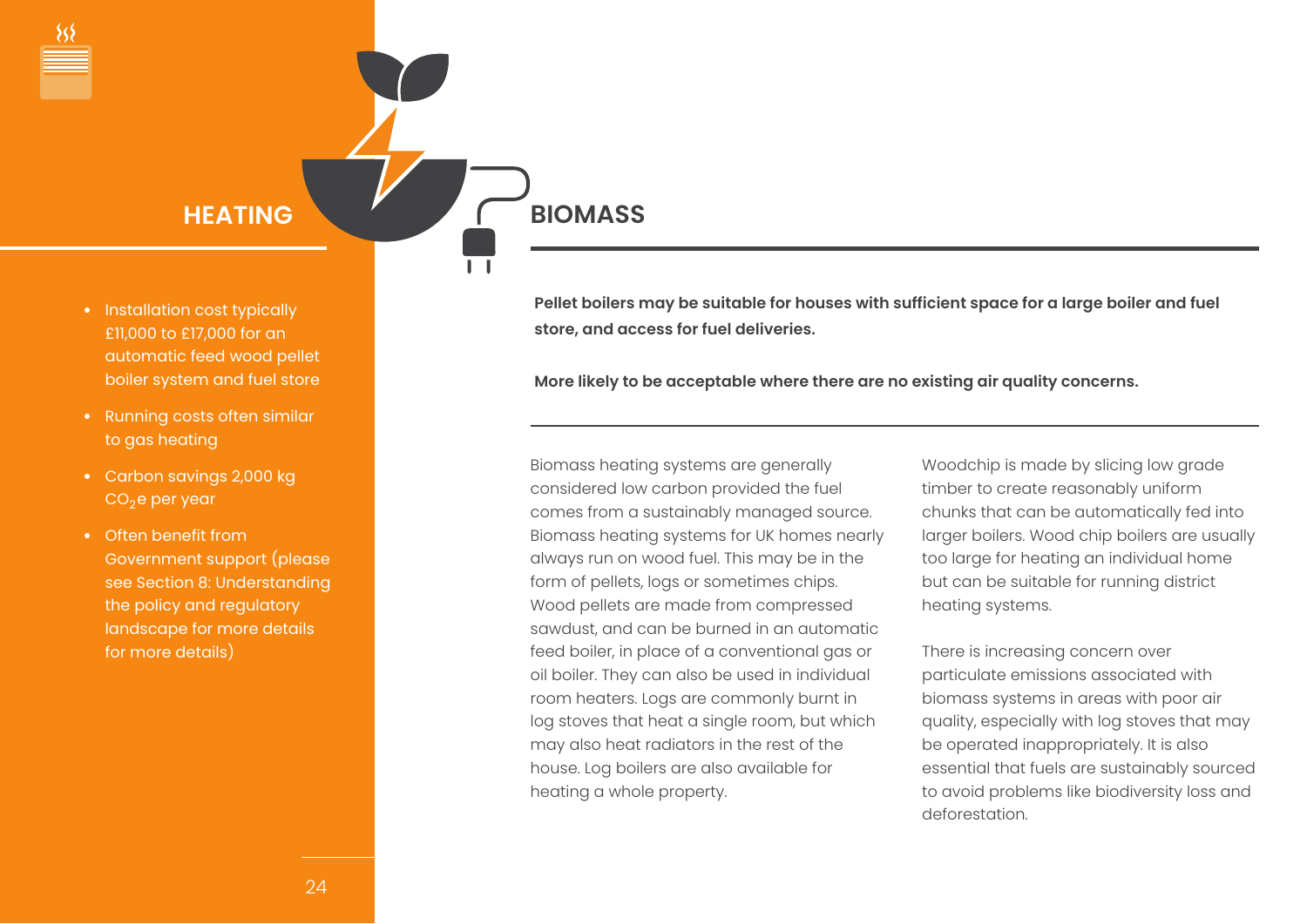# **BIOMASS**

# **Key opportunities and benefits**

- Carbon savings (where biomass is sustainably sourced)
- Often benefit from Government support

 [\(please see Section 8:](#page-45-0)  [Understanding the policy](#page-45-0)  [and regulatory landscape](#page-45-0)  [for more details\)](#page-45-0) 

## **Risks or issues**

- Growing concern over particulate emissions, especially in urban areas
- Higher capital cost than traditional heating systems (e.g. gas boilers)
- Requires significant space for the boiler and fuel storage
- Modest bill savings unless cheap resource is available locally
- Concerns around the sustainability of pellets and biomass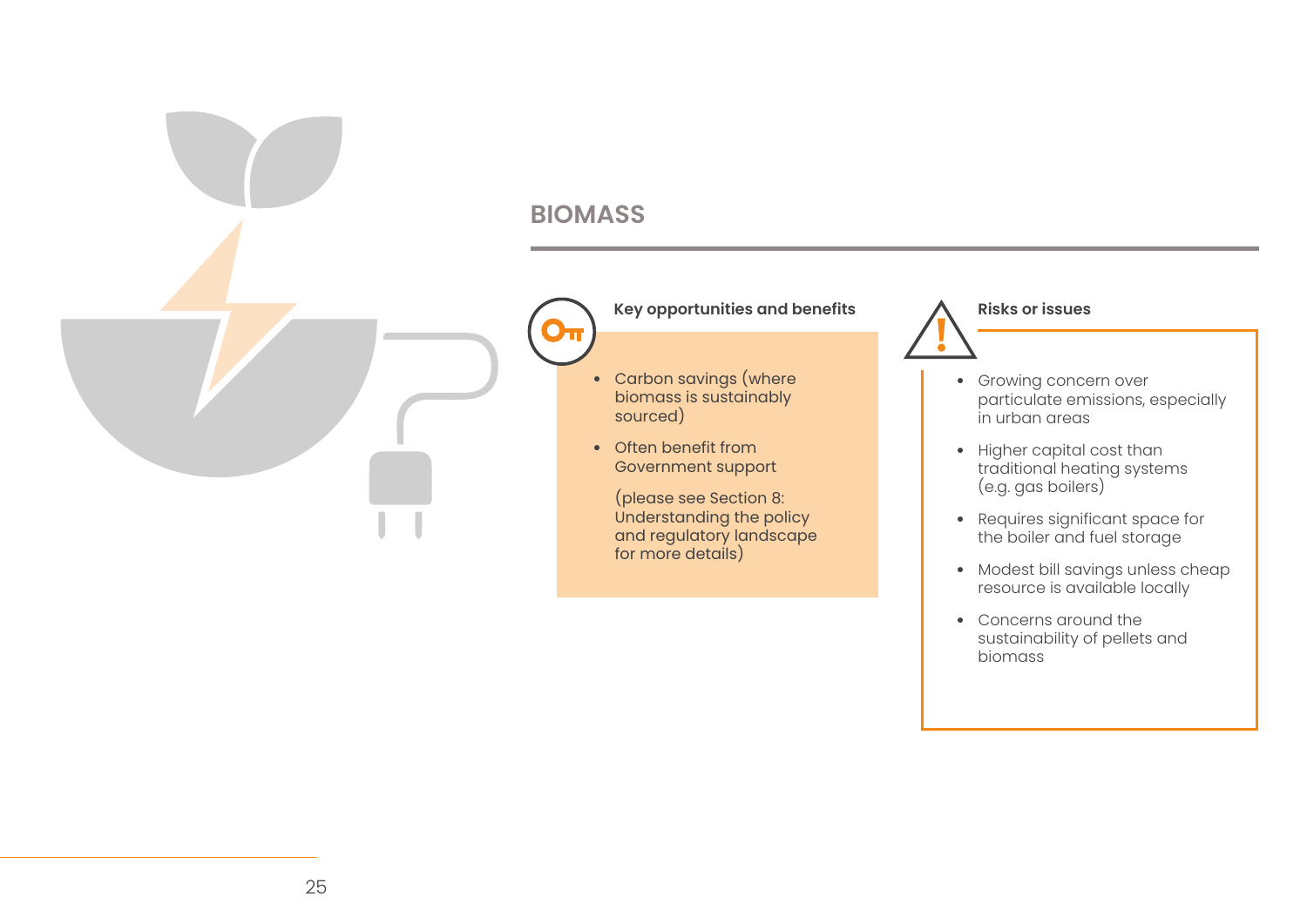<span id="page-25-0"></span>



- Installation costs vary and will generally be installed per household as part of a larger development
- Payback periods vary, but generally around 10-20 years (for whole development)
- Often benefit from Government funding
- On average, heat network customers pay £100 less than those on individual gas boilers

**HEATING CONSUMING AND HEAT NETWORKS AND DISTRICT HEATING** 

**Heat networks are particularly effective in areas of high heat demand density. With a ban on domestic gas boilers in new build properties from 2025 possible, they may become an even more attractive proposition to property developers.** 

**The Government is committed to supporting development of heat networks, which it has recently identified as a Department for International Trade High Potential Opportunity – with £320m invested to support the delivery of networks through the Heat Networks Investment Project and £270m to come through Green Heat Networks Fund. Local Authorities can also access support for project development through the Heat Networks Delivery Unit.**

Heat networks vary in size and are generally defined as either communal or district. Communal schemes supply heat to a relatively small development (i.e., one or two buildings, particularly blocks of flats), whereas district heating distributes heat over a large area to multiple buildings, often a mix of domestic and residential.

Heat networks generally have a centralised generation source which is connected via a network of pipes to the buildings it supplies. Many schemes across the UK traditionally run on gas-CHP (combined heat and power), but many schemes are now moving to low carbon forms of generation such as heat pumps, or using available heat that may otherwise be wasted, such as heat from industrial processes.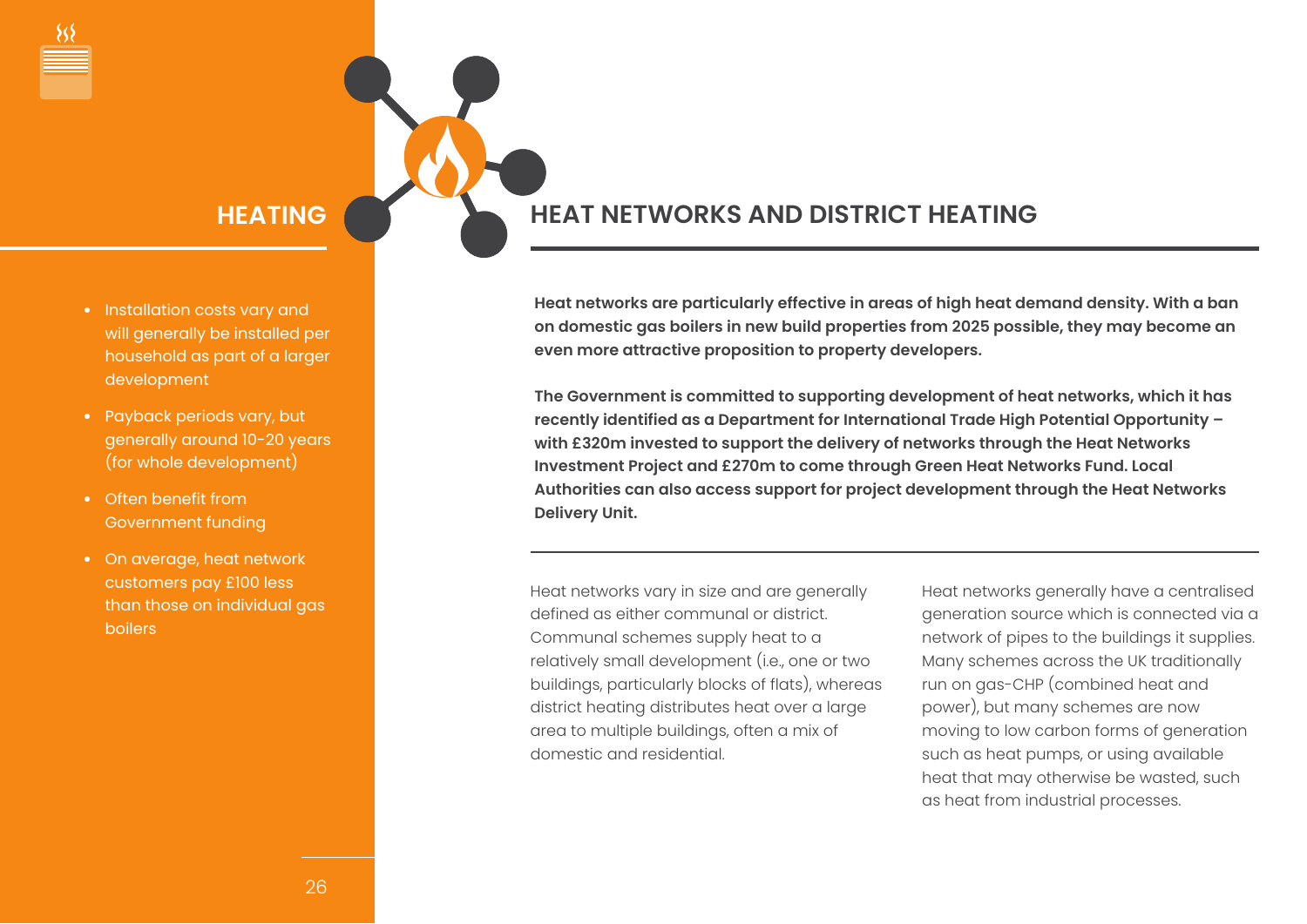

# **HEAT NETWORKS AND DISTRICT HEATING**

## **Key opportunities and benefits**

- Heat networks are fuel agnostic and installations can be adapted to local contexts. This means that installations will be able to deliver low carbon heat to consumers well into the future, even as the fuel mix changes and electrical sources such as wind and solar PV become more prevalent.
- Incoming regulation will improve consumer awareness and standards, as well as introducing a trajectory for the decarbonisation of heat networks in the UK.
- Well managed, well performing schemes are nondisruptive to consumers as maintenance and improvements are centrally managed by the heat network operator.

### **Risks or issues**

- The UK heat networks market is currently unregulated (but the Government is committed to regulating by 2025).
- It is difficult for individual homeowners to connect to a heat network. Connections will generally be as part of a larger development (either retrofit or new homes).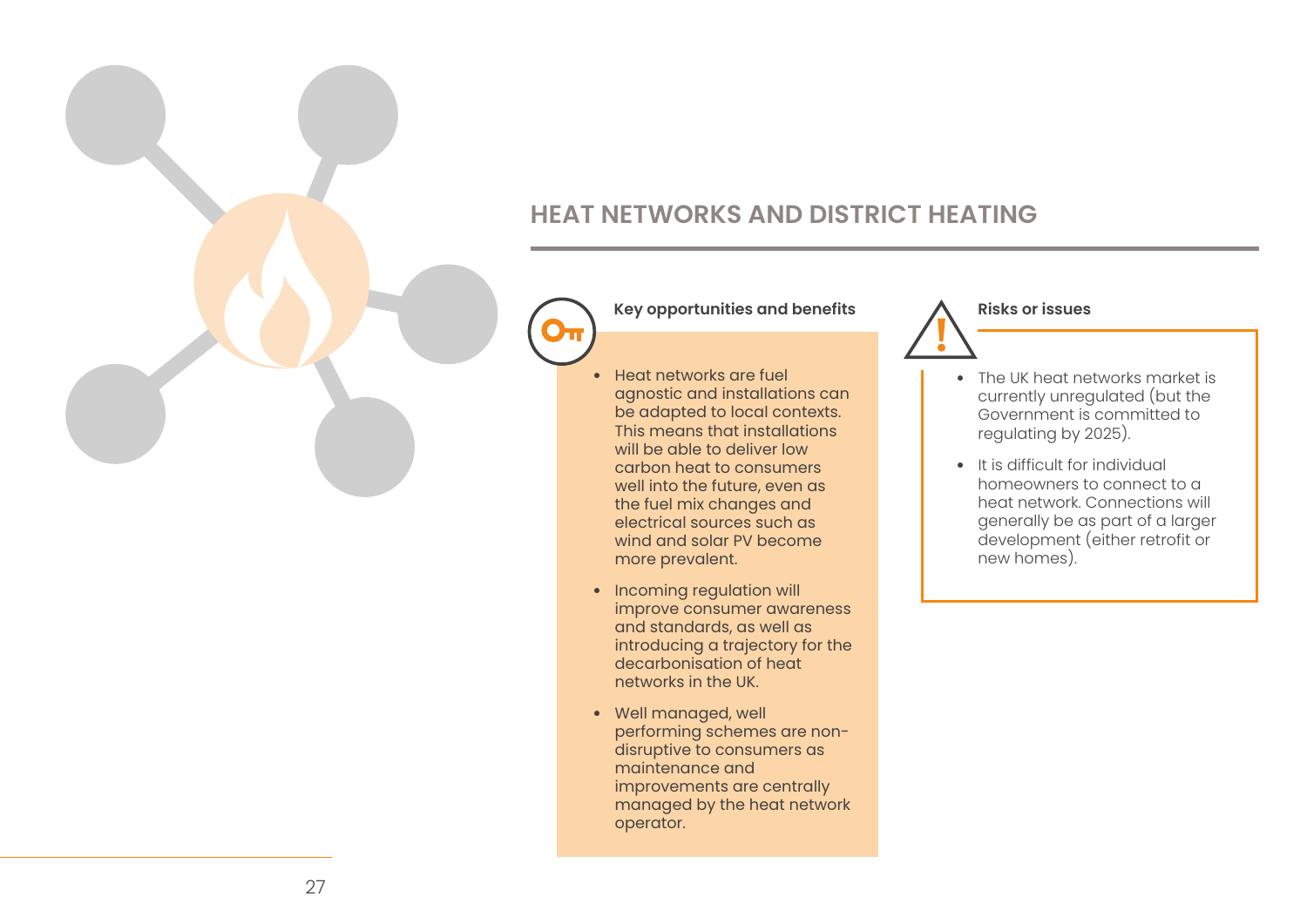

# <span id="page-27-0"></span>**HEATING HEATING CONTROLS**

- Costs £30 and upwards
- Payback time depends on the type of controls being upgraded and degree of upgrade, but payback can be quick
- Controls are often fitted alongside a new heating system to maximise the total benefit or saving
- Upgrading controls can be the cheapest way to improve a property's energy rating

**Heating controls are suitable, and necessary, for all building types and heating systems.**

Heating our homes and hot water costs money regardless of the type of heating system. Heating controls can reduce that cost (and carbon emissions) by providing heat only when, where and at what temperature it is needed. Primary heating controls include thermostats and timers or programmers. They vary in the degree of sophistication and level of control. The following list is in approximate order of complexity, starting with basic controls:

• Simple time clock and room thermostat located in a circulation space such as a hallway. This is the minimum level of control that should be considered acceptable. The time clock is used to set on/off times for the system and the room thermostat only allows the system to operate when below a set temperature.

- As above, plus thermostatic radiator valves. These allow individual control of the temperature of each room or heated space.
- Programmable thermostats can be used to set different desired temperatures according to the time of day and day of the week. For example, the temperature required on a Saturday afternoon when the occupants are active may be different to a Sunday evening when relaxing in front of the TV. These can also be used with thermostatic radiator valves to provide more room-by-room temperature control.
- Full zone controls allow the temperature of each zone to be programmed individually using dedicated temperature sensors and motorised valves for each zone.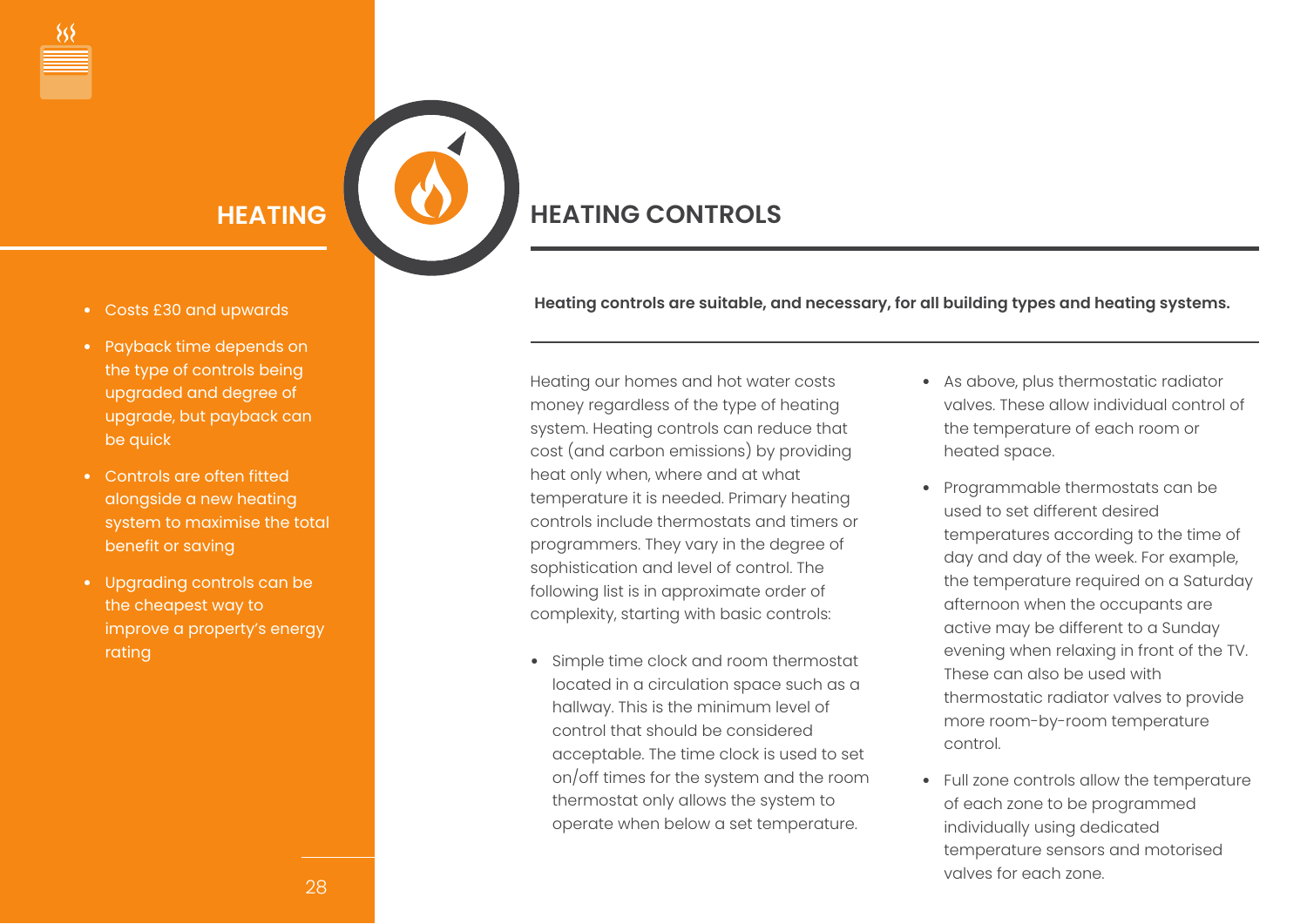

- Smart programmable thermostats can "learn" occupancy patterns and how the building responds to the heating system relative to outside temperature. These can be internet connected and controlled by smartphones.
- There are several advanced control mechanisms, including weather compensation, load compensation, optimisation and automation, that adjust either the temperature or the timing of the heating output. Many smart control systems will include some of these functions, but they are also mostly available as standalone control systems.

# **HEATING CONTROLS**

• Relatively easy to upgrade existing controls

 **Key opportunities and benefits** 

- Improved levels of comfort
- Reduced heating costs

## **Risks or issues**

- Provided they are installed by a competent person (e.g. a qualified electrician or heating engineer) they represent negligible risk
- Full zone control can be difficult to retrofit as it may require the circulation system to be reconfigured to enable the installation of motorised zone valves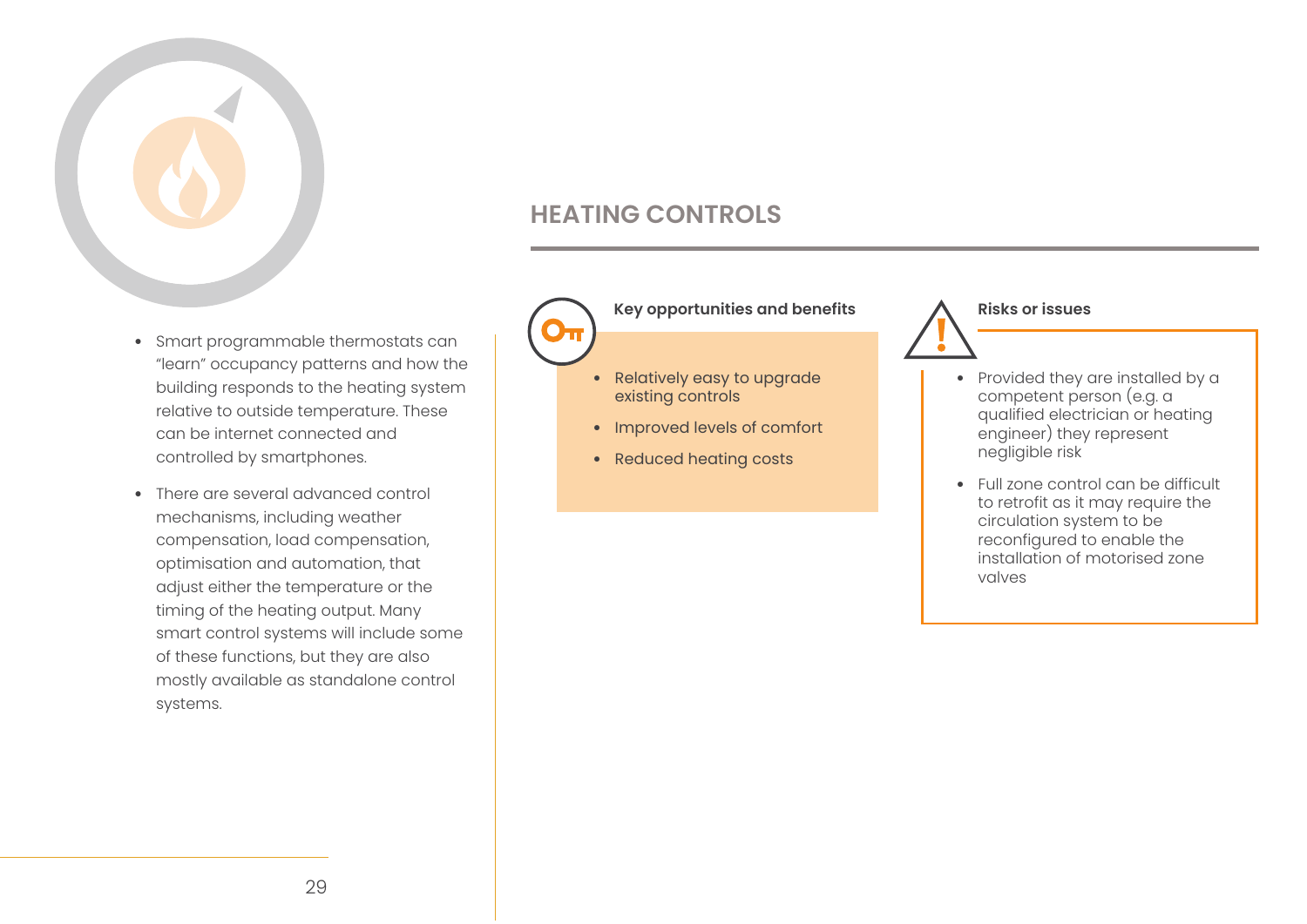# <span id="page-29-0"></span>**SOLAR AND STORAGE SYSTEMS**

**There are two main types of solar energy systems: Solar photovoltaic (PV) and solar thermal.** 

> Installing a solar system is a popular home improvement. There are around a million solar PV systems on houses around the country, and nearly 100,000 solar thermal. Each type of system includes panels installed on a roof.

Key considerations are outlined below.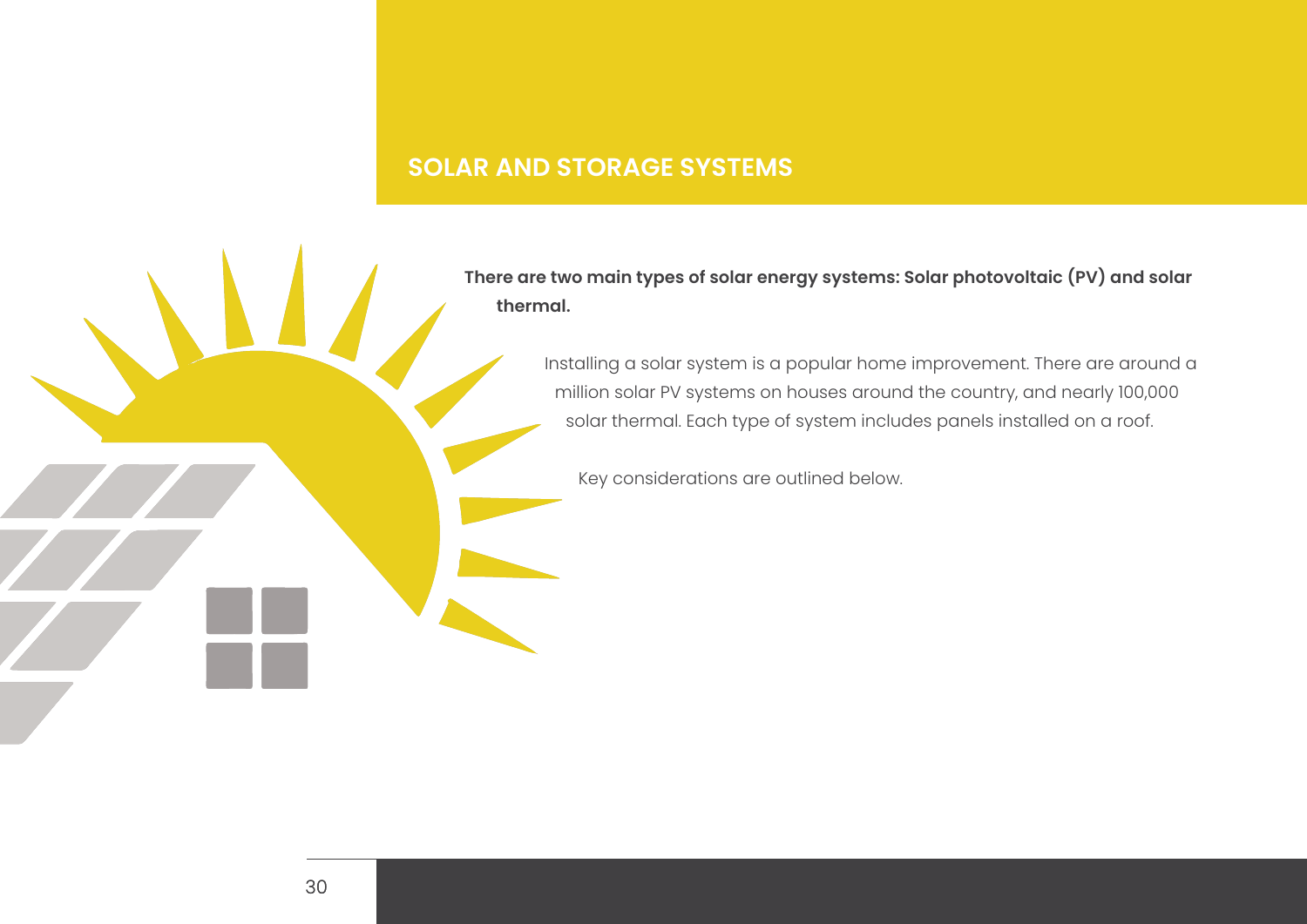<span id="page-30-0"></span>



- $\cdot$  £3,000 £6,000 for a typical solar PV or thermal system (for a residential PV system, this would be around  $3 - 5$  kW)
- $\cdot$  £3,000 £5,000 for a battery connected to a PV system, depending on its size
- Payback times can be less than 10 years, although this will vary depending on how much energy a home uses, and how this is produced. For example, a PV system may deliver bigger savings for a home with electric rather than gas heating. This is because electricity currently costs more than gas, so producing power on site helps displace a more expensive source of heat. Solar installation companies have tools to help customers calculate how much they will save.
- Carbon savings 820 kg  $CO<sub>2</sub>e$ per year.

# **SOLAR AND STORAGE SOLAR PV, SOLAR THERMAL, AND HOME BATTERIES**

**Solar systems can be installed on flat or sloping roofs. The roof space needs to be free from shading (for example, from chimneys or trees). Solar can be installed on multi-occupancy properties, although this may entail more complex billing arrangements.** 

**Residential solar systems do not usually require planning permission.** 

**Panels can be installed on a mounting rack fixed to the roof, or as part of the roof itself, by replacing tiles.** 

**Other requirements will include space for the inverter, for a PV system - which ensures the electricity meets domestic supply needs - and a battery, if one is installed. Solar thermal systems will need space for a solar water cylinder.** 

PV systems convert light into power. A typical system will likely include 10-14 solar panels, which connect directly to a house's electricity system. Any power that is not used in its appliances can be sent to the national grid, helping to power other homes as well. Homeowners can receive payments from their energy supplier for this. Alternatively, many new PV systems are now also installed with a battery, meaning surplus power can be stored and used later.

Solar thermal systems feed the sun's energy into a home's hot water or space heating system. Solar thermal panels heat fluid which is used to transfer heat around the home, working with a boiler, immersion heater or other system to pump this to where it is needed.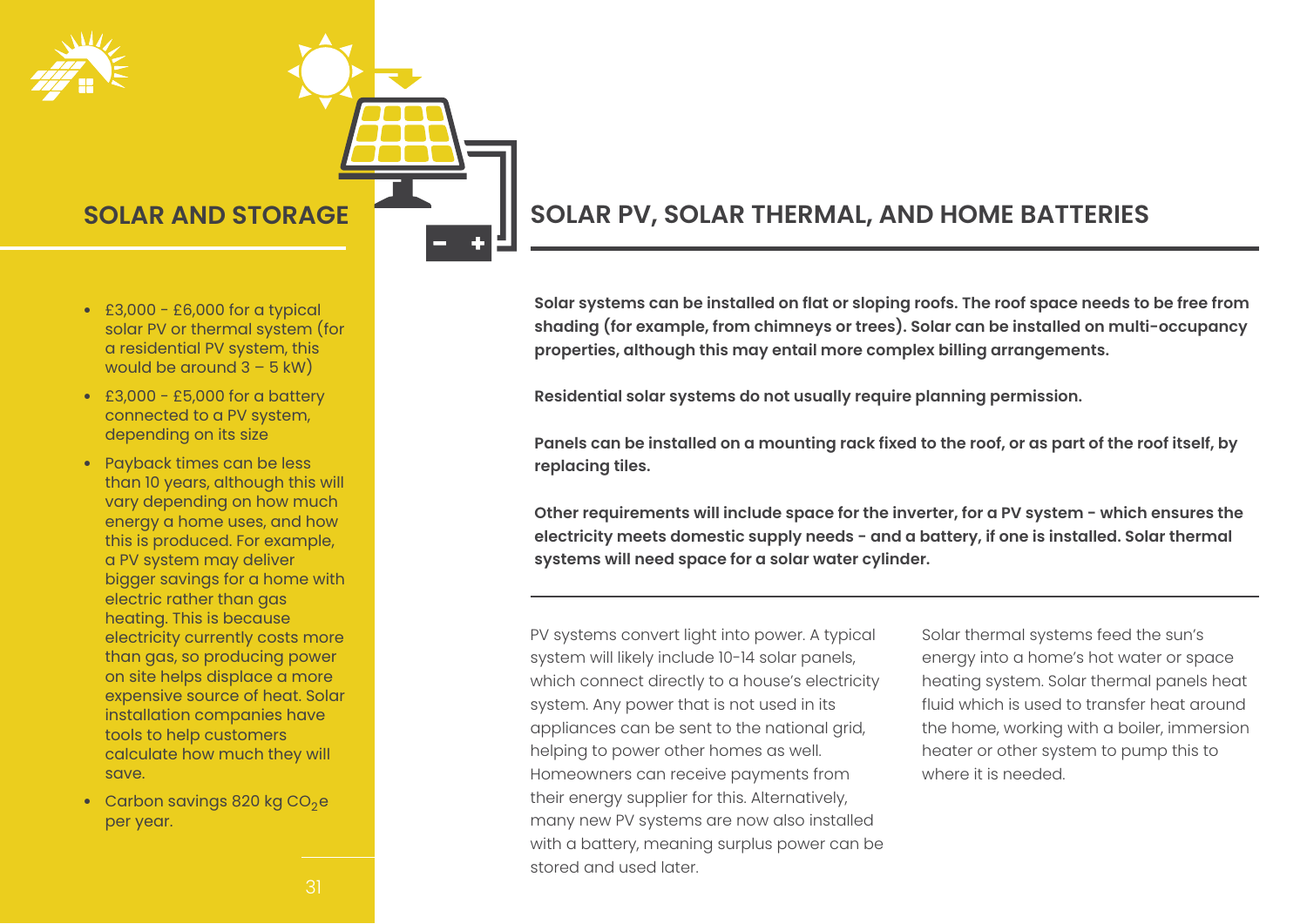

# **SOLAR PV, SOLAR THERMAL, AND HOME BATTERIES**

Domestic energy storage systems, such as batteries, can help maximise the benefits of solar, by storing any surplus power produced - for example, during the afternoon when electricity generation may exceed a home's needs - to be used later, such as during the evening, when appliances and lights are switched on. Battery storage is playing an increasingly important role in the UK energy system.  **Key opportunities and benefits** 

- Reduced bills
- Opportunity to sell surplus power back to the grid
- Futureproofing: ensuring a source of clean, cheap energy for future needs, such as electric vehicles and heat pumps
- Reduced carbon emissions and improved environmental performance of a home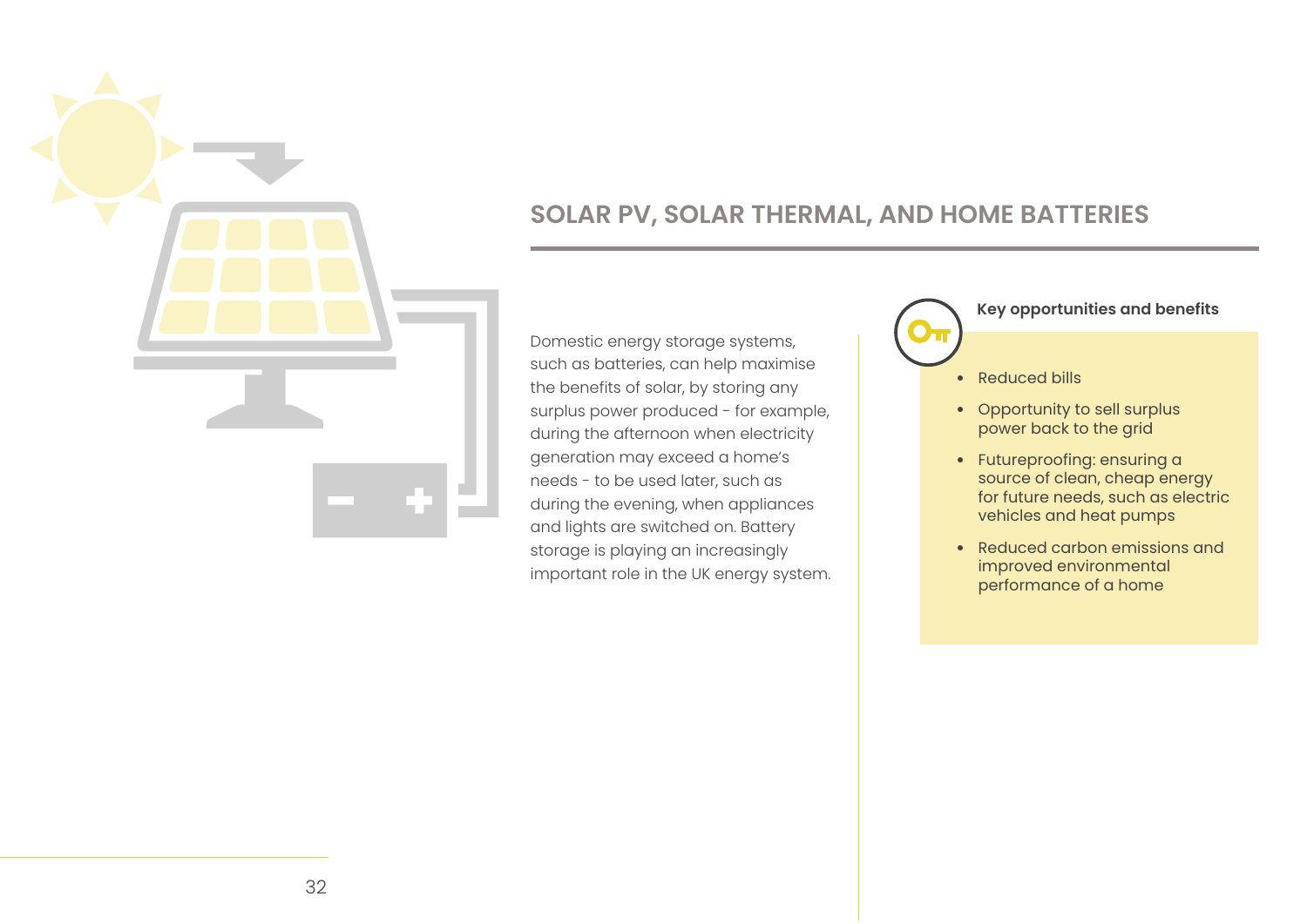# **SOLAR PV, SOLAR THERMAL, AND HOME BATTERIES**

## **Risks or issues**

- **Solar PV:** Maintenance and inspection requirements, as with any electrical or mechanical installation. However, properly installed systems should last for 30 years or more, and most maintenance requirements should be minimal - for example, periodic cleaning and occasional safety testing, typically every five years.
- Residential solar PV systems in the UK must be certified by the **[Microgeneration Certification](https://mcscertified.com/)  [Scheme](https://mcscertified.com/)** (MCS) in order to be eligible for the **[Smart Export](https://www.which.co.uk/reviews/solar-panels/article/smart-export-guarantee-explained-at2wh8b519s2)  [Guarantee](https://www.which.co.uk/reviews/solar-panels/article/smart-export-guarantee-explained-at2wh8b519s2)**, which allows households to sell energy back to the grid.
- **Solar thermal:** Maintenance and inspection requirements, as above. Properly installed systems should last for 20 years or more, and most maintenance requirements should be fairly minimal - for example, periodic flushing and replacement of the solar fluid – typically every 5 years.
- Residential solar thermal systems in the UK must be certified by the **[Microgeneration Certification](https://mcscertified.com/)  [Scheme](https://mcscertified.com/)** (MCS) in order to be eligible for the **[Renewable Heat](https://www.ofgem.gov.uk/environmental-and-social-schemes/domestic-renewable-heat-incentive-domestic-rhi)  [Incentive](https://www.ofgem.gov.uk/environmental-and-social-schemes/domestic-renewable-heat-incentive-domestic-rhi)**.
- Installers who wish to become MCS certified must also be a member of a Chartered Trading Standards Institute approved Consumer Code to guarantee a high standard of consumer protection in the sector.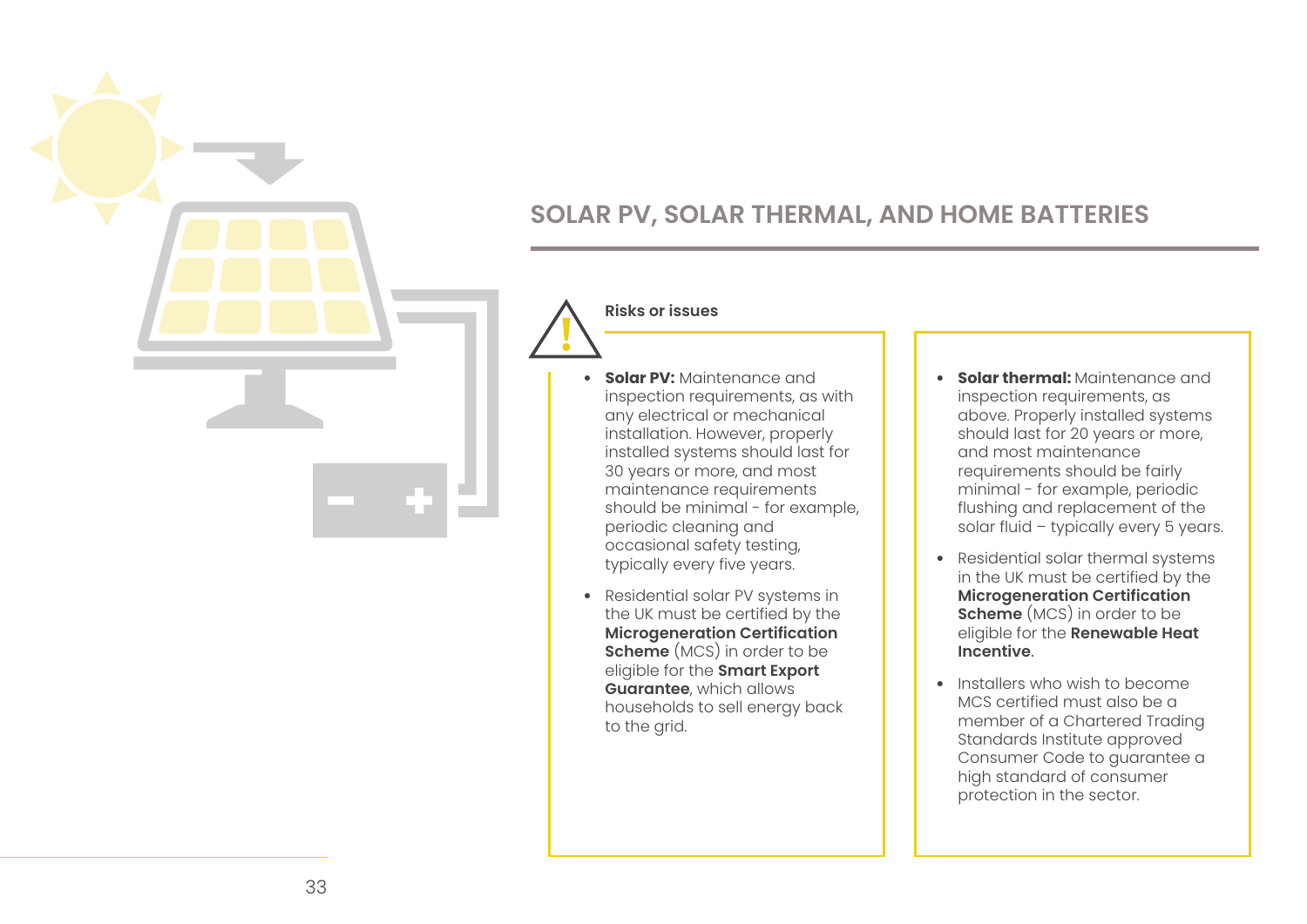# <span id="page-33-0"></span>**CLIMATE RESILIENCY**

**With rising temperatures, extreme weather conditions are increasingly likely to impact the UK housing stock. Risks associated with the physical impacts of climate change include:**

## **Flooding:**

Probable risks to housing include internal and external building damage, higher chance of slope instability, and increased insurance premiums in flood risk areas. Currently, over 5.2 million homes and properties in England alone are at risk of flooding and coastal erosion, with around 2.4 million properties in immediate flood risk areas in England and a further 2.8 million UK properties susceptible to surface water flooding.<sup>5</sup>

# **Heat stress, including increased temperatures and drought:**

Probable risks to housing include soil shrinkage and subsidence, faster deterioration in concrete, and internal overheating of some buildings.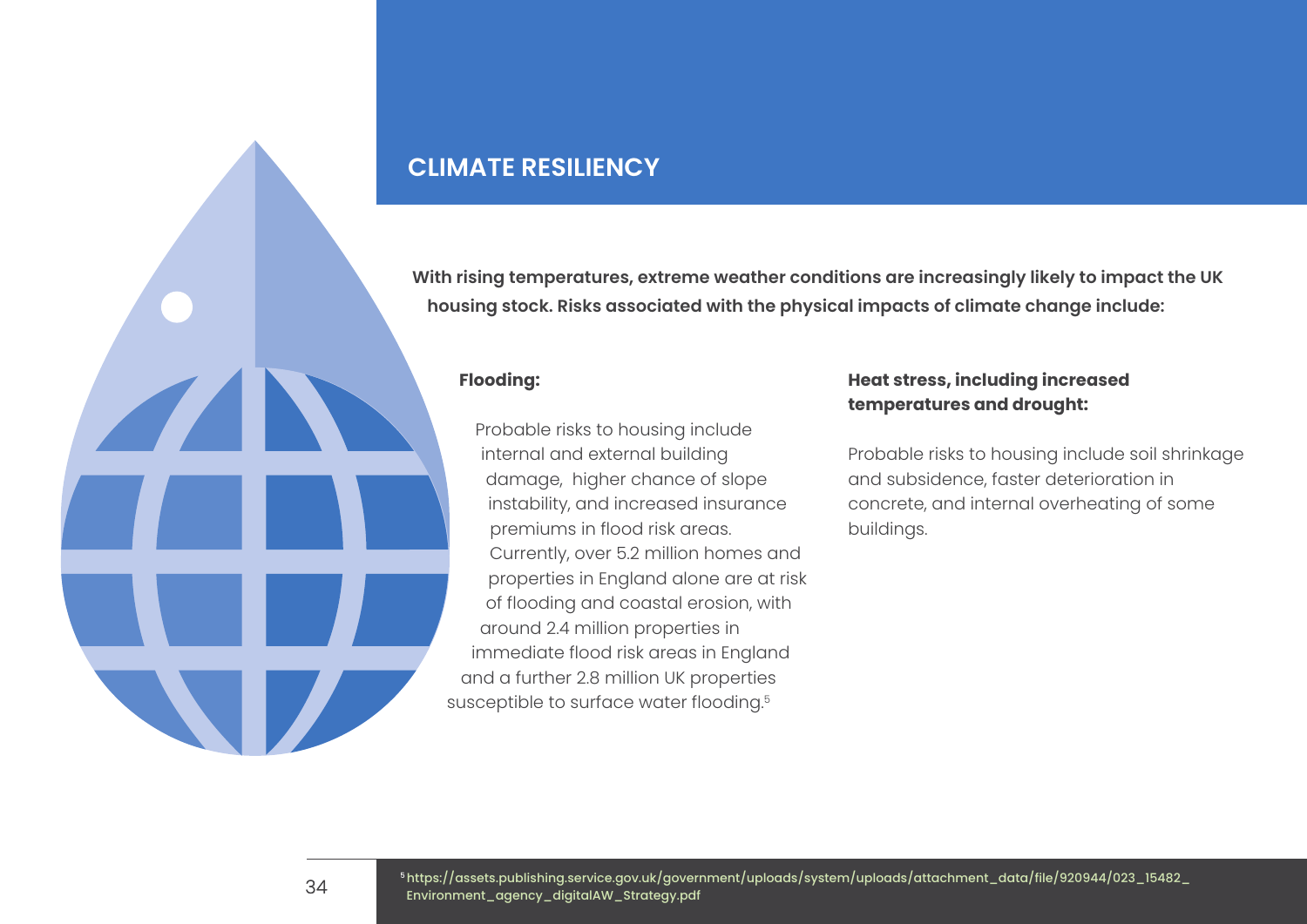# **CLIMATE RESILIENCY**

There are opportunities to improve the resilience of homes against the physical impacts of climate change. Home resilience encompasses water efficiency, measures to prevent overheating, passive cooling, and flood defence and mitigation. Examples of climate resiliency measures include, but are not limited to:

**Green roofs:** Roofs that are partially or entirely covered with vegetation, planted over a waterproofing membrane. They can reduce the risk of overheating, help alleviate flood risks (as more water run-off is absorbed), provide a habitat for biodiversity and absorb gaseous pollutants.

**Passive cooling measures:** Passive cooling measures are those which require little to no energy consumption, and are a practical way to combat overheating. Low-cost options

include ceiling fans, or night purging, where windows are closed during the day and opened at night to flush out warm air.

# **Property Flood Resiliency (PFR) measures:**

PFRs can include flood doors and windows, demountable flood barriers, resilient wall and floor finishes, and resilient insulation.

# **Relocating appliances and raising electrical sockets** can help guard against flood damage.

**Solar shading:** Installing shutters, curtains or reflective blinds for windows helps protect homes from the sun's heat, reducing indoor temperatures during warm weather.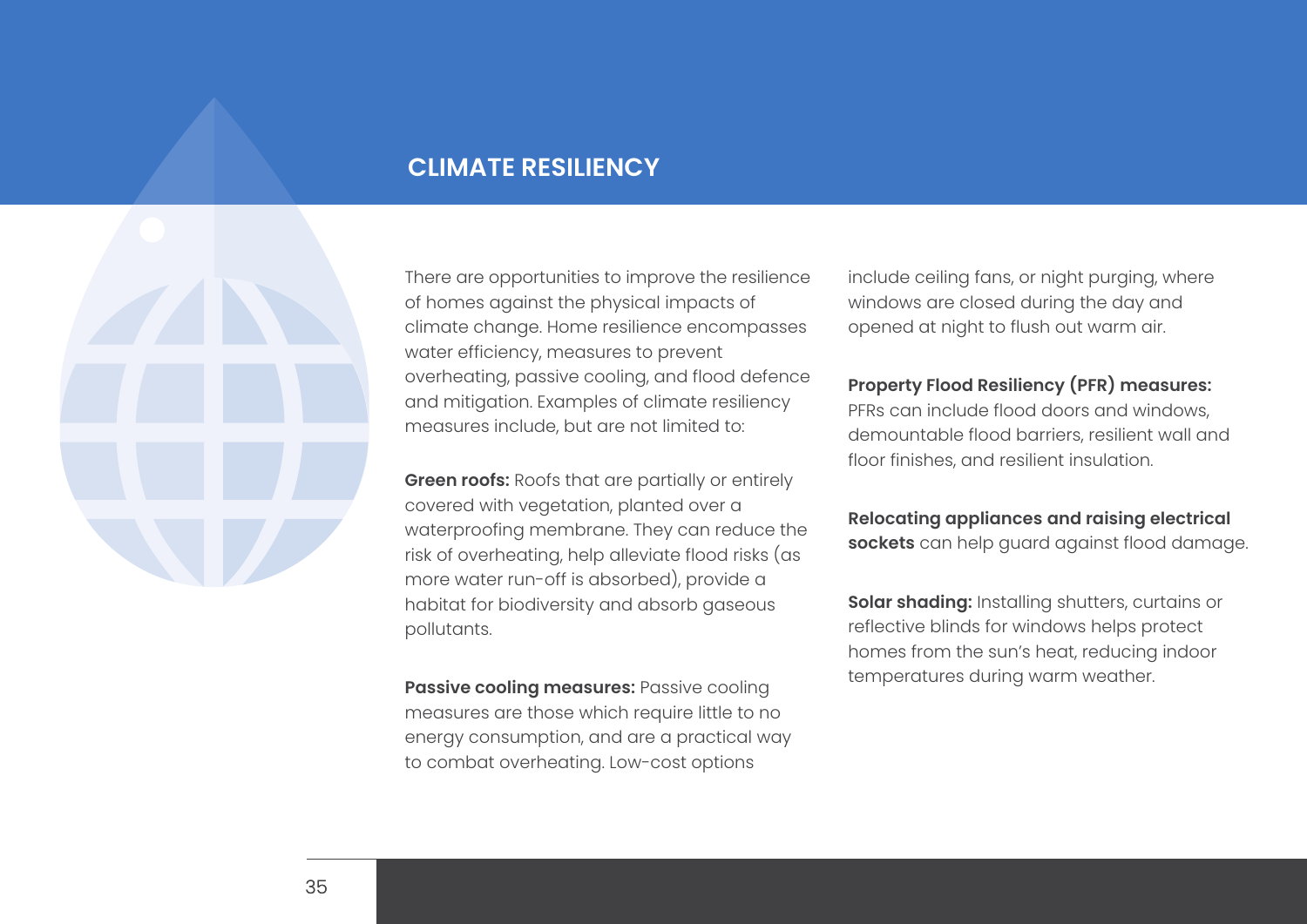This section overviews the cost, comfort and environmental benefits of green home retrofits and low carbon technology for lenders and households. It signposts some of the ways these benefits can be quantified. However, it is important to note that in many incidences,

## **Benefits to financial institutions**

<span id="page-35-0"></span>Many leading UK banks and building societies have set net zero targets. Work to decarbonise mortgage portfolios and other exposure to the built environment will be critical to make progress towards these targets. Offering products and services to support the decarbonisation of buildings is an opportunity to de-risk portfolios and generate attractive risk-adjusted returns. This section overviews the cost, comfort and env<br>
and low carbon technology for lenders and hous<br>
benefits can be quantified. However, it is import<br>
quantification methodologies are still emerging.<br>
Benefits to financial i

Even for those institutions which have not yet set climate targets, promoting greener homes can help mitigate transition risks and help banks prepare for a low carbon future.

There are reputational benefits for banks shown to be taking the lead on climate change, particularly given growing public awareness of and concern about the climate emergency. Publicly listed financial institutions may come under increased investor scrutiny on actions and disclosures related to net zero.

Banks with expertise in green home retrofits can support 'early adopter' households and customers, and will be well positioned to benefit as the market grows. Rapid market growth is particularly likely to follow new regulations, such as Minimum Energy Efficiency Standards for owner occupiers and legislation to phase out fossil fuel boilers, coming into force.

## **Benefits to households: cost of energy**

Energy bills are one of the major costs of running a home. As such, anything that helps reduce energy consumption can help reduce bills. The financial opportunity for homeowners can be assessed by looking at the baseline energy performance of a home and estimating how much this would be reduced by installing a green technology solution or insulation.<sup>6</sup>

Certified green technology installation companies will be able to help customers understand how much they will save from retrofitting their property.

# **AND BENEFITS**

**OPPORTUNITIES**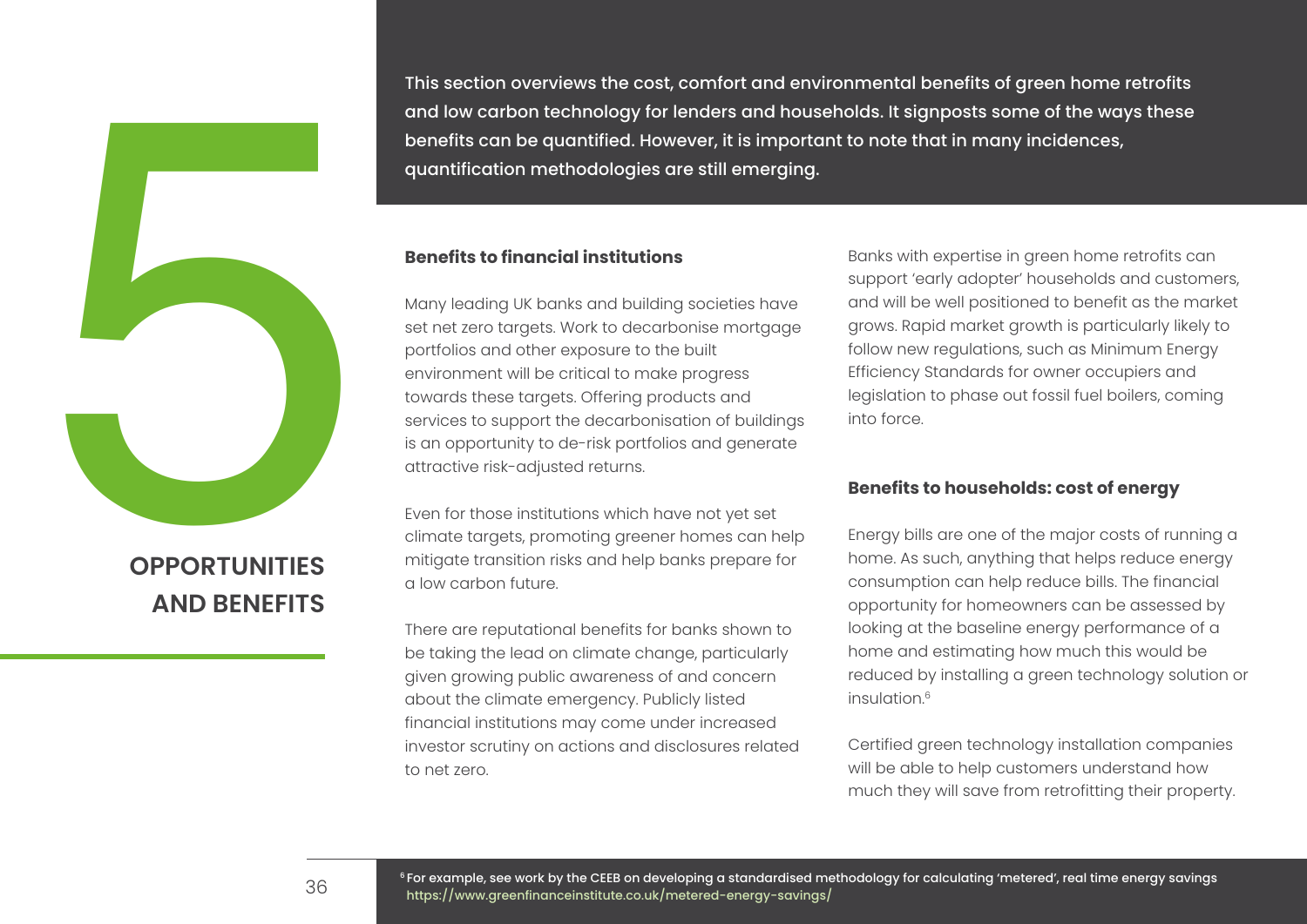**OPPORTUNITIES AND BENEFITS** 

This will typically include examining their energy consumption and bills over a period of time. This should take into account seasonal differences in energy use. Other data sources include Energy Performance Certificates (EPC),<sup>7</sup> which provides an assessment of the energy costs for a particular building (for more information on EPCs, please see the annex). This will typically include examining their ene<br>consumption and bills over a period of time.<br>should take into account seasonal differences<br>energy use. Other data sources include Energy<br>Performance Certificates (EPC)? which

Once the likely annual savings provided by a measure are known, a simple payback period can be calculated. For example, if a retrofit measure costs £3,000, and this saves £500 per year in running costs, then the retrofit will have paid for itself in six years, all other things being equal.

**Cost of measure ÷ annual savings in running costs = number of years within which the payback can be made** 

The coronavirus pandemic will likely have an impact, relating to the future of work. Office workers who change permanently to working at least some of the time from home can expect to use more heat and electricity. This will magnify the savings of retrofitting a home.

Quantifying how these impacts interact is an important but complex process, which industry organisations are working to simplify. The Microgeneration Certification Scheme (MCS) includes within its standards for renewable technologies prescribed methodologies to calculate the energy saved or generated for smallscale renewable technologies. The energy savings can then be translated into financial savings. Solar Energy UK has conducted research which has produced evidence on the running cost savings of solar and energy storage, suggesting that a solar PV system could save a typical home around a third on the average electricity and gas bill, as well as increasing the value of the property.<sup>8</sup>

<sup>7</sup><https://www.gov.uk/buy-sell-your-home/energy-performance-certificates> 8 Contact Solar Energy UK for more information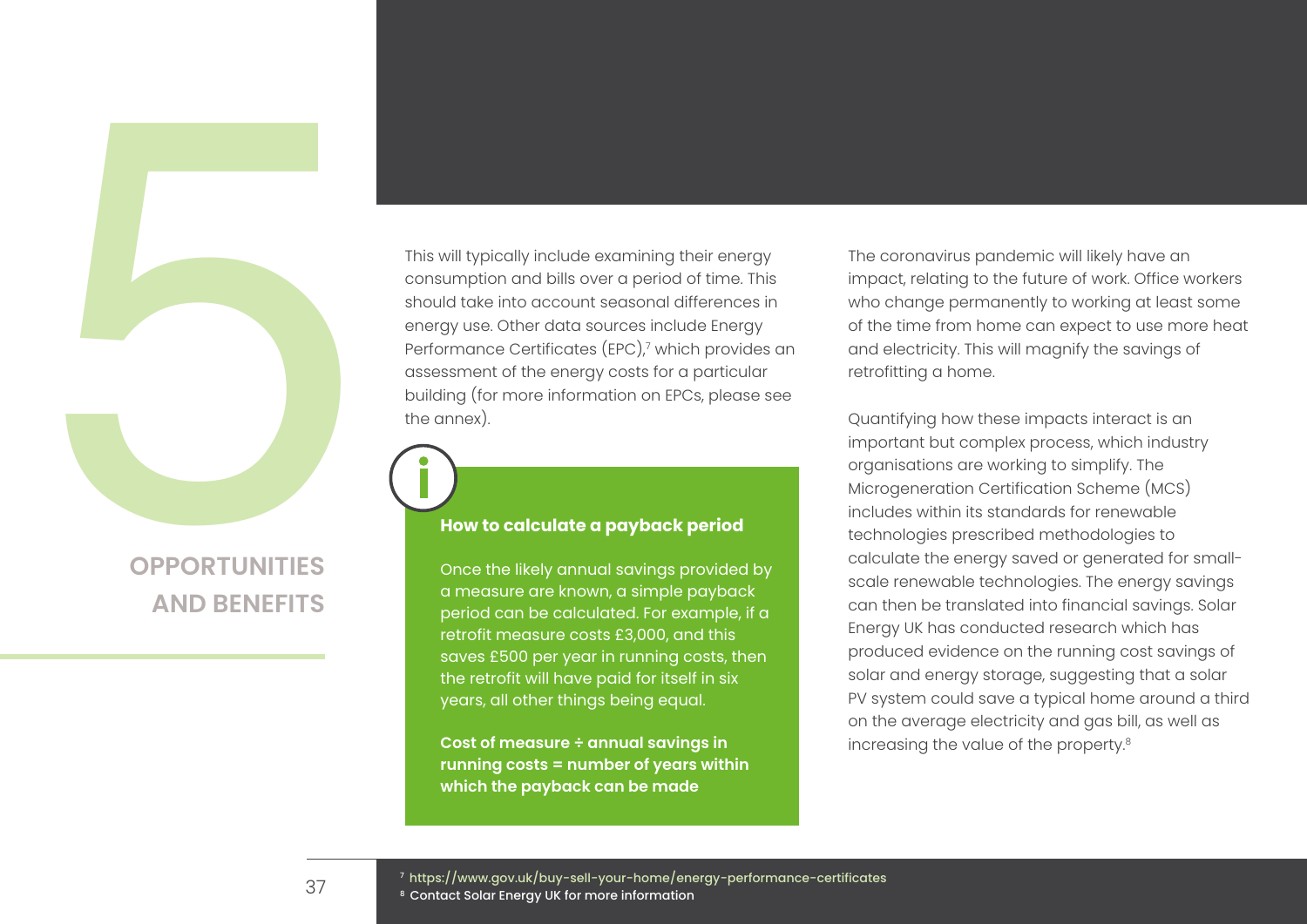

# **OPPORTUNITIES AND BENEFITS**

Another initiative currently underway, initiated by the CEEB, is to develop a standardised way of measuring, or 'metering' energy savings.<sup>9</sup> The Metered Energy Savings protocol seeks to provide actionable data and real-time performance monitoring to catalyse the development of new financial products, services and business models to scale the market for green home retrofits.

# **Benefits to households: Comfort, health and wellbeing**

Retrofitting a home brings multiple benefits in addition to reduced energy bills. Many householders want their homes to be more energy efficient so that they can more easily heat it to a desired level, or manage the heating levels more effectively. Comfort is often the key driver of action, with associated financial savings often seen as secondary.

If a cold, poor-quality home is retrofitted, it is sometimes the case that there are no energy cost savings, as households may choose to spend the same amount of money to warm their home to a

more comfortable temperature than they were previously able to (sometimes known as 'comfort taking'). In these cases, bill reductions will be less than modelled, but this should not be taken as a sign of underperformance.

A well-insulated, draught-proofed home is warmer, reducing the risk of cold spots, condensation and dampness. Damp and mould in homes can cause, or exacerbate, many health problems. Problems and diseases linked to cold homes range from blood pressure increases and common colds, to heart attacks and pneumonia. Besides poor health, cold-related illness can cause absences from work, social isolation, and sleep deprivation. They may also lead to mental or stress related illness.

Improving ventilation in homes also reduces the risk of condensation. Building effective ventilation into a refurbishment project can help remove or prevent the build up of moisture (from washing, cooking and breathing) and indoor pollutants and bring in fresh air from the outside. Pollutants, such as carbon dioxide and volatile organic compounds have a detrimental effect on our health.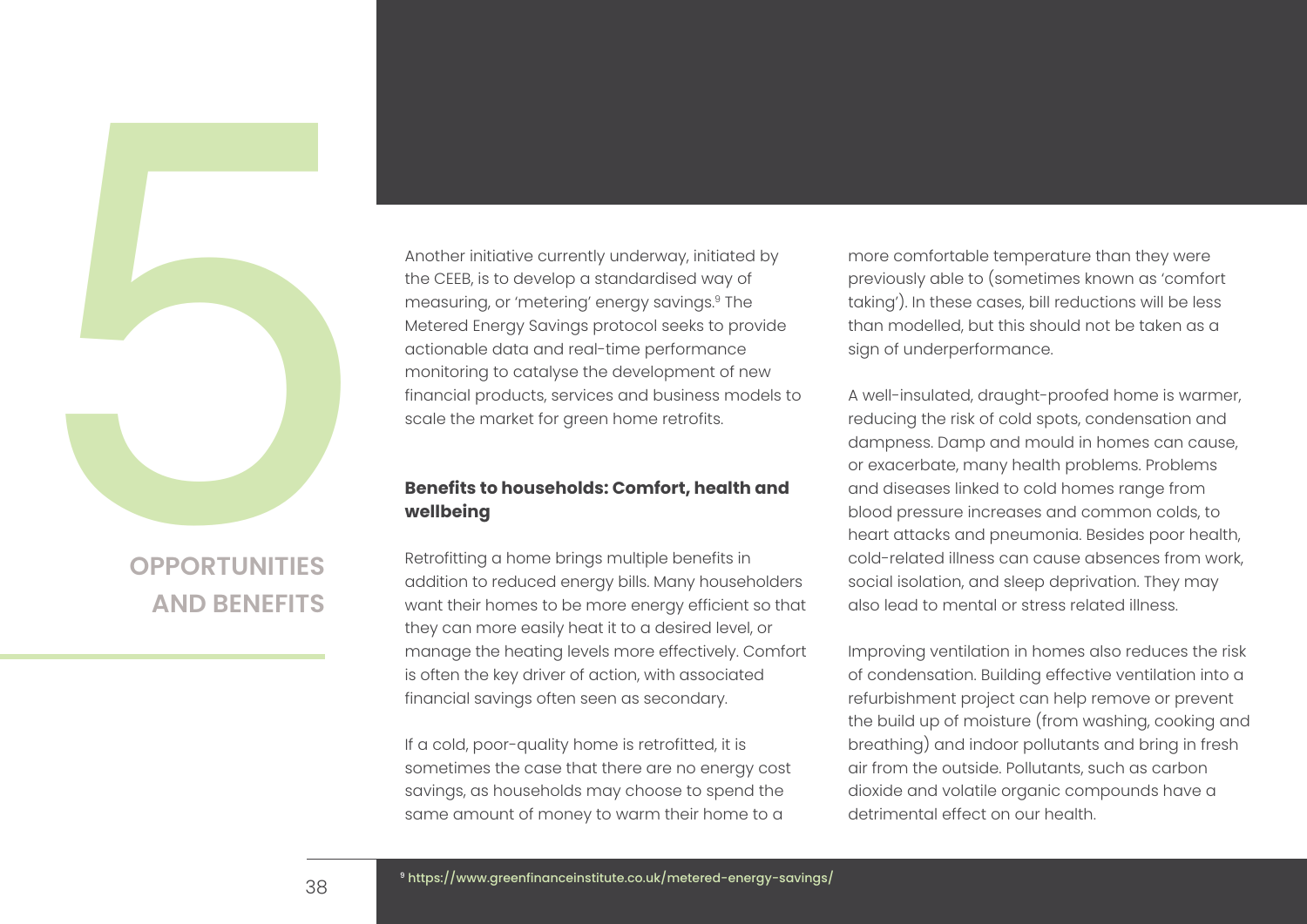

# **OPPORTUNITIES AND BENEFITS**

Upgraded glazing and improved insulation can also reduce traffic and neighbourhood noise, making a home more peaceful. Having a quiet place to relax is important for our well-being. As well as being desirable for homeowners, these benefits may help make homes more attractive to prospective tenants.

## **Benefits for society: Environmental benefits**

The UK's building stock accounts for around [23% of](https://assets.publishing.service.gov.uk/government/uploads/system/uploads/attachment_data/file/863325/2018-final-emissions-statistics-summary.pdf)  [its greenhouse gas emissions](https://assets.publishing.service.gov.uk/government/uploads/system/uploads/attachment_data/file/863325/2018-final-emissions-statistics-summary.pdf) and the majority of homes which will be in use in 2050 - the year by which the UK has a legally binding target to reach a carbon-neutral economy - have already been built. Millions of retrofit projects will therefore be required to deliver the decarbonisation required.

Carbon emissions from homes are both direct and indirect. Direct emissions include those produced by gas used in cooking and heating. Indirect emissions are those produced as part of the overall energy supply chain - for example, emissions produced

generating the electricity which homes use from the national grid. Although the UK is producing an increasing proportion of its electricity from renewable sources, a significant proportion of its power is still based on fossil fuels.

Retrofit technologies help address this in two ways. First, they reduce the absolute amount of energy a home uses, by conserving heat and power. If a home retains its heat more effectively, because it has better insulation, then it requires less heat in the first place to warm it up. Second, green generation technologies help homes meet some of their own power demand themselves. This means they draw less electricity from the national grid, which is partly dependent on fossil fuels. As the grid continues to decarbonise, and ultimately moves to total or neartotal renewable production, electric heating will no longer be responsible for carbon emissions, but efficiency to reduce the overall amount of heat a home uses will still be important, as it will mean less demand for electricity across the system as a whole.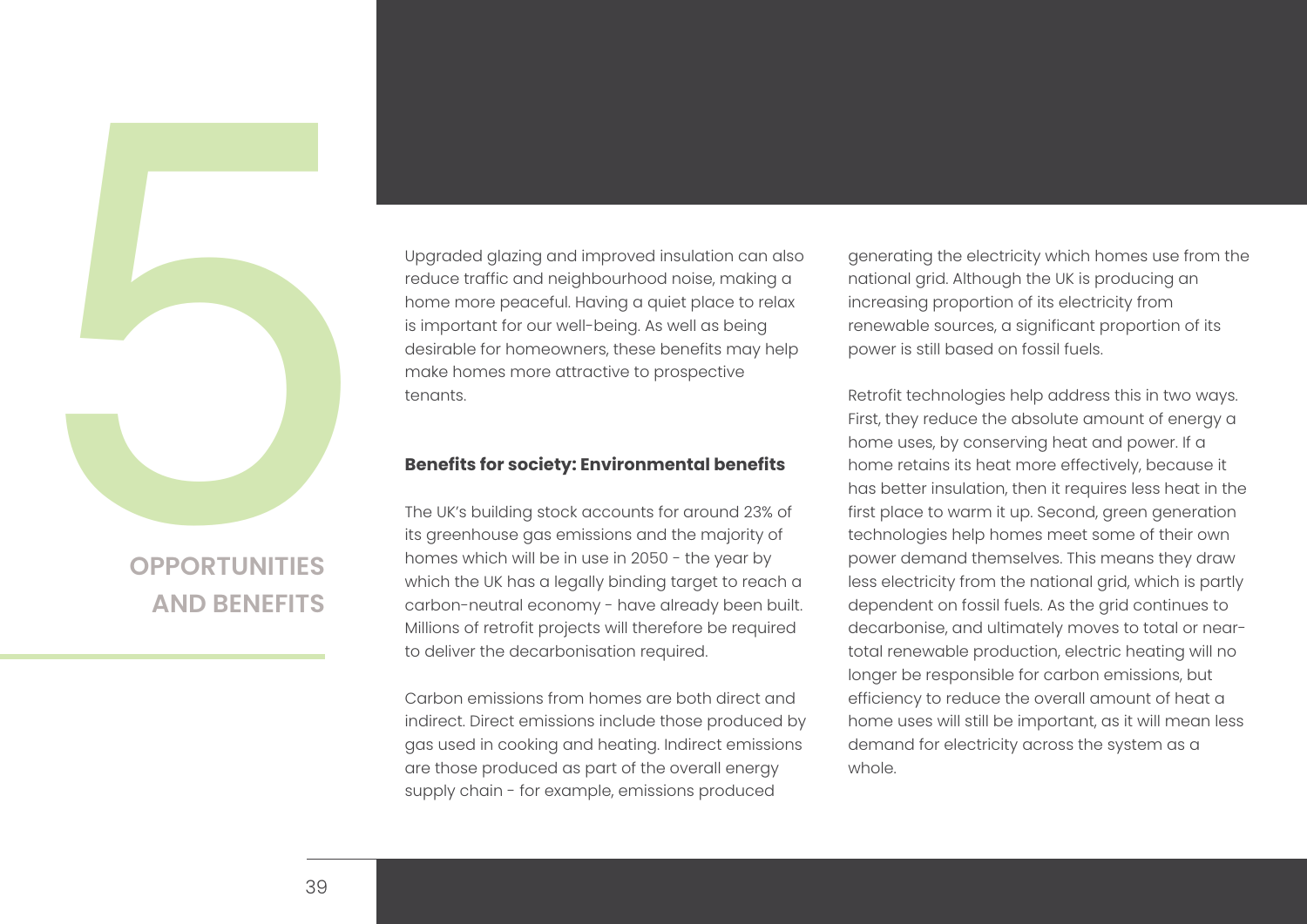**Overview of data inputs and calculations available to measure benefits and improvements**

# **MEASUREMENT SUPPORTIVE DATA**

| <b>Energy consumption and</b><br>household behaviour<br>Some details of occupancy patterns are<br>relevant for an effective retrofit strategy<br>as they will give an indication of actual<br>consumption. It should be borne in mind<br>that the current occupants may have<br>quite different behaviours to a future<br>household. We note this information will<br>not be available for new builds. | • Current EPC rating and other data<br>contained with the Certificate<br>• Energy Efficiency Ratio (EER)<br>Environmental Impact Rating (EIR)<br>$\bullet$<br>• Total annual electricity use kWh<br>• Total annual fossil gas use kWh<br>• Total annual $kWh/m^2$ , per fuel<br>• Total annual $CO2/m2$<br>• Total annual GBP on energy $/m^2$ | • $T$ ariff $(s)$<br>Smart meter data<br>Metered energy savings<br>Real-time data on performance<br>$\bullet$<br>Any other smart devices and credentials<br>Thermal imagery/3D scanning (relative<br>material vs thermal performance,<br>visual/visible texture mapping) |
|--------------------------------------------------------------------------------------------------------------------------------------------------------------------------------------------------------------------------------------------------------------------------------------------------------------------------------------------------------------------------------------------------------|------------------------------------------------------------------------------------------------------------------------------------------------------------------------------------------------------------------------------------------------------------------------------------------------------------------------------------------------|--------------------------------------------------------------------------------------------------------------------------------------------------------------------------------------------------------------------------------------------------------------------------|
| Information relating to climate<br>resiliency                                                                                                                                                                                                                                                                                                                                                          | • Flooding risk<br>Subsidence risk<br>• Over-heating risks (i.e. CIBSE TM59<br>assessments)                                                                                                                                                                                                                                                    | Green space<br>Tree canopy cover                                                                                                                                                                                                                                         |
| <b>Circular economy</b><br>considerations and enhanced<br>climate information                                                                                                                                                                                                                                                                                                                          | <b>Environmental Product Declarations</b><br>(EPD) for retrofit materials and systems<br>Construction details<br>$\bullet$<br>Sustainable material use<br>• Toxicity considerations                                                                                                                                                            | • Capacity for deconstruction<br>Component change/reuse<br>Embodied carbon (likely derived from<br>other variables)<br>Energy carbon intensity<br>$\bullet$                                                                                                              |
| Indoor monitoring systems to<br>measure comfort                                                                                                                                                                                                                                                                                                                                                        | Indoor air quality (humidity; particulate<br>matters (i.e., PM10, PM2.5))<br>$\bullet$<br>$\bullet$ CO <sub>2</sub> monitoring                                                                                                                                                                                                                 | Indoor room temperature<br>$\bullet$<br>Daylight<br>$\bullet$<br>Air change rates                                                                                                                                                                                        |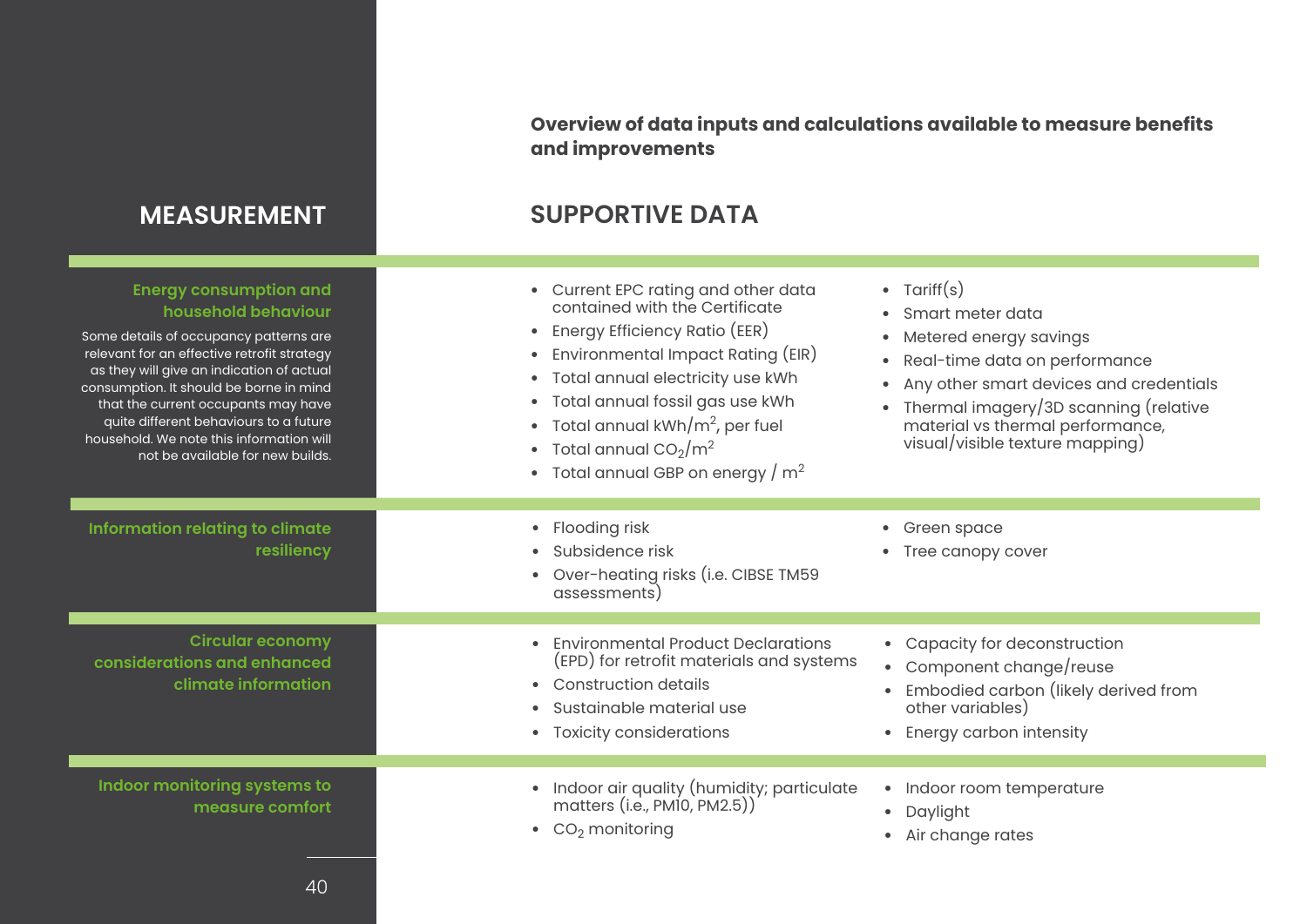Consumers may need to finance retrofit work. They can do this through secured or unsecured

## **Secured Funding**

<span id="page-40-0"></span>Secured funding refers to a loan that is secured against an asset, such as a property. Secured funding for retrofitting is typically in the form of a first charge mortgage, or further advance on an existing mortgage, to fund the purchase and installation of relevant retrofit measures. Consum<br>
funding.<br>
Secured<br>
Secured<br>
Secured<br>
secured<br>
secured<br>
first charge existing n<br>
installatic<br>
Property<br>
Assessed<br>
secured<br>
secured<br>
secured<br>
secured<br>
secured<br>
secured<br>
secured<br>
secured<br>
secured<br>
secured<br>
secured<br>
se

Property Linked Finance (also known as Property Assessed Clean Energy financing) is another form of secured funding that is well-established in the United States, whereby a loan is attached to a specific property rather than an individual. The Green Finance Institute is exploring opportunities to introduce this option into the UK market.

## **Unsecured Funding: Personal Finance**

Unsecured funding is lending that does not require any tangible security or collateral against the loan. Consumers may consider financing a retrofit project with a credit card, personal loan or finance agreement.

## **Green Mortgages**

Lenders are increasingly offering green mortgage products, where a borrower can benefit from preferential mortgage terms if the funds are used to retrofit a property, or acquire or construct an energy efficient property.<sup>10</sup>

In 2020, the Green Finance Institute launched the Green Home Finance Principles, to embed transparency and consistency into the green home finance market and minimise the risk of 'greenwashing' across the industry. Within just one year, financial institutions with a combined mortgage balance of over £480bn have launched, or committed to launching, a green lending product aligned with the Principles.

**FINANCE OPTION**

<sup>10</sup><https://www.greenfinanceinstitute.co.uk/wp-content/uploads/2021/05/GREEN-FINANCE-GREEN-MORTGAGES.pdf> For more information please visit:<https://www.greenfinanceinstitute.co.uk/green-mortgages/>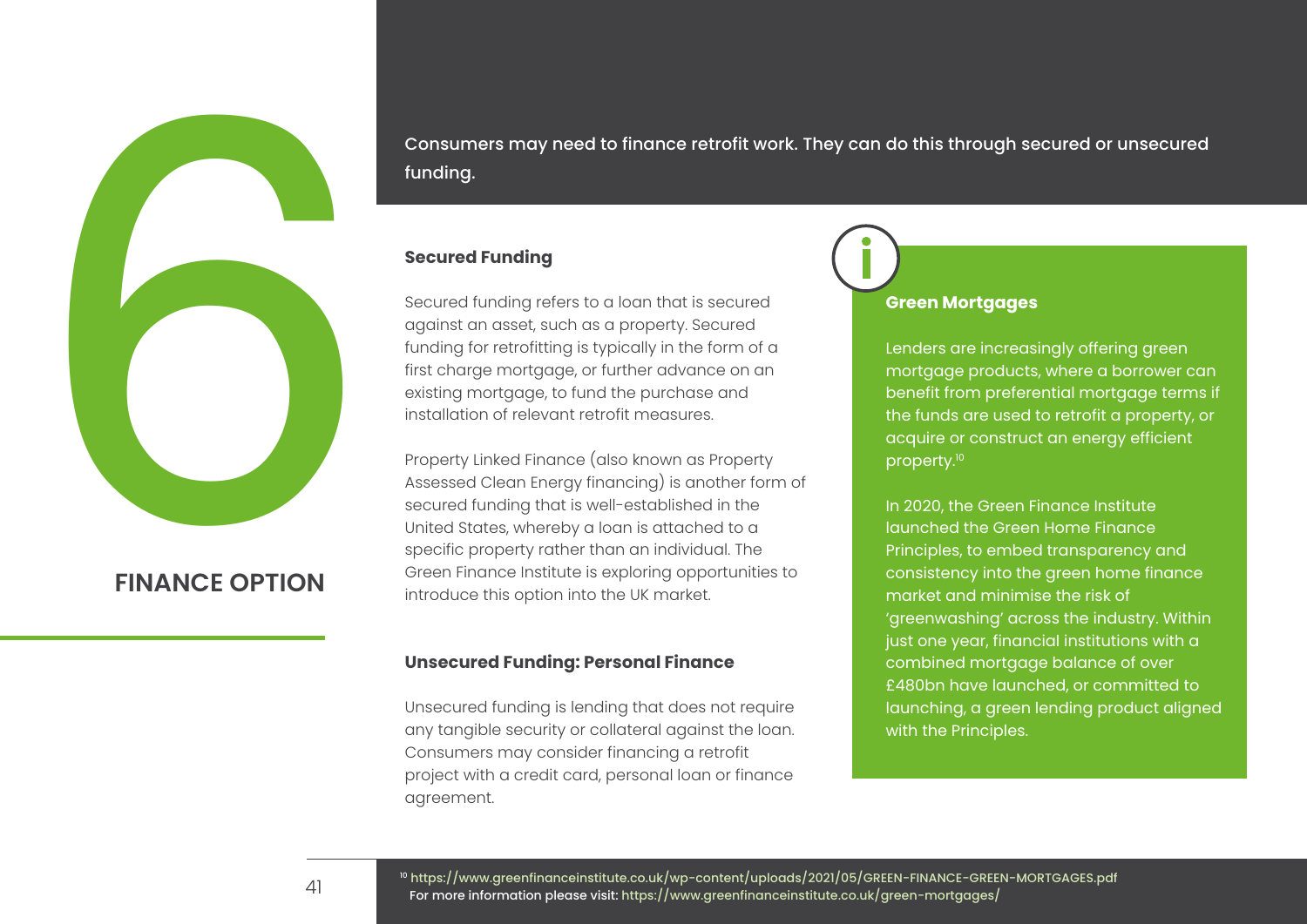

# **FINANCE OPTION**

The risk to a lender depends on whether the consumer is seeking finance through a debtor-creditor agreement or a debtor-creditor-supplier agreement:

- **A debtor-creditor agreement** is generally a personal loan agreement between a consumer (the debtor) and a lender (the creditor). The lender may wish to know what category of work a consumer is looking to spend the money on, however the consumer is free to spend the borrowed money freely.
- **A debtor-creditor-supplier agreement** usually flows from a contract between a consumer and an installer for the supply of goods and/or services. The installer (the supplier) may have a separate arrangement with a lender, which allows them to offer the consumer finance from that lender when buying the specific goods and/or services being offered.

Credit risk is the biggest risk for lenders under both types of agreement. The credit risk of a consumer must be assessed and managed by the lender, who will be familiar with the relevant affordability checks to mitigate this risk.

Lenders in a debtor-creditor-supplier agreement are exposed to an additional risk, as they are bound by the Consumer Credit Act 1974. Under section 75 of the Consumer Credit Act, a lender may be liable for the breaches of an installer in relation to the purchase financed by the debtor-creditor-supplier agreement. The lender is jointly and severally liable to the consumer for any claim by the consumer against the installer in respect of a misrepresentation or breach of contract.

Historically, this risk was challenging to mitigate as access to Government funding schemes allowed disreputable companies to mis-sell the financial and performance benefits of specific renewable technologies and retrofit measures. This could expose lenders to claims under the Consumer Credit Act. However, the introduction of consumer codes, the Microgeneration Certification Scheme (MCS) and TrustMark have all helped to establish quality assurance and higher standards across the sector. Access to Government funding, for example through the recent Green Homes Grant, is now dependent on formal compliance with these standards. These bodies and standards are covered in more detail in the following section.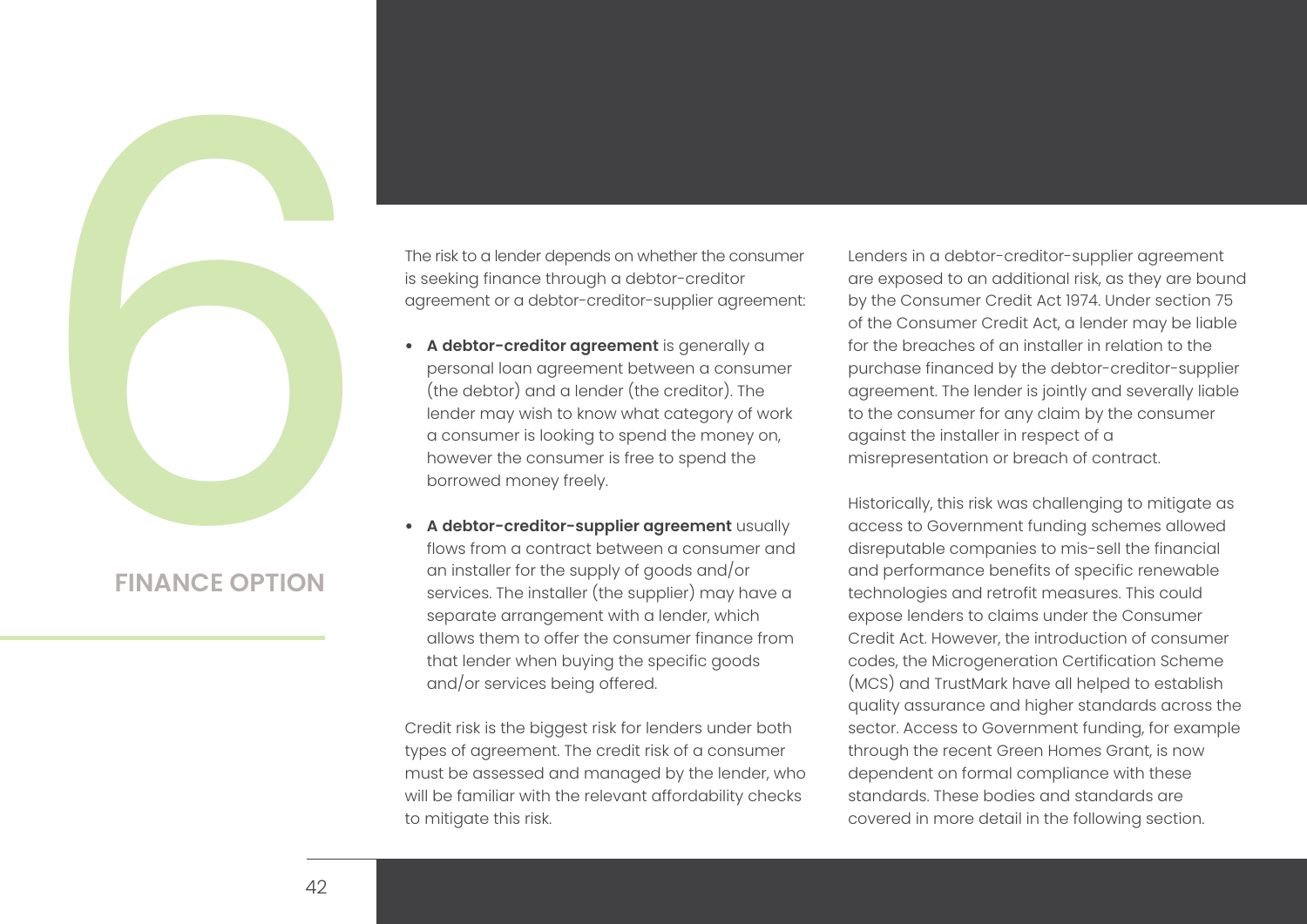There are a number of Government-backed schemes which help protect consumers from poor quality installations. TrustMark oversees standards and quality assurance for energy efficiency and other retrofit measures. The Microgeneration Certification Scheme (MCS), another Government-endorsed organisation, exists to ensure that companies installing or working on renewable technologies adhere to approved standards and methods. A brief overview of each organisation is provided below.

# **TrustMark**

TrustMark is the government endorsed quality scheme covering work a consumer chooses to have carried out in or around their home. It was established to ensure quality across a breadth of trades, including all those involved with repair, maintenance and improvement, energy efficiency and retrofit measures. TrustMark also addresses legacy mis-selling problems associated with energy efficiency measures.

TrustMark delivers consumer confidence through its network of scheme providers and their registered businesses. Scheme providers commit to meeting the framework operating requirements, and ensuring their registered businesses maintain the required standards of technical competence, customer service and trading practices.

TrustMark operates by mandating that work is undertaken to certain standards, including relevant Publicly Available Specifications (PAS). Of particular note are:

- PAS 2030 specifications for installing energy efficiency measures
- PAS 2035 specifications of best practice to guide retrofit projects (primarily domestic)
- PAS 2038 specifications of best practice to guide retrofit projects for commercial buildings

Each of these standards is developed by a steering group at the British Standards Institute.

**INSTALLER STANDARDS AND QUALITY ASSURANCE**

<span id="page-42-0"></span>7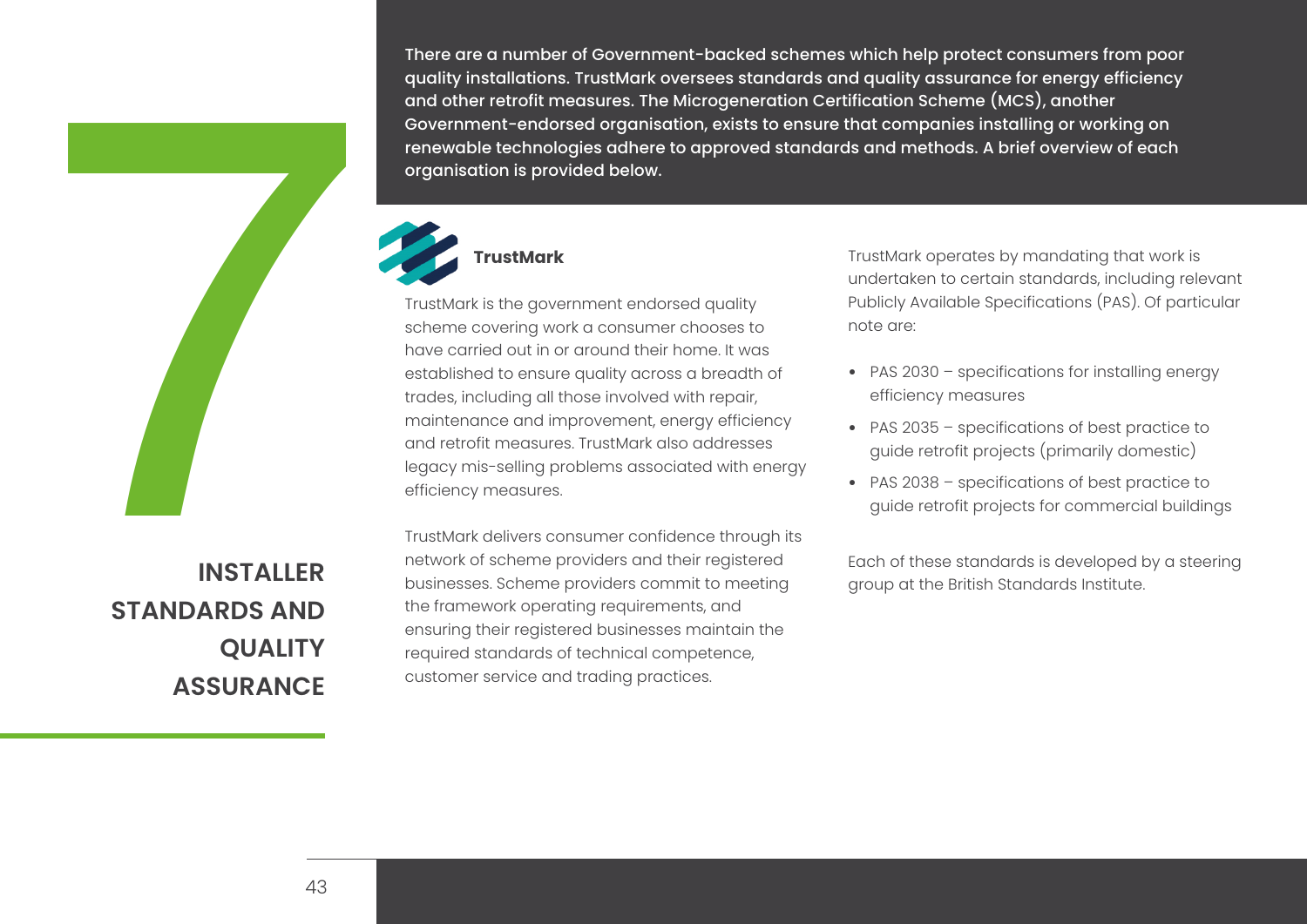# 7

## **The Microgeneration Certification Scheme (MCS)**

The Microgeneration Certification Scheme certifies low-carbon energy products and installers. As a condition of MCS membership, installers must also be a member of a Chartered Trading Standards Institute (CTSI) approved consumer code such as the Renewable Energy Consumer Code (RECC) or the Home Insulation and Energy Systems Consumer Code (HIES). MCS works alongside consumer codes to address potential mis-selling of renewable technologies.

Through membership of a CTSI approved Code, MCS certified installers agree to abide by the strict requirements of that code as well as the MCS installer standards. This combined regulatory approach provides a high level of consumer protection without creating unnecessary barriers to deployment.

The CTSI Consumer Code sets a high, minimum standard for installer contracts with domestic consumers. The codes in the renewables sector cover all the factors that contribute to a high standard of consumer service, before, during and after a contract is agreed. Consumers who enter contracts with code members must be provided with clear and consistent information, including accurate performance estimates for each technology. These performance estimates should be calculated in line with the MCS installer standards and should allow a consumer to easily compare like for like quotes.

The consumer codes offer alternative dispute resolution schemes, approved under the Alternative Dispute Resolution for Consumer Disputes (Competent Authorities and Information) Regulations 2015, to ensure that consumer/installer disputes can be resolved speedily and effectively. Installers are required to provide consumers with clear product guarantees and a workmanship warranty which is protected so that consumers are able to rely on the warranties should the installer cease to trade during the warranty lifetime.

**INSTALLER STANDARDS AND QUALITY ASSURANCE**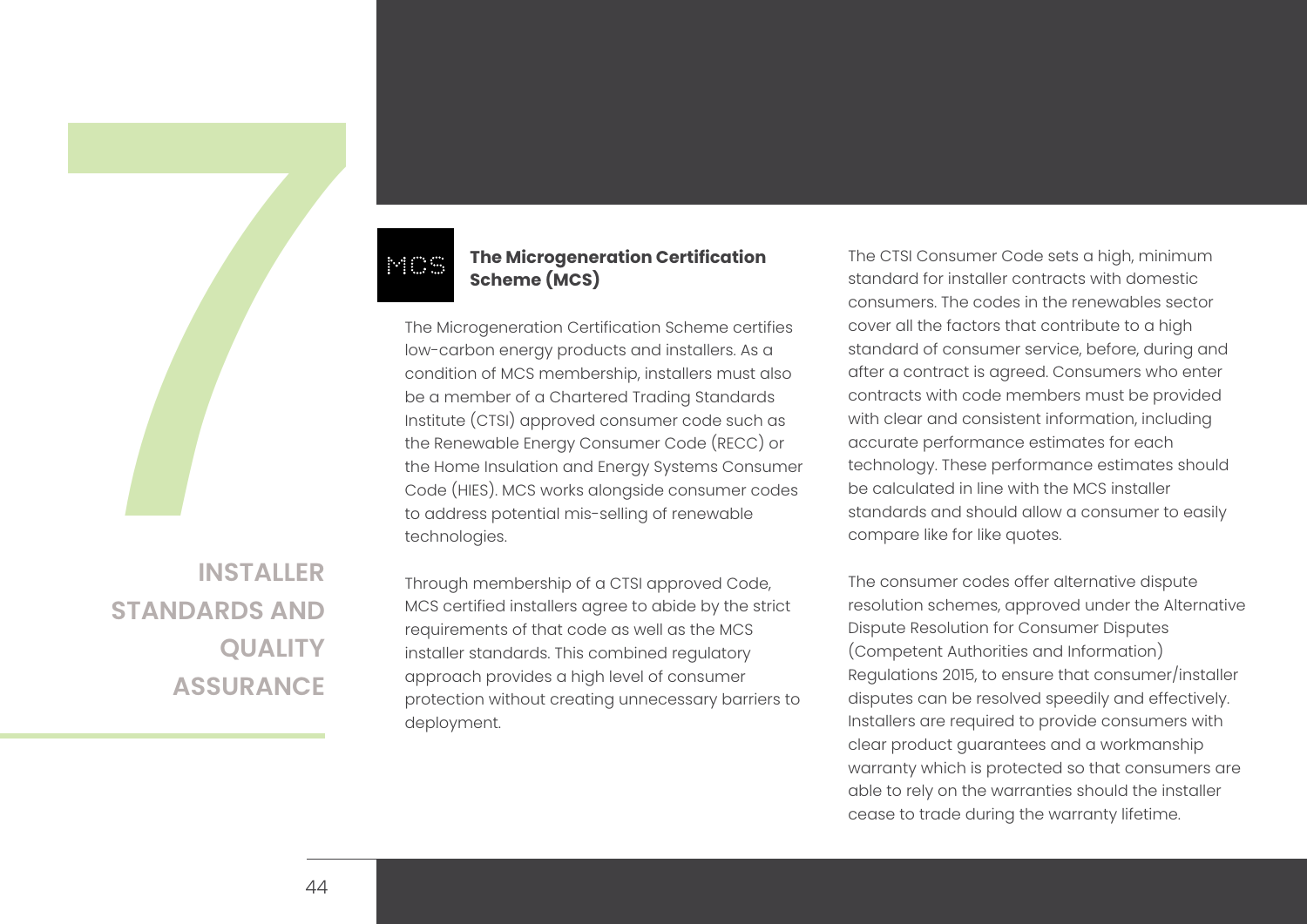

The codes and MCS, working together, are responsible for monitoring and enforcing compliance with the relevant standards. Failure to comply with the requirements of a code by an installer who has undertaken to comply with it amounts to a breach of the Consumer Protection from Unfair Trading Regulations 2008.

Measures paid for through certain Government programmes and incentives must be installed by TrustMark (with the work recorded in the TrustMark data warehouse) or MCS certified installers. The recent Green Homes Grant stipulated that installers must meet MCS standards when putting renewable energy systems in place, and PAS 2035 standards when installing energy efficiency measures.

## **Retrofit Coordinators**

Under PAS 2035 standards all retrofit projects must have a retrofit coordinator. Retrofit coordinators are responsible for overseeing property assessments and specifying and monitoring the energy efficiency measures installed. Retrofit coordinators can also work on behalf of Local Authorities to grow consumer awareness of different retrofit options, advise as to the best solutions for individual

**INSTALLER STANDARDS AND QUALITY ASSURANCE**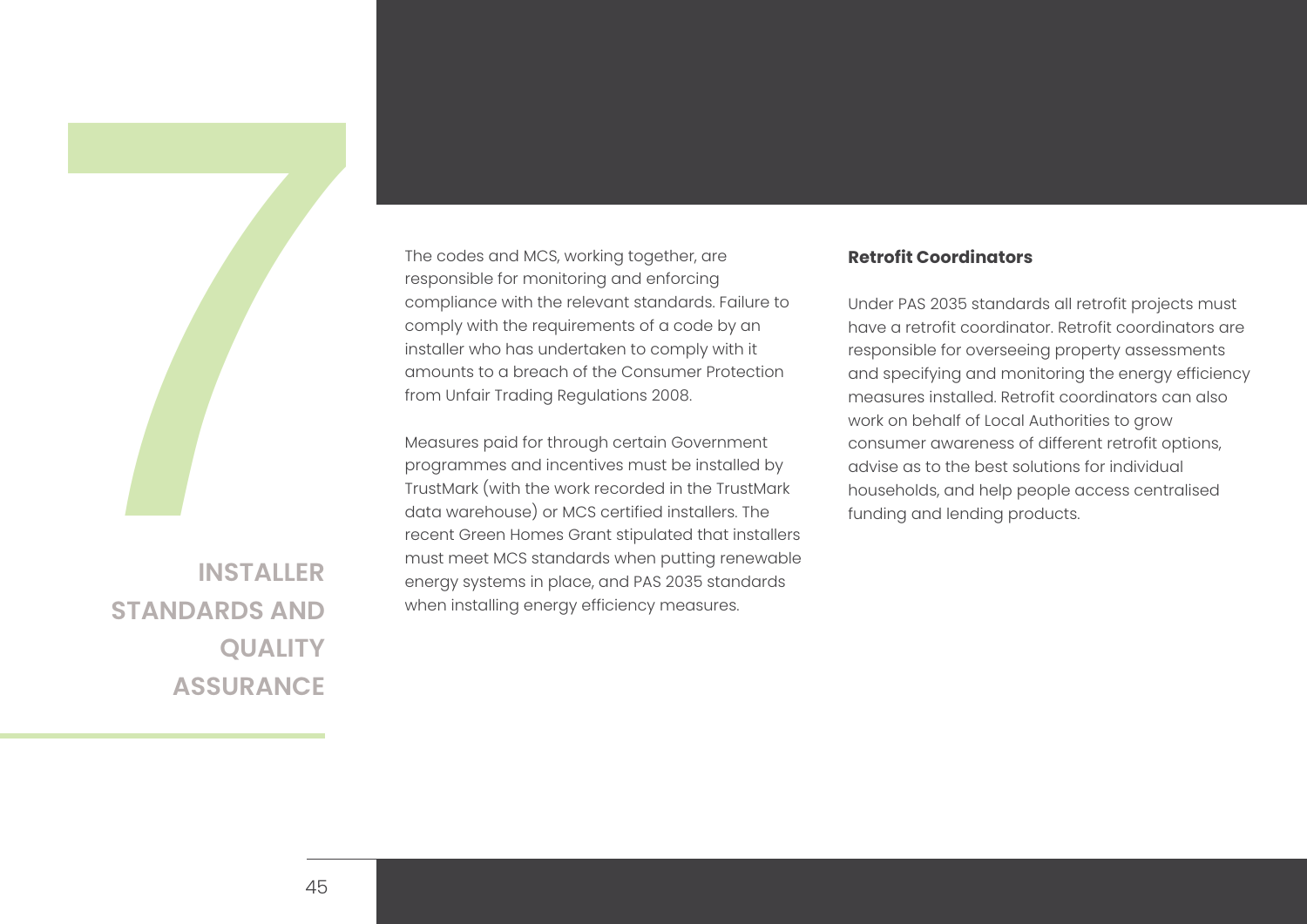<span id="page-45-0"></span>The UK Government published the Heat & Buildine strategy documents related to net zero. The Heat the Covernment hopes will drive decarbonisation beyond. The following section overviews existing related to domestic heat and

**UNDERSTANDING THE POLICY AND REGULATORY LANDSCAPE** 

The UK Government published the Heat & Buildings Strategy in October 2021, alongside several other strategy documents related to net zero. The Heat and Buildings Strategy sets out the policy framework the Government hopes will drive decarbonisation across all housing tenures over the next decade and beyond. The following section overviews existing and planned regulations, subsidies and other policies

The Government's current overall approach to heat and buildings is to pursue low or no-regret options, work with the grain of consumer decision-making, use natural product replacement cycles as trigger points for change, and by and large (though not exclusively) to target direct financial support at low income, fuel-poor or otherwise vulnerable households.

In line with its low-regrets approach, the Government is focusing its efforts in the 2020s on decarbonising existing homes and buildings off the gas grid alongside new builds, while supporting the heat pump market to grow so that costs fall, the supply chain expands, and installers are trained such that heat pumps become the natural consumer choice for on-gas-grid homes.

The devolved administrations also play an important role in heat and energy efficiency policy, as do local authorities, particularly when it comes to policy delivery.

## **Regulation**

**Phasing out the installation of fossil fuel heating in homes off the gas grid**: the Government plans to introduce regulation to end the installation of new fossil fuel heating appliances (such as oil, coal, and LPG (liquid petroleum gas) systems) in homes not connected to the gas grid from 2026. It also intends to introduce equivalent regulations for nondomestic buildings off the gas grid from 2024.

**Ambition to phase out all new fossil fuel heating in** 

**2035:** the Government announced an ambition to end new fossil fuel heating installation in all homes by the middle of the 2030s, but stopped short of proposing an official regulatory end date (as they have done for the sale of internal combustion engine vehicles).

## **Minimum energy efficiency standards (MEES):**

existing regulations govern the minimum EPC rating homes must achieve before they can be rented out in the private sector. The Government has consulted on tightening these regulations so landlords are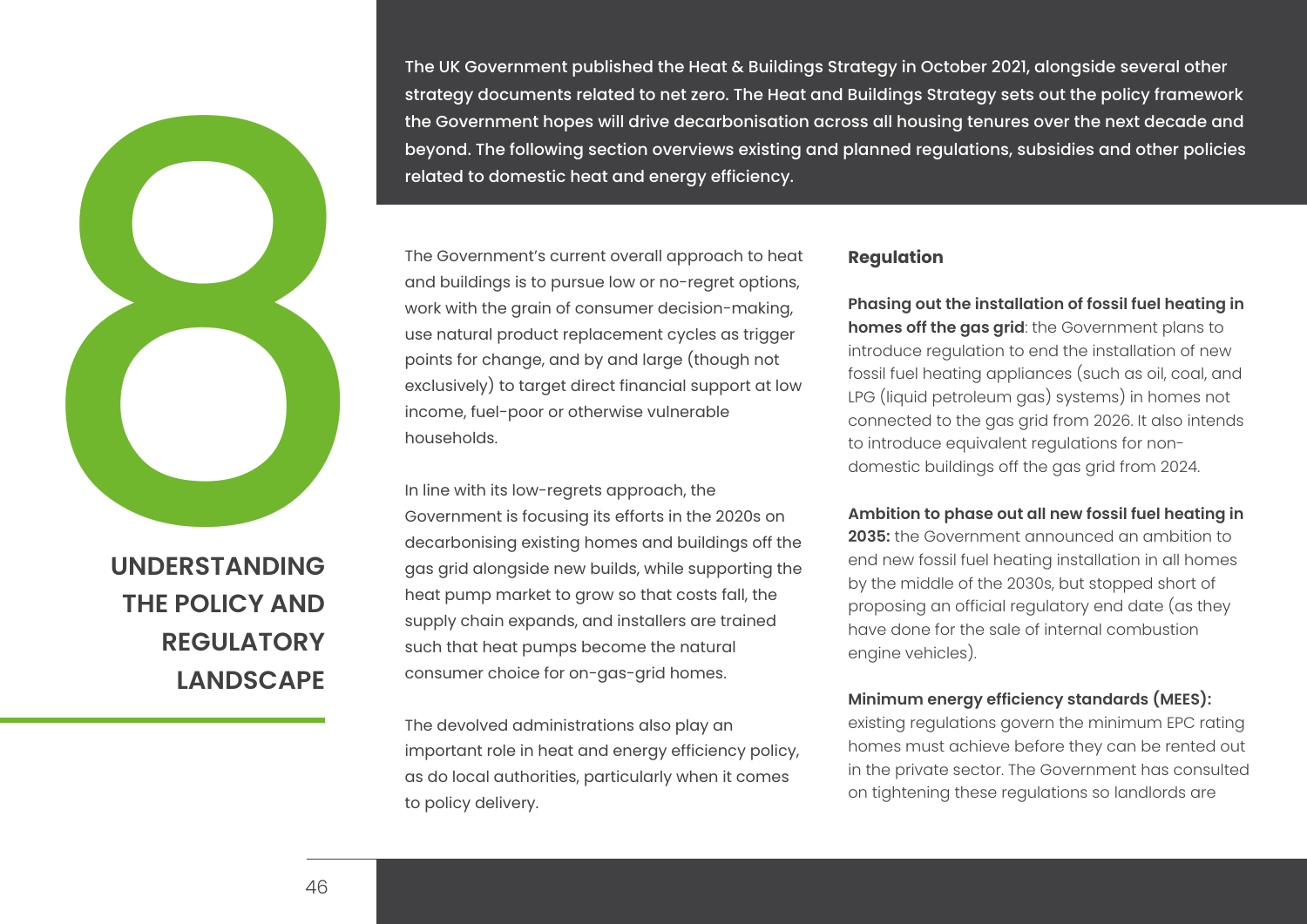

**UNDERSTANDING THE POLICY AND REGULATORY LANDSCAPE** 

obliged to improve their housing stock to EPC C by 2025 for new leases, and by 2028 for existing leases, as long as the required improvements cost less than £10,000. The Government has previously said it will consult on introducing MEES for the owner occupier sector, potentially requiring certain energy or carbon performance standards for all homes at the point of sale, possibly by 2028-2030. No consultation has yet been announced.

**Social housing regulation:** the Government has committed to review the Decent Homes Standard – which sets the minimum standard for housing in the social rented sector – to consider how it can better support decarbonisation and energy efficiency. The Government also announced in the Heat and Buildings Strategy that they would consider setting a long-term regulatory standard to improve social housing to EPC C, in line with MEES in the private rented sector.

**Future Homes Standard (FHS):** to be introduced by 2025, the FHS will require newly built homes to produce 75-80% fewer emissions than current building standards, with low-carbon heating and higher levels of energy efficiency as standard. The Government also plans to issue a consultation on the idea of regulating to end new connections to the gas grid from 2025.

**Heat network zoning:** the Government consulted on a framework in 2021 that would allow local planning authorities to designate areas where low carbon heat networks are deemed to be the most suitable heat decarbonisation option, based on whole system costs.

**Heat Network Market Framework/Heat Networks** 

**(Scotland) Act:** The UK and Scottish Governments are committed to regulating heat networks by 2025 and 2023 respectively under these legislative instruments. The regulations will introduce standards around consumer protection, pricing, technical performance of networks and emissions.

## **Local Heat and Energy Efficiency Strategies**

**(LHEES):** LHEES aim to establish local authority areawide plans and priorities for systematically improving the energy efficiency of buildings and decarbonising heat in Scotland. There have been a number of pilot schemes in recent years and developing LHEES is likely to soon become a statutory duty for all Scottish local authorities.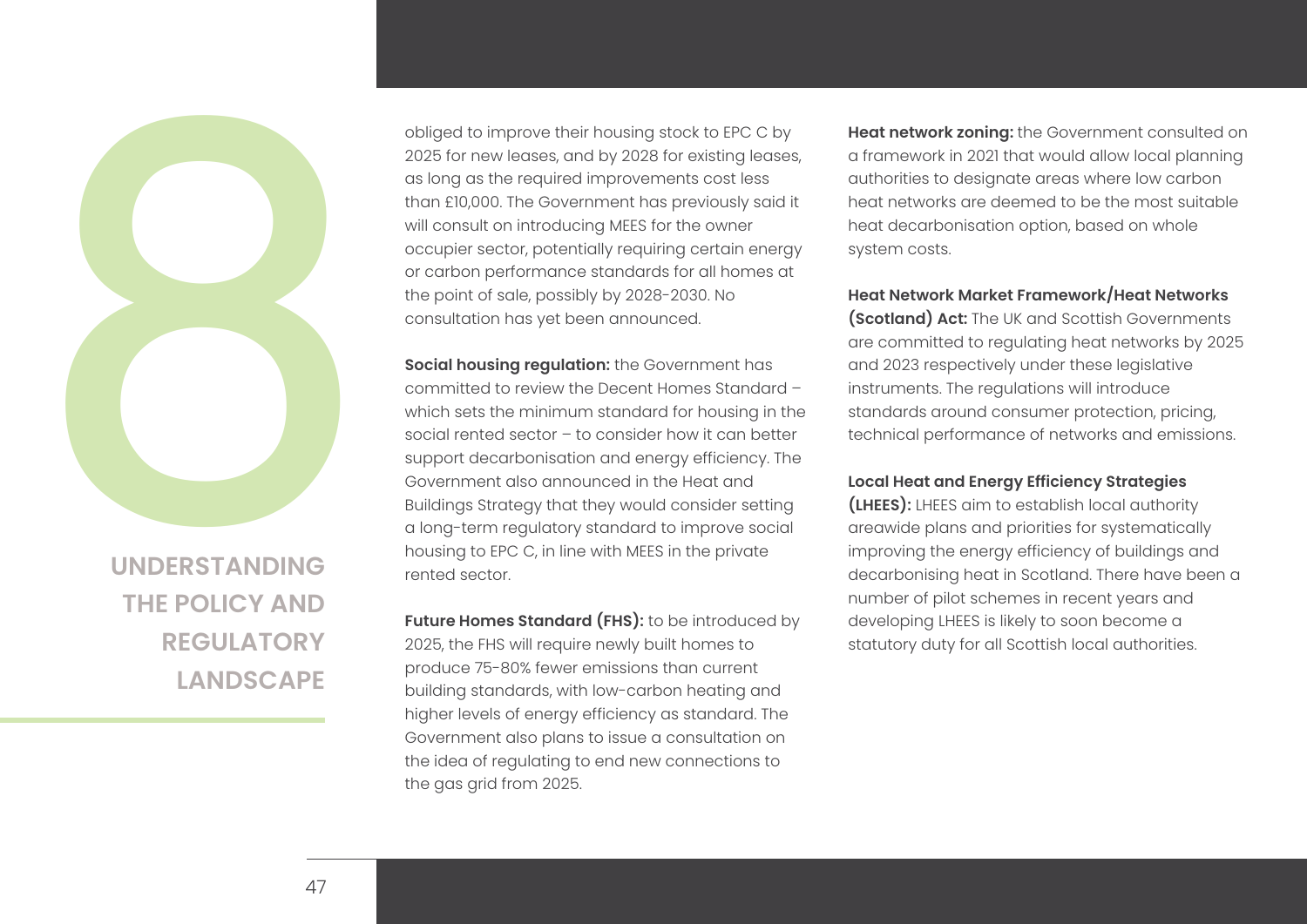

**UNDERSTANDING THE POLICY AND REGULATORY LANDSCAPE** 

## **Market-based mechanism for low carbon heat:**

the Government has proposed introducing an obligation on manufacturers of fossil fuel heating appliances to sell a set number of heat pumps, based on a proportion of their overall appliance sales. This number would rise over time. The proposed policy would also introduce a "credittrading" system, whereby companies who had sold more heat pumps than they were obligated to could sell credits to companies who had sold too few. As of 2022, this policy is still in the early design phase, but the Government intends to introduce it from 2024. The intention of the policy is to stimulate innovation and increase the range and attractiveness of consumer options and finance packages in the air source heat pump market.

**Lender's disclosure requirements:** the Government has consulted on setting a voluntary target of 2030 for mortgage lenders to achieve an average of EPC C across their portfolios, with the option of making the target mandatory with sufficient progress, in order to kick-start a market in green mortgages, with lenders offering better rates to properties with higher energy efficiency performance ratings. No response was included in the Heat and Buildings Strategy, but this may still be an option under consideration later in the 2020s.

## **Financial support and incentives**

**Home Upgrade Grants (HUG):** local authorities will be able to apply for funds to support upgrades to the worst-performing low income off-gas-grid homes in England from 2022. £150m is available in the first phase, with a further £950m available from 2022/23 – 2024/25. This means £1.1bn has been announced in total.

**Boiler Upgrade Scheme (BUS):** the BUS will provide grants to households and small businesses to help them install new low-carbon heating systems. The BUS will offer £5000 for an air source heat pump and £6000 for ground source heat pump. It will become available in Spring 2022. The BUS has £450m to distribute over three years, meaning at current prices it could support around 90,000 air source heat pumps.

**Energy Company Obligation (ECO):** ECO is the Government's primary fuel poverty policy. It requires the largest energy suppliers to install efficiency measures in low-income homes. The latest iteration, ECO4, will be in place from 2022 to 2026, with its value boosted from £640m to £1bn per year, and with a greater emphasis on deeper, multi-measure retrofits.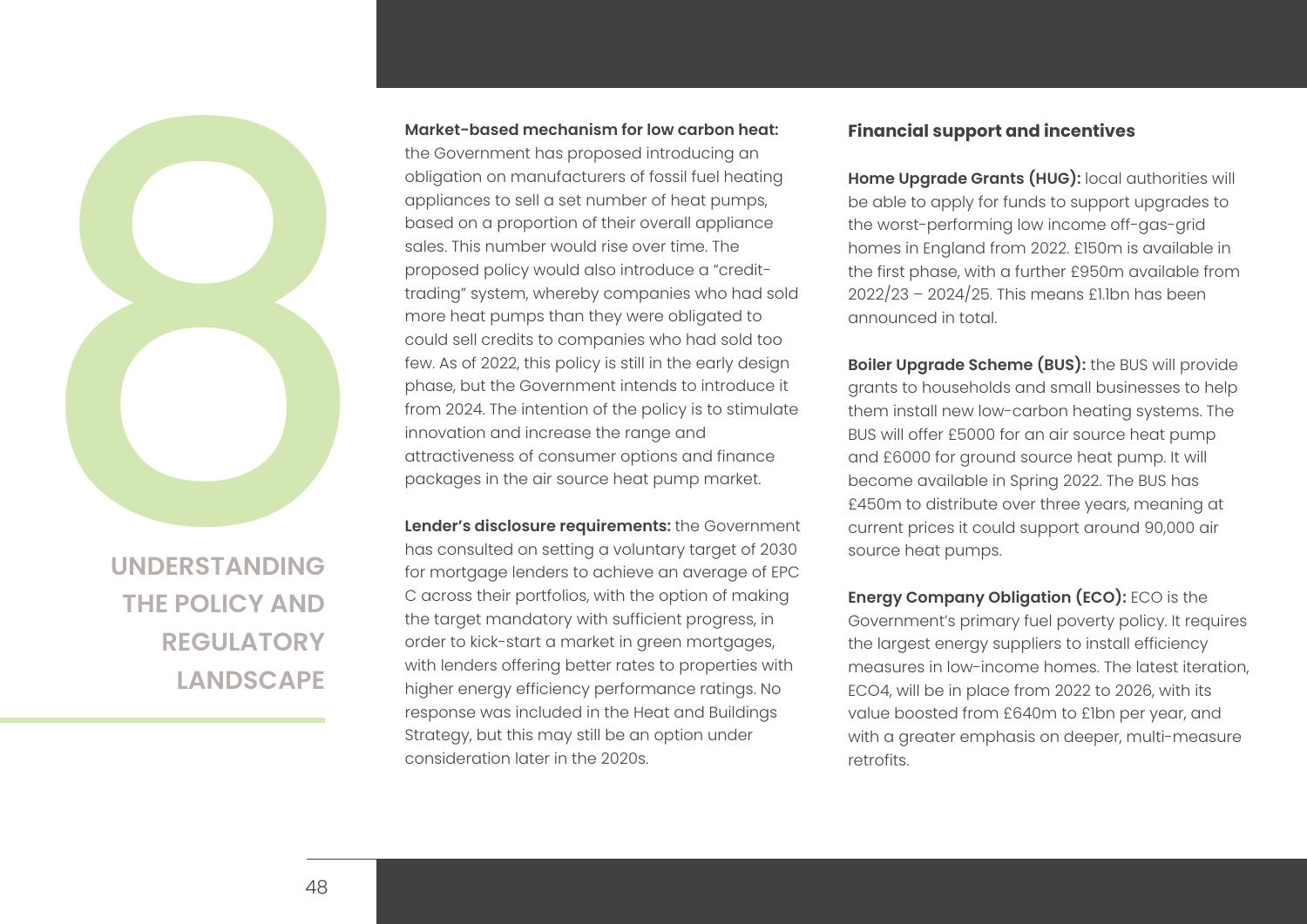

**UNDERSTANDING THE POLICY AND REGULATORY LANDSCAPE** 

**Fairness and Affordability Call for Evidence:** the

Government has announced it will consider options to lower the relative cost of electricity compared to gas, and that they will look at options including rebalancing energy levies (which pay for programmes to support renewables investment and the Energy Company Obligation) by taking them off electricity – where they currently disproportionately sit – and either moving them on to gas bills or paying for them through a different mechanism. The Government will also consider carbon pricing options, while limiting the impact on bills overall. It is not clear which of these policies is likely to be taken forward, or when they would be introduced.

**Social Housing Decarbonisation Fund (SHDF):** the SHDF aims to upgrade social housing stock currently rated below EPC C. £160m was made available in 2021/22, and the Heat and Buildings Strategy announced a further £800m over 2022/23 – 2024/25. The 2019 Conservative manifesto committed to spending £3.8bn over 10 years through the SHDF, in order to upgrade a significant proportion of the social housing stock to EPC C by 2030, meaning £2.84bn will be left to be spent in the second half of the 2020s.

**Green Heat Networks Fund (GHNF):** the GHNF will have £270m from 2022-25 to help the development of new low carbon heat networks, and the decarbonisation of existing networks. The scheme will launch in April 2022 and run until March 2025. It applies to England and Wales.

**Heat Networks Market Framework:** a new market framework will introduce maximum CO2 emissions limits for district heating by the early 2030s at the latest and will set rules to ensure that gas generation is swapped out. The market framework will also cover consumer protection, bringing heat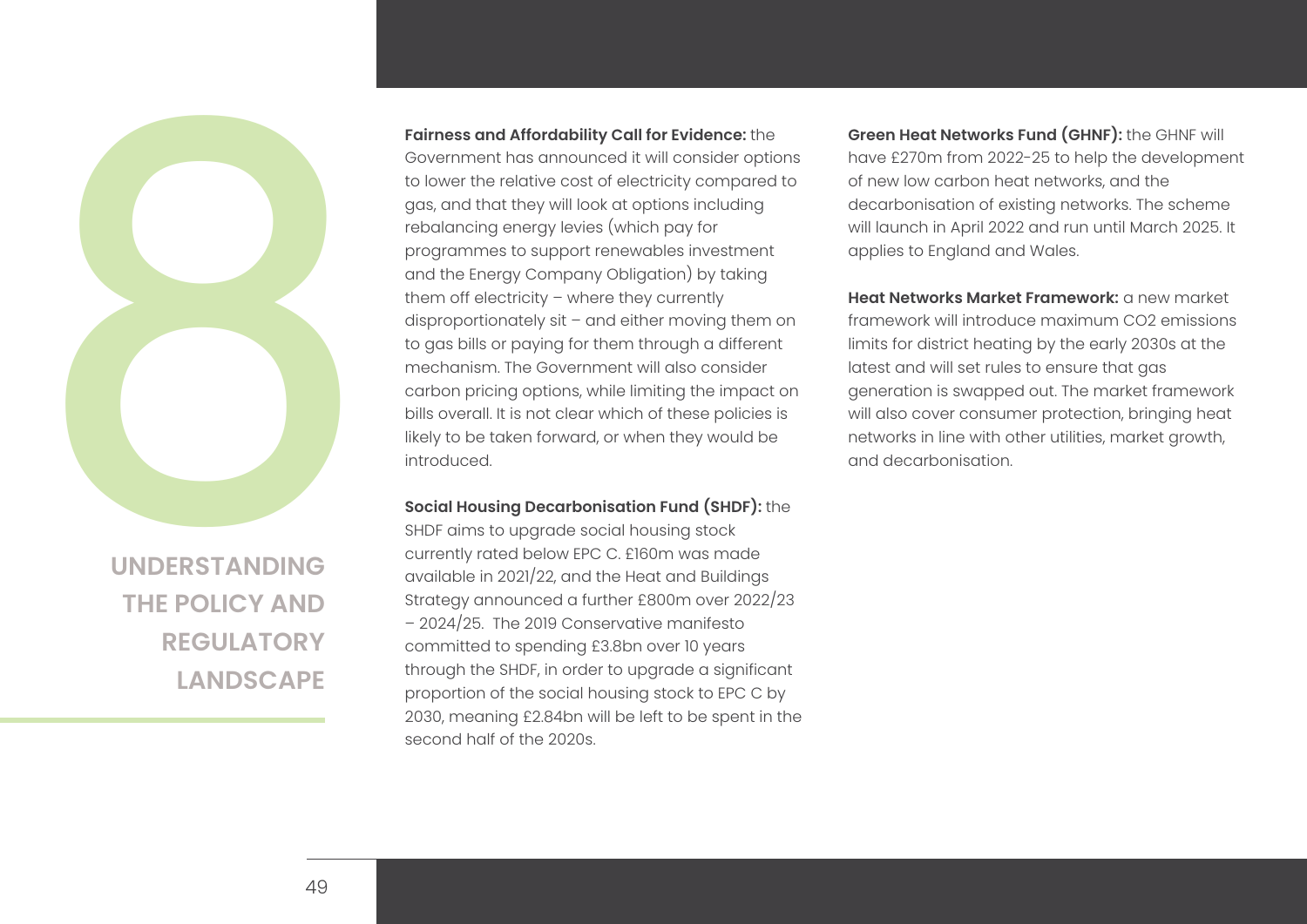<span id="page-49-0"></span>**Air change rates and Air Charges per Hour (ACH):**  A measure of the air volume replaced within a defined space by ventilation and infiltration (measured in cubic feet per time interval (hour)).

**Building Renovation Plans (BRPs):** BRPs provide information to homeowners about options to decarbonise their property. BRPs typically contain a digital logbook of renovations at a property-level, with historical and contemporary information about the property, its construction and operational performance, and a long-term renovation roadmap that identifies future retrofits and installations to decarbonise the property, along with links to contractors, other service providers and finance options. They can provide links to public and private financing options, as well as outline any future relevant regulatory changes that may affect landlords and tenants (e.g. mandatory replacement of gas boilers). This concept has been called for by the Green Finance Taskforce, the CCC amongst others. The Green Finance Institute is developing a UK standardised framework for organisations looking to develop or support BRPs.<sup>11</sup>

**CIBSE TM59 assessments:** A standardised approach to predicting overheating risk for residential building designs.

**Circular Economy:** A model of production and consumption, including the use of sustainable materials and embodied carbon; recycling, reusing and repurposing of existing materials and components within a retrofit or construction project; etc. In this way, the life cycle of products is extended. In practice, it implies reducing waste to a minimum.

**CO<sup>2</sup> monitoring:** A method for determining indoor air quality by using the concentration of carbon dioxide as an indicator.

**Demand Aggregation Financing:** The CEEB is running a demonstrator working group to develop this financial product. The concept would be to establish a 'critical mass' in demand in an area to bring down the price of zero carbon heating solutions, enabling customers to access cheaper solutions, while scaling supply chains through guaranteeing a minimum number of purchases. A financial institution would support customers making purchases through low-interest loans.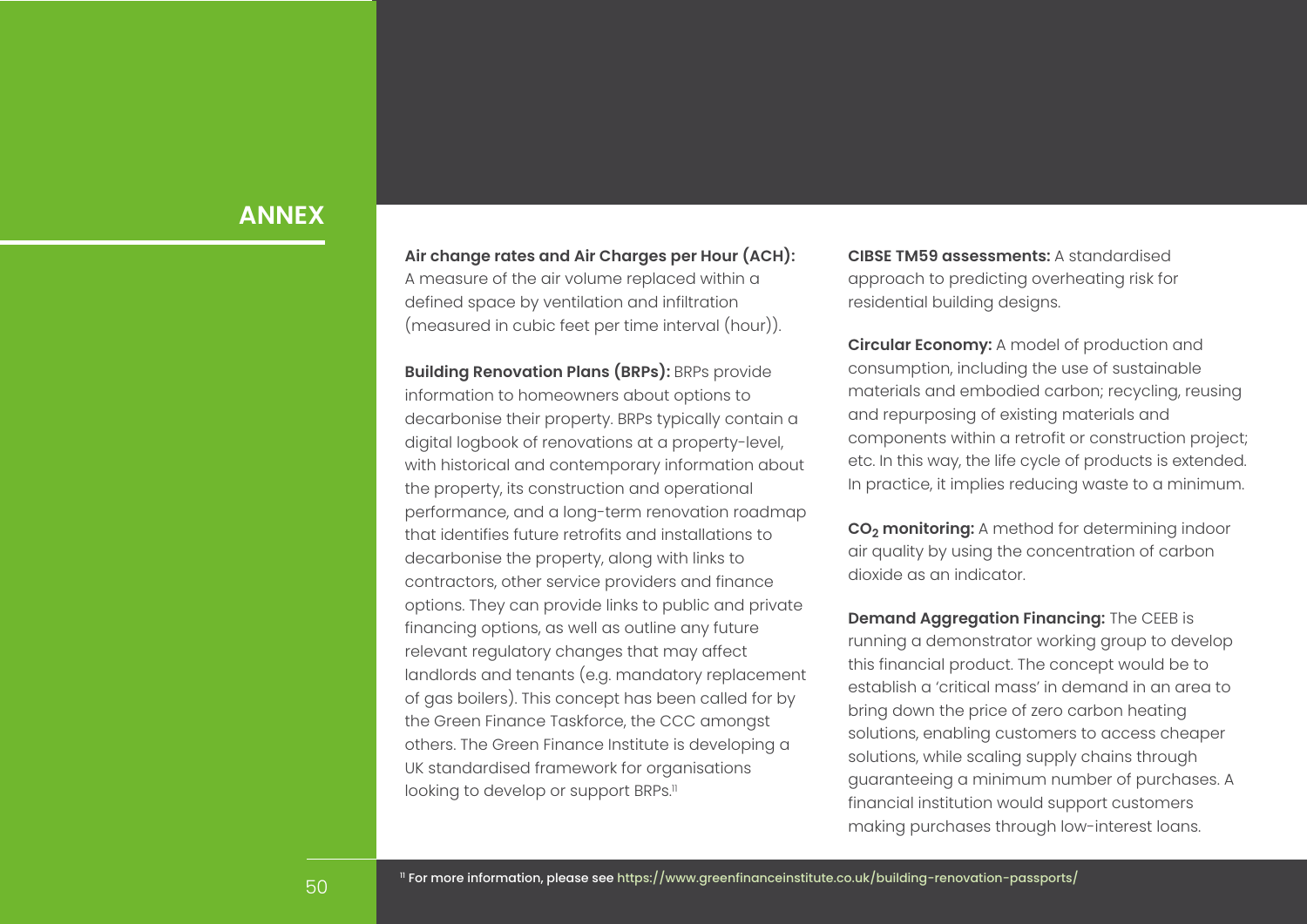**Embodied carbon:** Capturing all the CO $_2$  emitted in producing materials. It is estimated through calculating the energy used to extract and transport raw materials as well as emissions from manufacturing processes.

**Energy Efficiency Ratio (EER):** A room air conditioner's efficiency is measured by the energy efficiency ratio (EER). The EER is the ratio of the cooling capacity (in British thermal units [Btu] per hour) to the power input (in watts). The higher the EER rating, the more efficient the air conditioner. For more information, please visit <https://www.leti.london/ecp> and [https://www.](https://www.london.gov.uk/what-we-do/planning/implementing-london-plan/london-plan-guidance-and-spgs/whole-life-cycle-carbon-assessments-guidance-consultation-draft)  [london.gov.uk/what-we-do/planning/](https://www.london.gov.uk/what-we-do/planning/implementing-london-plan/london-plan-guidance-and-spgs/whole-life-cycle-carbon-assessments-guidance-consultation-draft)  [implementing-london-plan/london-plan](https://www.london.gov.uk/what-we-do/planning/implementing-london-plan/london-plan-guidance-and-spgs/whole-life-cycle-carbon-assessments-guidance-consultation-draft)[guidance-and-spgs/whole-life-cycle-carbon](https://www.london.gov.uk/what-we-do/planning/implementing-london-plan/london-plan-guidance-and-spgs/whole-life-cycle-carbon-assessments-guidance-consultation-draft)[assessments-guidance-consultation-draft](https://www.london.gov.uk/what-we-do/planning/implementing-london-plan/london-plan-guidance-and-spgs/whole-life-cycle-carbon-assessments-guidance-consultation-draft)

**Energy Performance Certificate (EPC):** An EPC gives a property an energy efficiency rating from A (most efficient) to G (least efficient), alongside a numerical score out of 100, and is valid for 10 years. EPCs are generated using the Standard Assessment

Procedure (SAP) methodology, and are produced by an accredited assessor registered with a certification body.<sup>12</sup>

Currently, EPCs have several well-known limitations. The quality of assessment can be variable, necessary data is not always available or accurate, and the SAP methodology sometimes penalises actions that lower the carbon output of a building (such as installing a heat pump) without sufficiently lowering its running costs. SAP ratings can therefore have a perverse impact on decarbonisation. The 10 year validity of an EPC also means that properties can come into new ownership several times without new retrofit measures being recognised in the rating. The Government is aware of these issues and launched an EPC Action Plan consultation in 2020.<sup>13</sup>

EPC ratings are the key measurement tool used in Government energy efficiency regulation, such as Minimum Energy Efficiency Standards (MEES). As the Government introduces more policies aimed at improving the energy performance of buildings, as part of its efforts to reach net zero emissions, the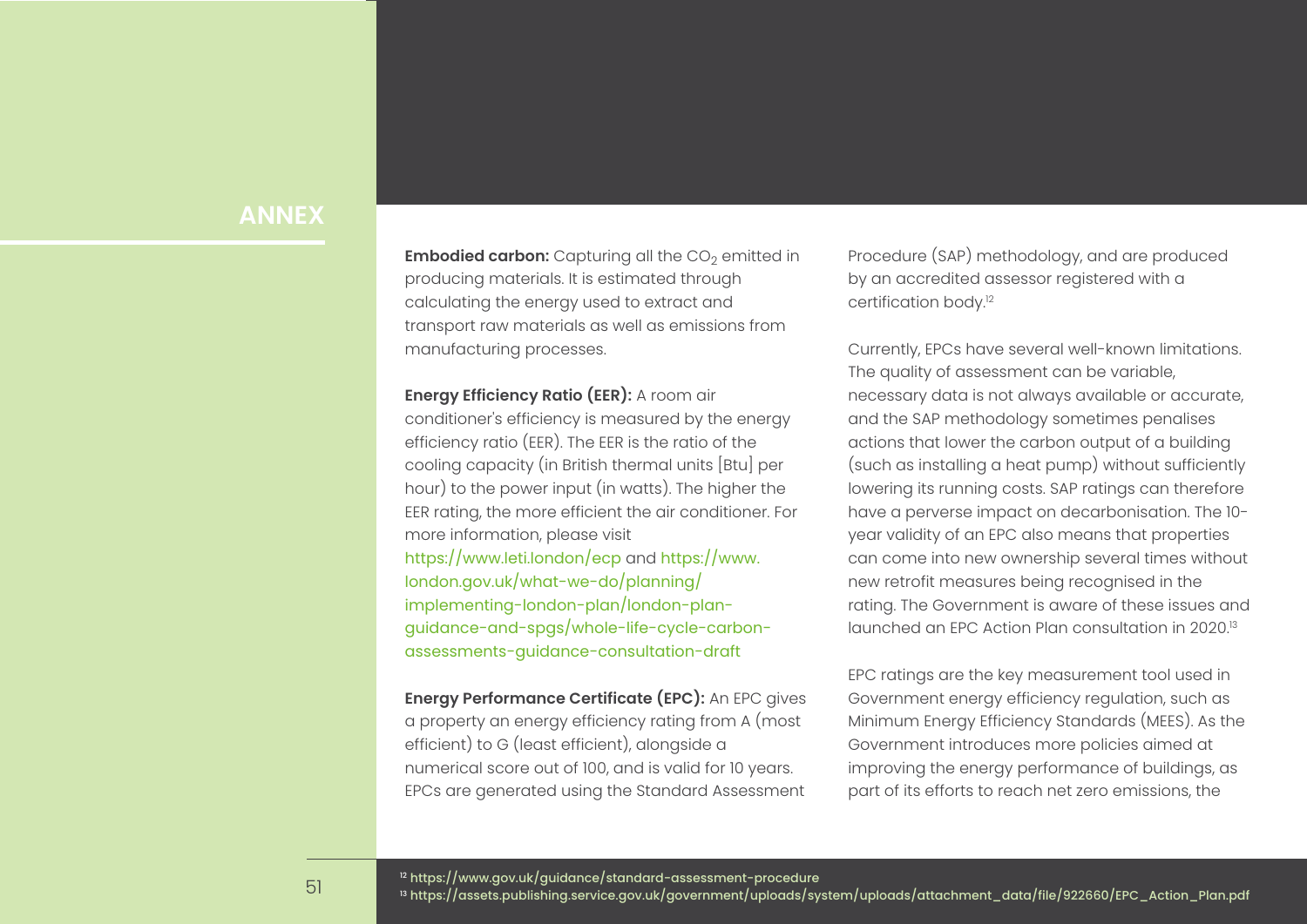accuracy and quality of EPCs is likely to become an increasingly important issue. Future regulations targeting the buying and selling process could give EPCs financial value, which means they will need to be consistently reliable and replicable.

EPCs are generally considered a poor source of forward-looking information on individual homes, in particular for the most energy efficient homes. In the future, Building Renovation Plans (also known as Building Renovation Passports) may be a useful tool to provide a more holistic and tailored roadmap of measures for homeowners.

**Environmental Product Declarations (EPD):** Defined by ISO 14025 as a Type III declaration that "quantifies environmental information on the life cycle of a product to enable comparisons between products fulfilling the same function".<sup>14</sup>

**Environmental Impact Rating (EIR):** A measure of a home's impact on the environment in terms of carbon dioxide (CO $_2$ ) emissions. The higher the rating the less impact it has on the environment.

**kWh/m<sup>2</sup> :** Average electricity consumption per square meter.

**Particulate matter (PM):** The term for a mixture of solid particles and liquid droplets found in the air. Particulate matter contains microscopic solids or liquid droplets that are so small that they can be inhaled and cause serious health problems.

**Real-time data on performance:** Allows users to process data streams, get insights, and act on data points immediately - or soon after the data enters the system.

**Smart meter:** An electronic device that records information such as consumption of electric energy, voltage levels, current, and power factor. This information is communicated to the consumer for greater clarity of consumption behaviour, and electricity suppliers for system monitoring and customer billing.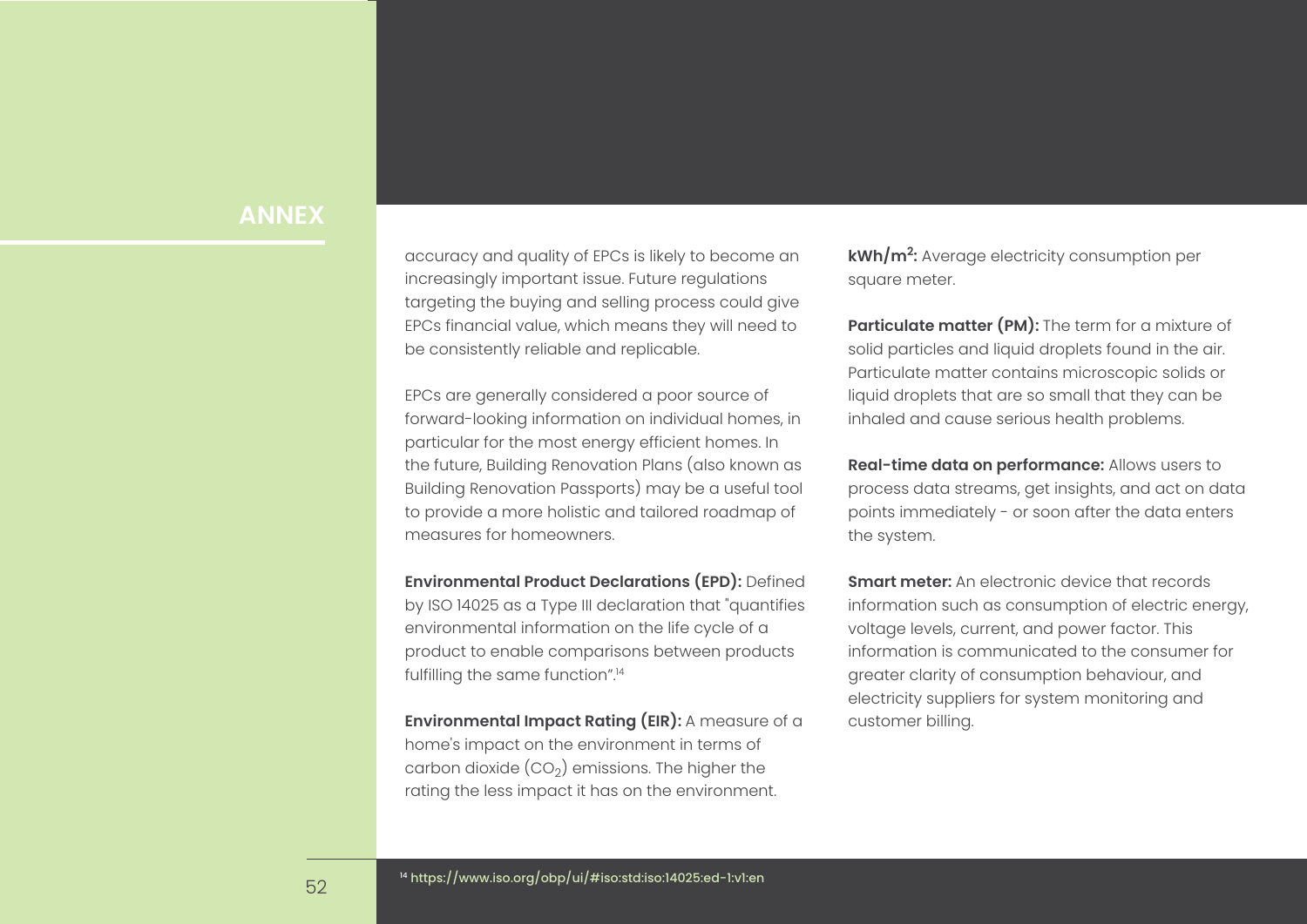**Subsidence:** Sinking of the ground because of underground material movement. Due to climate change's hotter and drier summers, the likelihood of the ground under houses shrinking and cracking is increasing.

## **Thermal imagery/thermography/3D scanning:**

Measures surface temperatures by using infrared video and still cameras. These tools see light that is in the heat spectrum. Energy auditors may use thermography to detect thermal defects and air leakage in building envelopes.

**Whole-street retrofit:** A whole-street approach requires coordination, either by a local authority, housing association, private firm or group of interested households. This can be a financially attractive approach to retrofit as bulk-purchasing can introduce even greater economies of scale. Platforms which aggregate retrofit demand could also provide lenders an opportunity to support multiple customers through low-interest loans. The CEEB's work on Demand Aggregation Financing (DAF)<sup>15</sup> aims to increase the availability of financing for this model of retrofit.

[1](#page-49-0)5 [See Annex](#page-49-0)